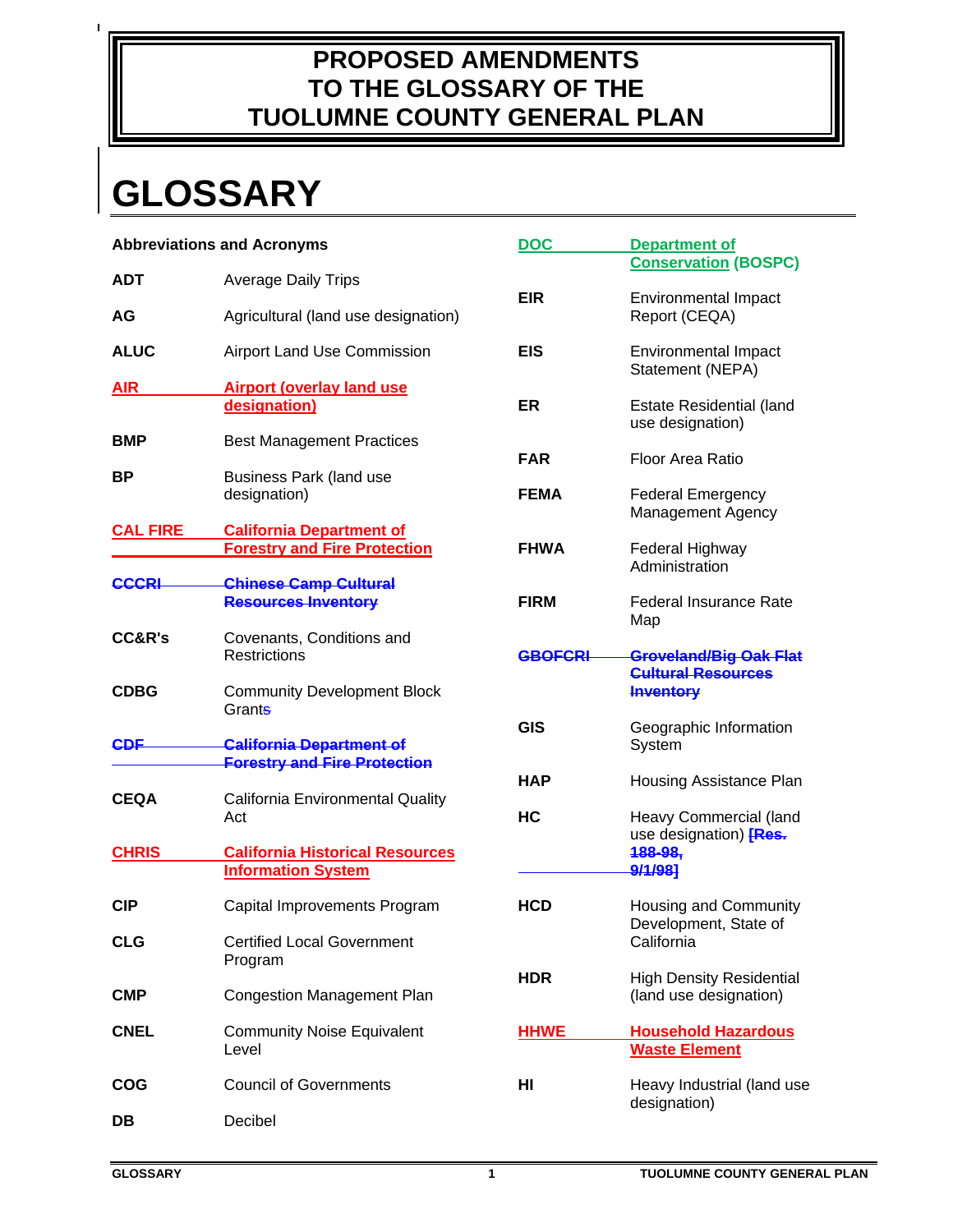| ΗR                     | Homestead Residential (land use<br>designation)                                                                   |
|------------------------|-------------------------------------------------------------------------------------------------------------------|
| <b>HUD</b>             | Housing and Urban<br>Development, United States                                                                   |
| <b>ISO</b>             | <b>Insurance Services Office</b>                                                                                  |
| JPA                    | Joint Powers Authority                                                                                            |
| GC                     | General Commercial (land use<br>designation)                                                                      |
| <b>LAFCO</b>           | <b>Local Agency Formation</b><br><b>Commissions</b>                                                               |
| <u> Lan, </u>          | <b>Day/Night Average Sound Level</b>                                                                              |
| <u>L<sub>eg.</sub></u> | <b>Equivalent Sound Level</b>                                                                                     |
| <u>L<sub>max</sub></u> | <b>Maximum Sound Level</b>                                                                                        |
| LDR                    | Low Density Residential (land use<br>designation)                                                                 |
| П                      | Light Industrial (land use<br>designation)                                                                        |
| <b>LOS</b>             | Level of Service                                                                                                  |
| LR                     | Large Lot Residential (land use<br>designation)                                                                   |
| LTC                    | <b>Local Transportation</b><br><b>Commission</b>                                                                  |
| <b>MDR</b>             | <b>Medium Density Residential</b><br>(land use designation)                                                       |
| MPZ                    | Mineral Preserve Zone (overlay<br>land use designation) [Resolution<br>25-99 adopted February 23,<br><b>1999]</b> |
| <b>MRZ</b>             | Mineral Resource Zone (State<br>classification)                                                                   |
| <b>MU</b>              | Mixed Use (land use<br>designation)                                                                               |
| <b>NC</b>              | Neighborhood Commercial (land<br>use designation)                                                                 |
| <b>NEPA</b>            | <b>National Environmental Policy</b><br>Act                                                                       |

| NFPA         | <b>National Fire Protection</b><br><b>Association</b>      |
|--------------|------------------------------------------------------------|
| О            | Open Space (land use<br>designation)                       |
| <b>OES</b>   | <b>Office of Emergency</b><br><b>Services</b>              |
| OHP          | California State Office of<br><b>Historic Preservation</b> |
| OMR          | <b>Office of Mine</b>                                      |
|              | <b>Reclamation</b>                                         |
| OPR          | Office of Planning and<br>Research, State of<br>California |
| Р            | Public (land use<br>designation)                           |
| <b>RMDZ</b>  | <b>Recycling Market</b><br>Development Zone                |
| R/P          | Parks and Recreation<br>(land use designation)             |
|              |                                                            |
| RR           | Rural Residential (land<br>use designation)                |
| RTP          |                                                            |
|              | <b>Regional Transportation</b><br>Plan                     |
| SC           | Special Commercial (land<br>use designation)               |
| <b>SCORE</b> | Service Corps of Retired<br>Executives                     |
| SEMS         | <b>Standardized</b>                                        |
|              | <b>Emergency</b>                                           |
|              | <b>Management System</b>                                   |
| SCRI         | <b>Soulsbyville Cultural</b><br><b>Resources Inventory</b> |
| SOI          | Sphere of Influence                                        |
| <b>SRA</b>   | <b>State Responsibility Area</b>                           |
| <b>TCCH</b>  | <b>Tuolumne County</b><br><b>Contextual History</b>        |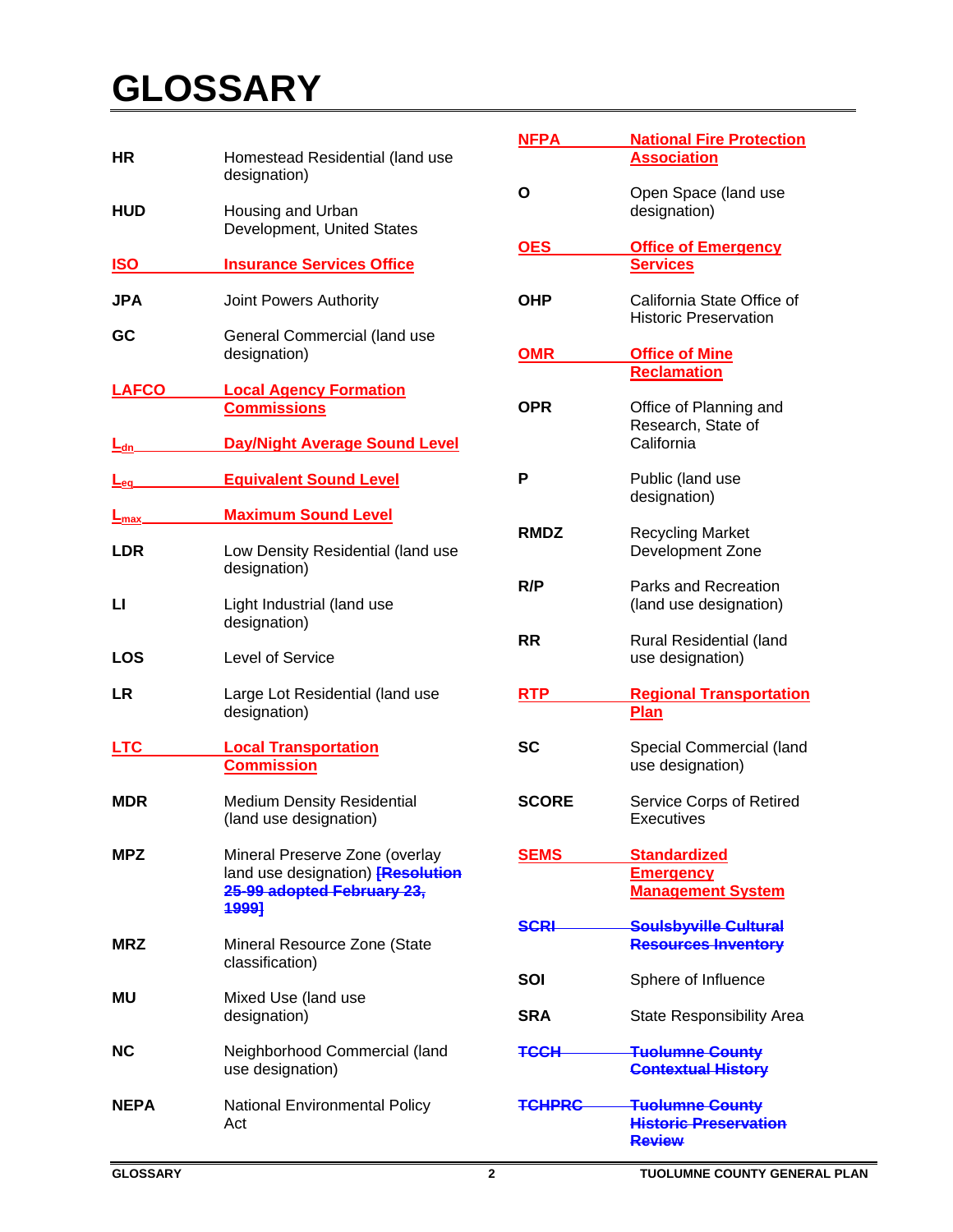|             | Commission                                            |
|-------------|-------------------------------------------------------|
| <b>TCFD</b> | <b>Tuolumne County Fire</b><br><b>Department</b>      |
| <b>TDM</b>  | <b>Transportation Demand Model</b>                    |
| TDR         | <b>Transfer of Development Rights</b>                 |
| тот         | <b>Transient Occupancy Tax</b>                        |
| TPZ         | Timber Production Zone (land use<br>designation)      |
| TSM         | <b>Transportation Systems</b><br>Management           |
| <b>UBC</b>  | <b>Uniform Building Code</b>                          |
| <b>UFC</b>  | Uniform Fire Code                                     |
| <b>VMT</b>  | <b>Vehicle Miles Traveled</b>                         |
| WА          | Williamson Act                                        |
| <b>WHR</b>  | <b>Wildlife Habitat Relationship</b><br><b>System</b> |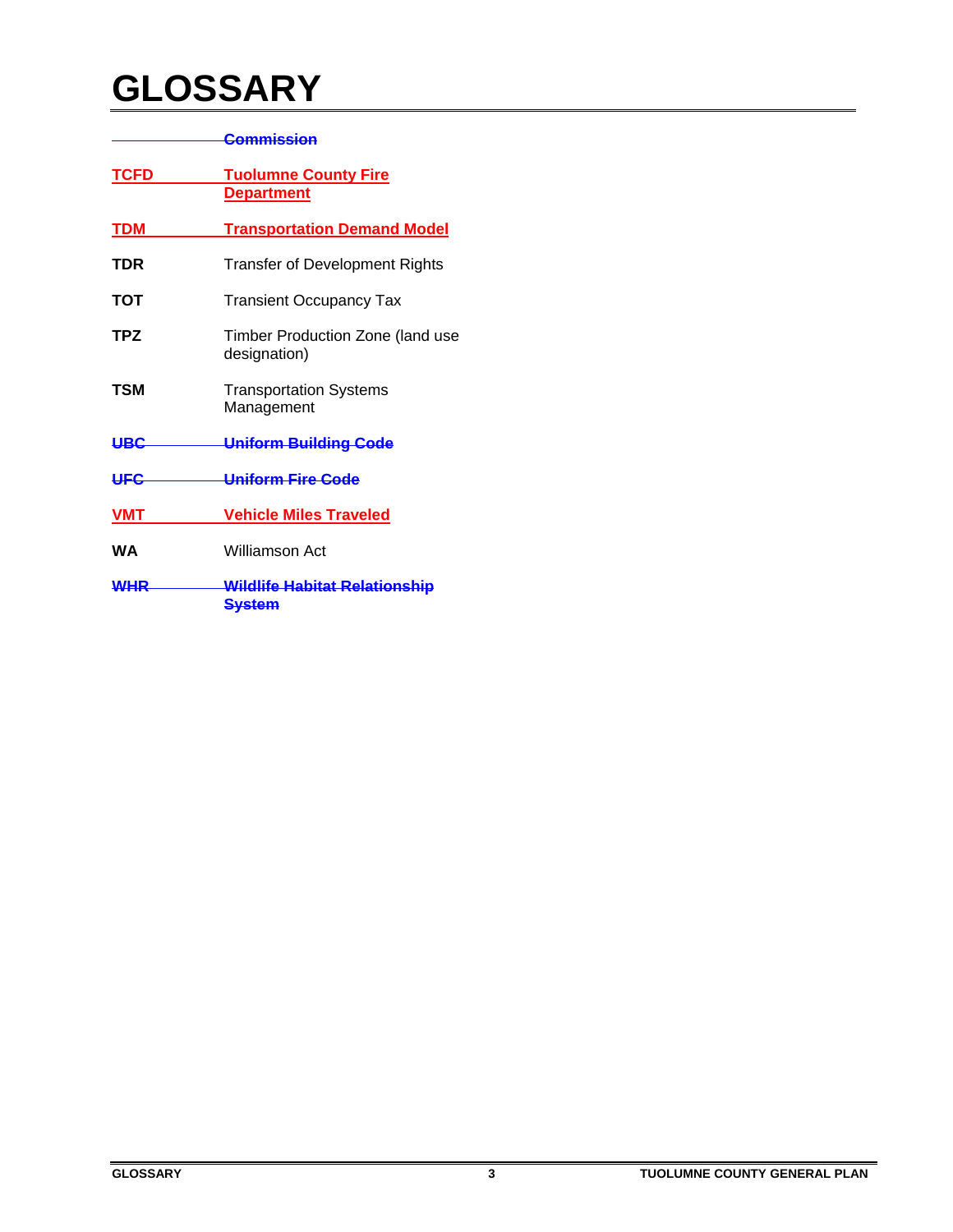#### **DEFINITIONS:**

#### **A-Weighted Sound Level**

All sound levels referred to in this document are in A-weighted decibels. Aweighting de-emphasizes the very low and very high frequencies of sound in a manner similar to the human ear. Most community noise standards utilize Aweighting, **as because** it provides a high degree of correlation with human annoyance and health effects.

#### **Acceptable Risk**

Acceptable risk means a hazard which is deemed to be a tolerable exposure to danger given the expected benefits to be obtained. Different levels of acceptable risk may be assigned according to the potential danger and the **degree of critical use criticalness** of the threatened structure. The levels may range from "near zero" for high occupancy or critical use areas to "moderate" for open space, agriculture and low-intensity warehouse use.

#### **Access**

Access is the ability to enter and exit a site or facility.

# **Accessory use**

**Accessory use means a secondary or subordinate use related to and on the same parcel or parcels of land as the principal use and conducted so as to not significantly change the character, appearance or operation of the principal use.** 

# **Achievable Housing**

**Achievable housing means housing that is attainable either through purchase or rent by a household with a very low, low or moderate income, based upon a household's ability to make monthly payments for the housing as determined through criteria established by Tuolumne County. [Resolution 117-06 adopted September 19, 2006]** 

#### **Acres, Gross**

Gross acres means the entire acreage of a site including easements and rights-ofway.

#### **Acres, Net**

Net acres means the area of a parcel excluding areas within deeded or dedicated road easements and less any bodies of water that exceed twenty percent of the gross acreage.

#### **Adaptive Reuse**

Adaptive reuse means the conversion of obsolescent or historic buildings from their original or most recent use to a new use. For example, the conversion of a former hospital or school building to residential use or the conversion of an historic single-family home to office use.

#### **Adequate Housing**

Adequate housing is housing which: (1) is structurally sound, water- and weather-tight, with adequate cooking and plumbing facilities, heat, light and ventilation; (2) contains enough rooms to provide reasonable privacy for its occupants; and, (3) is within the economic means of the households who occupy it.

#### **Adjusted Basis**

**Adjusted basis is as defined in the Internal Revenue Code.** 

#### **Adverse Impact**

Adverse impact means a negative consequence for the physical, environment resulting from an action or project.

# **Affordable Housing**

Affordable housing means housing capable of being purchased or rented by a household with extremely low, very low, low or moderate income, based on a household's ability to make monthly payments for the housing as determined through criteria established by Tuolumne County. **[Resolution 117-06 adopted September 19, 2006]**

**Age**

**The age classification in the**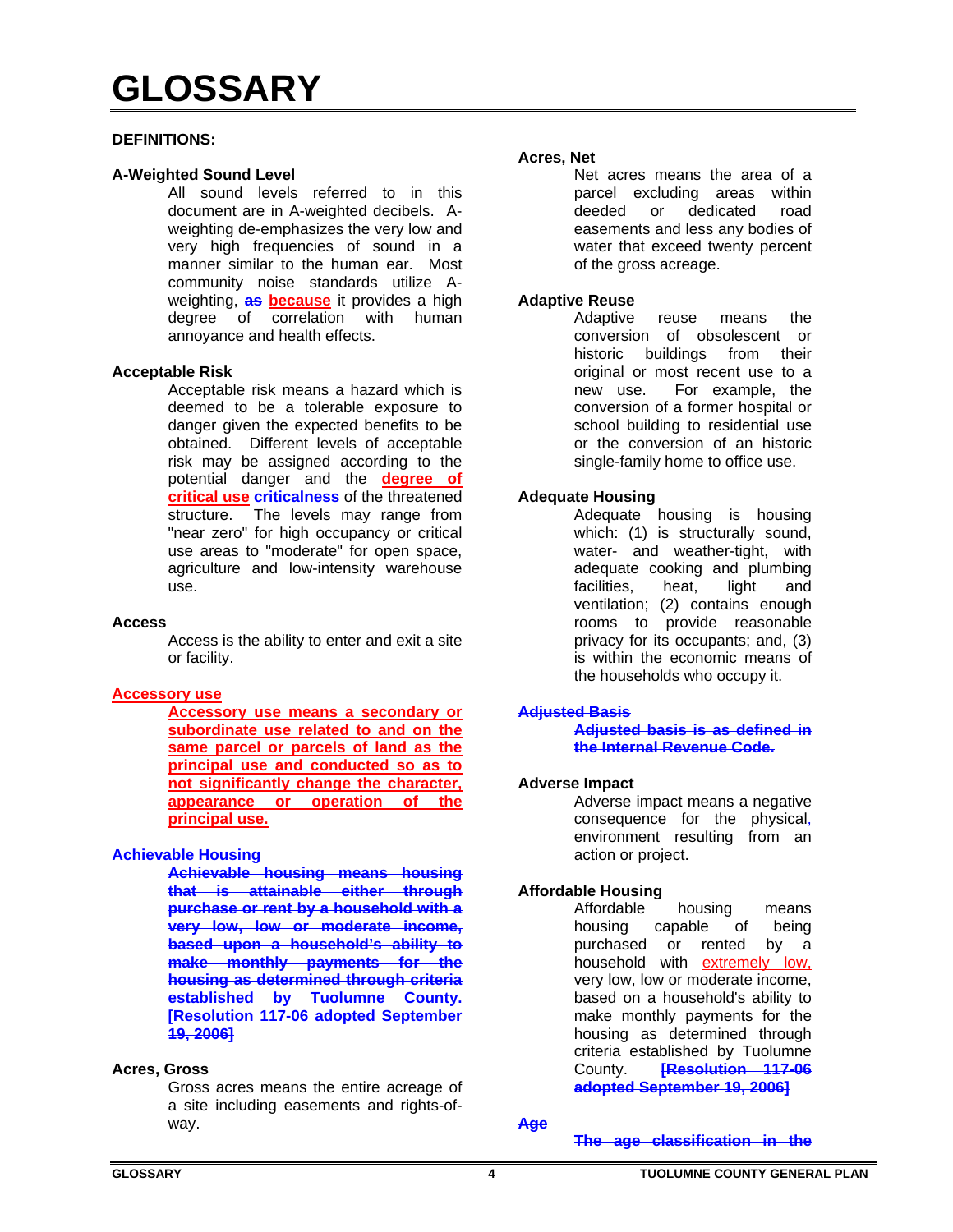#### **Housing Element is based on the age of the person in completed years as of April 1, 1990.**

#### **Agency**

Agency means a governmental entity, department, office or administrative unit responsible for carrying out regulations.

#### **Agricultural Building**

 An agricultural building is a structure designed and constructed to house farm implements, poultry, livestock, hay, grain, or other horticultural products.

#### **Agricultural Laborer Housing**

Agricultural **Labor Housing laborer housing** means temporary or permanent accommodations **for twelve (12) or fewer employees engaged in agricultural operations or for the number of employees as otherwise on a working farm or ranch. The employees must obtain the majority of their compensation from the farm or ranch on which they reside during the time they reside there. provided by the Health and Safety Code.** Accommodations shall include any living quarters as provided in the Health and Safety Code. **[Resolution 97-04 adopted June 1, 2004]**

# **Agricultural Land Use**

Agricultural land use **means is defined as** a commercial use of the land to produce food or fiber, **upon the land** and may include the packaging or processing of products originating on the land as well as compatible uses that are capable of coexisting with the current or future agricultural use without interfering with agricultural production.

# **Agricultural Lands**

Agricultural lands are defined as those lands with a potential for crop production, or grazing, which combine suitable climatic, topographic, and soil conditions to produce food or fiber with or without irrigation and are capable of bringing a sufficient return to meet all production costs.

# **Agricultural Lands, High-value**

**High-value agricultural lands are** 

#### **agricultural lands which receive a score of 175 or higher as determined by the agricultural rating system matrix.**

#### **Agricultural Lands of Limited Importance**

Agricultural lands of limited importance are agricultural lands which receive a score of 124 or less as determined by the agricultural rating system matrix.

# **Agricultural Lands of Local Importance**

Agricultural lands of local importance are agricultural lands which receive a score of at least 125 but not more than 174 as determined by the agricultural rating system matrix.

#### **Agricultural Preserve**

Agricultural preserve means land designated for agriculture or conservation.

#### **Agriculture**

Agriculture means the use of land for the production of food**, and fiber, including the growing of crops and/or the grazing of animals on natural or improved pasture land feed, fiber, nursery and apiary commodities, and their necessary accessory uses; provided, however, that the operation of any such accessory use shall be incidental to that of normal agricultural activities.**

# **Agriculture-related Business**

Agriculture-related business means businesses that support local agriculture, such as feed mills, poultry processing, creameries, auction yards, processing facilities, wineries and veterinarians.

# **Agricultural Support Services**

Agricultural support services are land uses which support local agricultural land uses **by through processing agricultural products or** providing services or supplies necessary to the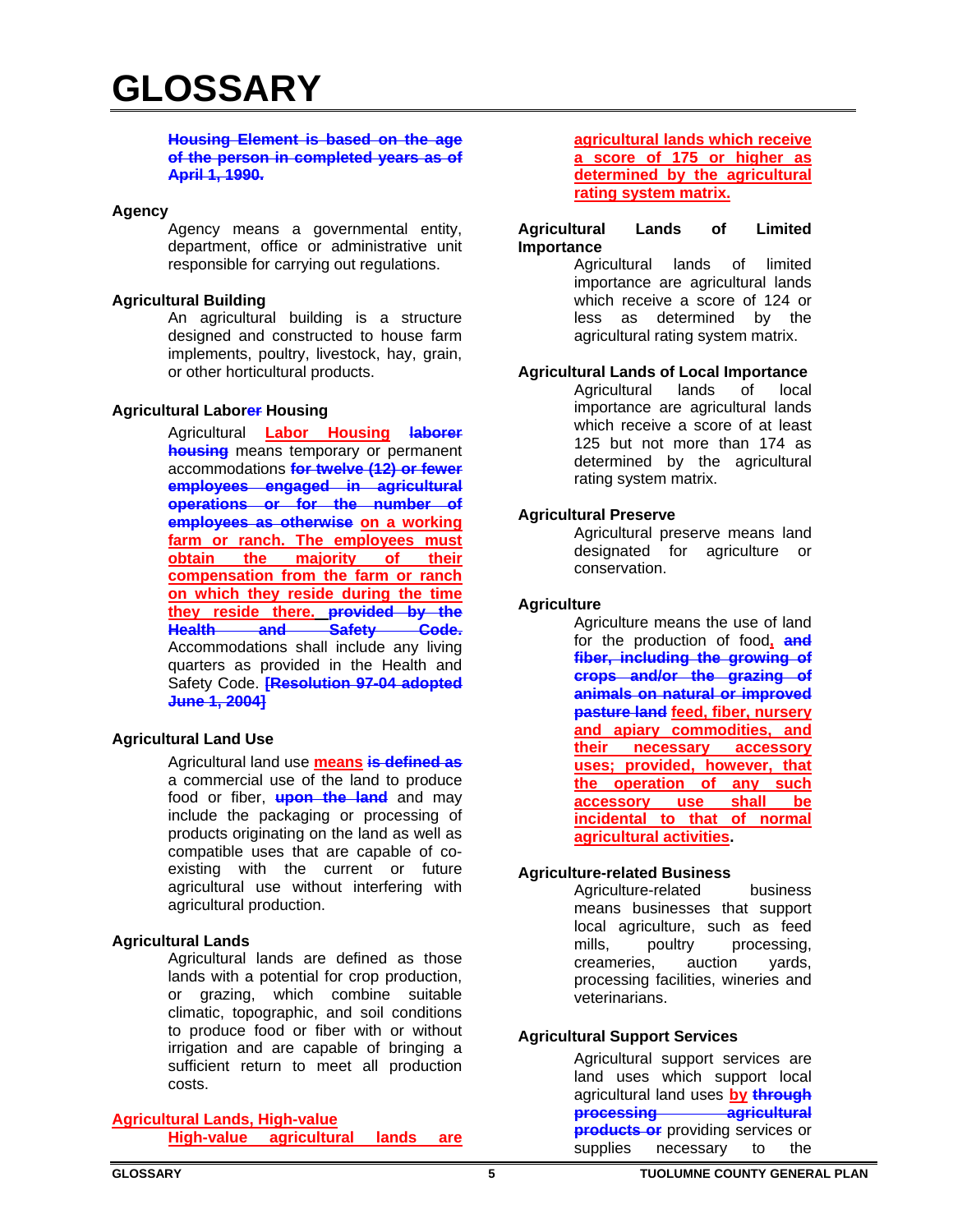operation of an agricultural land use. **Examples of such support services include feed mills, dairy supplies, poultry processing, creameries, and auction yards, wineries, and veterinarians.**

# **Agritourism**

**Agritourism includes any incomegenerating activity conducted on a working farm or ranch for the enjoyment and/or education of visitors and which is compatible with the agricultural operation of the property. Agritourism in Tuolumne County allows visitors and local residents the opportunity to experience agriculture and a rural lifestyle first hand.** 

# **Air Ambulance**

An air ambulance is any rotor or fixed wing aircraft equipped and used for the primary purposes of responding to emergency calls and transporting critically ill or injured patients, whose medical flight crew has at a minimum two (2) attendants certified or licensed in advanced life support.

# **Air Pollution**

Air pollution is the concentration of substances found in the atmosphere which exceed naturally occurring quantities and are undesirable or harmful in some way.

# **Airport Land Use Compatibility Plan**

The Airport Land Use Compatibility Plan is a plan developed pursuant to Section 21675 of the California Public Utilities Code to provide guidelines for the ALUC to evaluate any new land uses under consideration by a public agency which may affect or be affected by airport activities to determine if these projects would be compatible with current and anticipated airport operations. **[Resolution 78-09 adopted June 16, 2009]**

# **Airport Land Use Commission (ALUC)**

The Airport Land Use Commission (ALUC) is a commission established by the Tuolumne County Board of Supervisors in May<sub>7</sub> 1977 pursuant to Sections 21670-21677 of the California Public Utilities Code to promote the orderly development of each public airport within the County

and its area of influence in such a manner as to safeguard both the welfare of the inhabitants in such areas and the interests of the general public and to assure safety of air navigation as well as to encourage the growth of air commerce.

# **Airport Overlay (-AIR)**

**Airport overlay is an overlay applied on other (primary) land use designations, whose purpose is to provide for the orderly development of land surrounding the public use airports in the County and minimize the public's exposure to excessive noise and safety hazards associated with use of the airports.** 

#### **Airport-related Use**

Airport-related use means a use which supports airport operations including, but not limited to, aircraft repair and maintenance, flight instruction, and aircraft chartering.

#### **Air Rights**

Air rights are the rights granted by a property owner to use space above an existing right-of-way or other site.

# **Alley**

Alley means a **public thoroughfare not more than thirty feet in width which affords a means of access to abutting property and a link between streets narrow service way, either public or private, which provides a permanently reserved but secondary means of public access not intended for general traffic circulations. Alleys typically are located along rear property lines.**

#### **Alluvial**

Alluvial means soils deposited by stream action.

#### **Alteration**

Alteration means any change or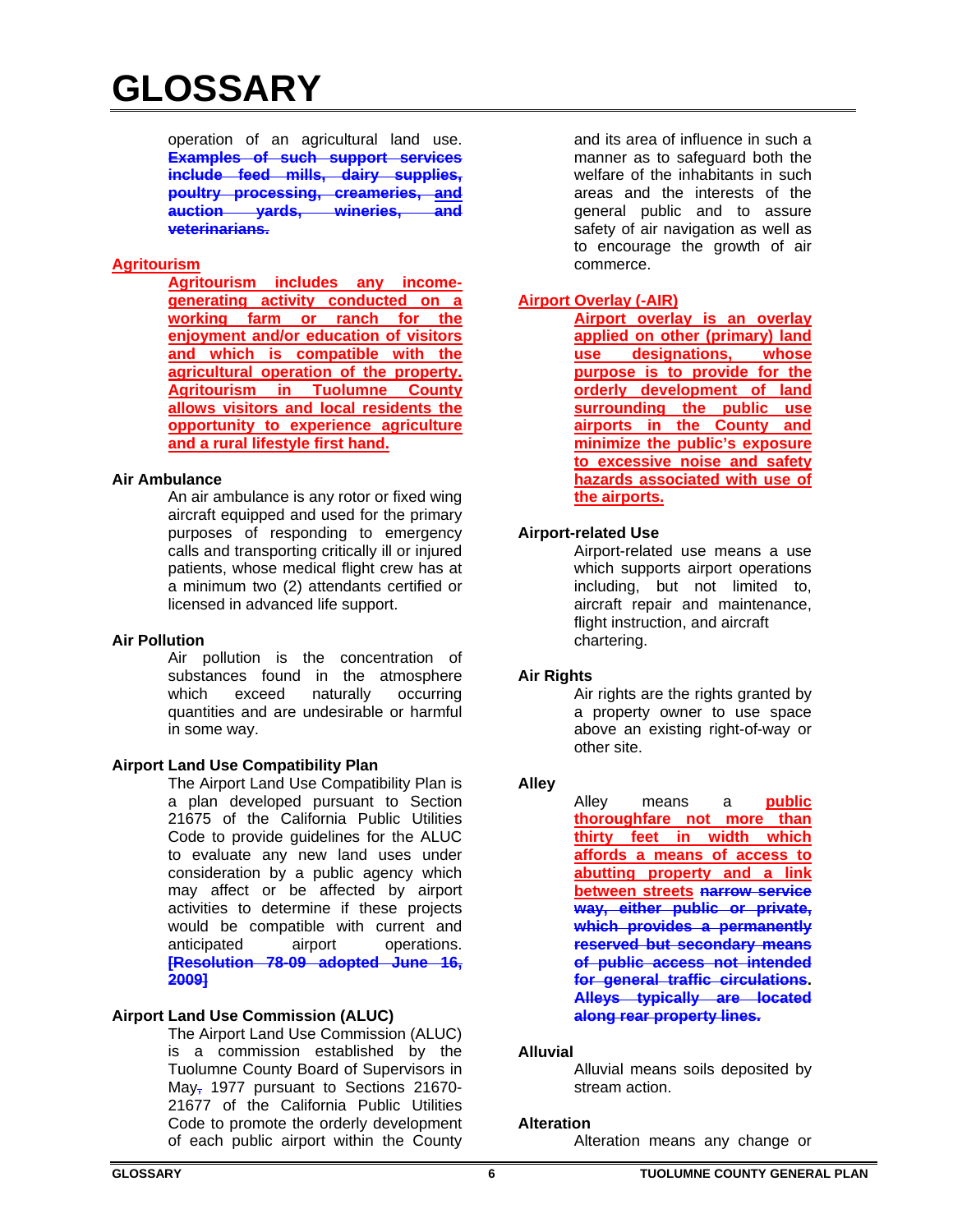modification, through private or public action, to the character-defining or significant physical features of a cultural resource. Such changes may be changes to or modification of structure, architectural details, or visual characteristics, grading, surface paving, the addition of new structures, cutting or removal of trees, landscaping, and other natural features, disturbance of archaeological sites or areas, and the placement or removal of any significant objects such as signs, plaques, light fixtures, street furniture, walls, fences, steps, plantings, and landscape accessories affecting the significant visual and/or historical qualities of the property.

#### **Ambient**

Ambient means surrounding on all sides. It is a term used to describe measurements of existing conditions with respect to traffic, noise, air and other environments.

#### **Amenity**

Amenity is any service or facility which extends beyond the definition of adequate housing.

# **Annex**

Annex means to incorporate a land area into an existing district or municipality, with a resulting change in the boundaries of the annexing jurisdiction.

# **Anticipatory Demolition**

Anticipatory demolition is the intentional removal or disturbance of a cultural resource during the environmental review process or within three years or less of submitting a development proposal.

# **Apartment**

 Apartment means one or more rooms of a building used as a place to live in a building containing at least one other unit used for the same purpose. Apartment also means a separate suite, not owner occupied, which includes kitchen facilities and is designed for and rented as the home, residence, or sleeping place of one or more persons living as a single housekeeping unit.

#### **Approach Zone**

Approach zone means the air space at

each end of a landing strip that defines the glide path or approach path of an aircraft and which should be free from obstruction.

#### **Appropriate**

Appropriate means an act, condition or state which is considered suitable.

#### **Aquifer**

Aquifer means an underground, water-bearing layer of earth, porous rock, sand or gravel through which water can seep or be held in natural storage. Aquifers generally hold sufficient water to be used as a water supply.

#### **Arable**

**Arable means land capable of being cultivated for farming.** 

#### **Archaeological**

Archaeological means relating to the material remains of past human life, culture or activities.

# **Archaeological Resource**

See cultural resource.

#### **Artesian**

Artesian means an aquifer in which water is confined under pressure between layers of impermeable material. Wells tapping into an artesian stratum will flow naturally without the use of pumps. (See "Aquifer")

# **Base Flood**

Base flood means **a flood having a 1% chance of being equaled or exceeded in any given year (also called the "100-year flood") in any given year, a 100 year flood that has 1% likelihood of occurring and is recognized as a standard for acceptable risk.**

# **Bed and Breakfast**

Bed and breakfast refers to a dwelling unit which provides lodging and breakfast for temporary overnight occupants for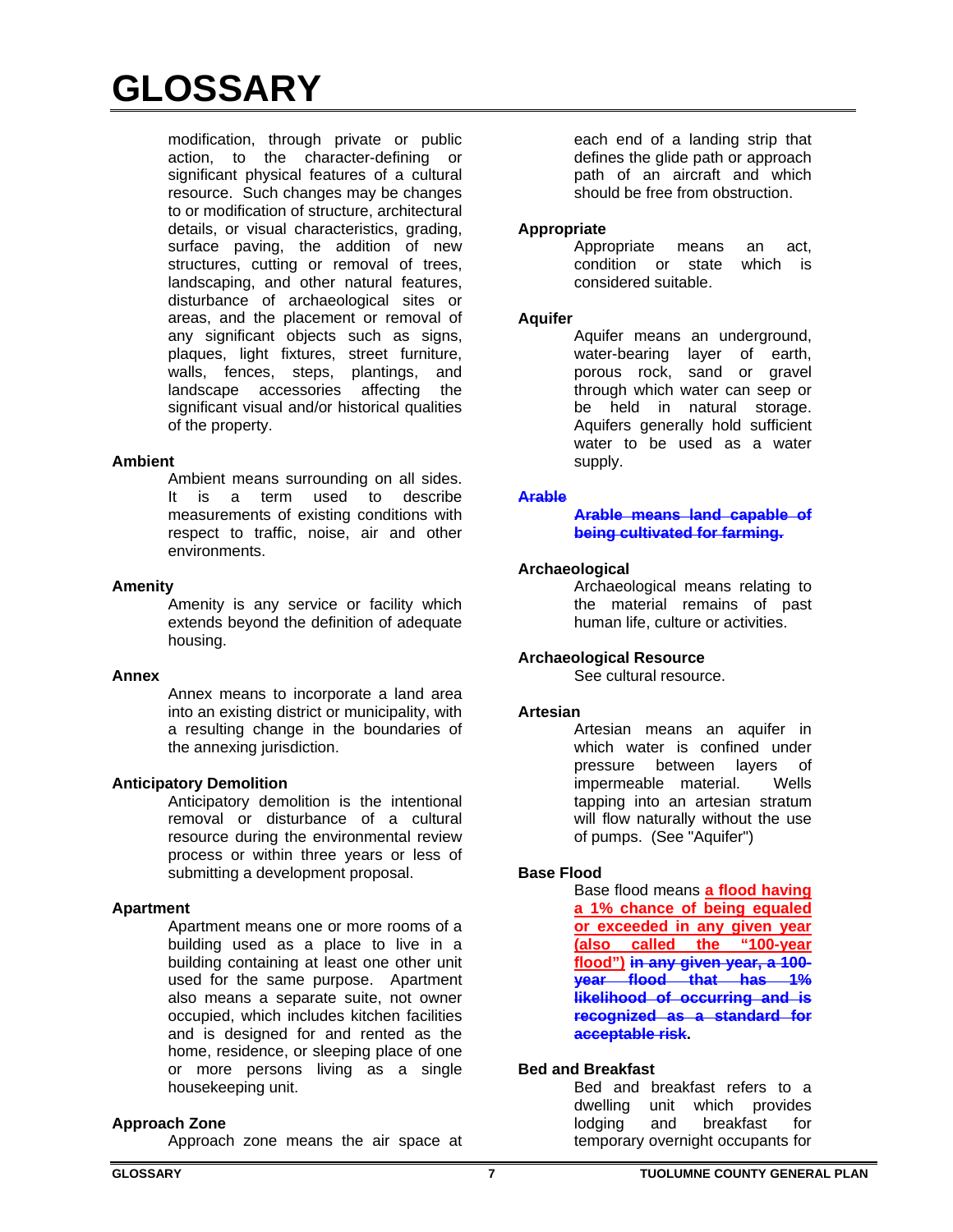compensation.

#### **Best Management Practices (BMP)**

Best management practices mean any program, technology, process, siting criteria, operating method, measure or device which controls, prevents, removes, or reduces impacts from an action. The most effective, or "best" techniques are applied to each specific circumstance depending on the problem, physical or geopolitical setting.

#### **Bikeway**

Bikeway is a term that encompasses bicycle lanes, bicycle paths and bicycle routes.

#### **Biological Resources**

Biological resources include all vertebrate and invertebrate animal species and all plants and the habitats occupied by these plant and animal species.

#### **Biomass**

Biomass is plant material, used for the production of such things as fuel alcohol**, and** non-chemical fertilizers**, and electrical energy**. Biomass sources may be plants grown especially for that purpose or waste products from livestock, harvesting, milling or from agricultural production or **timber land** processing.

#### **Biotic Community**

**A biotic community is a group of living organisms characterized by a distinctive combination of both animal and plant species in a particular habitat.** 

#### **Bond**

A bond is an interest-bearing promise to pay a stipulated sum of money, with the principal amount due on a specific date. Funds raised through the sale of bonds can be used for various public purposes.

# **Buffer**

Buffer means an area or band of land that serves to separate inherently or potentially incompatible land uses, such as residential areas and areas of intensive agriculture, and acts to soften or mitigate the effects of one land use on the other. Buffers may be an expense of undeveloped land, a water course, tree

stand, landscape berm, roadway, ridge or other topographic feature.

#### **Building**

Building means any structure used or intended for supporting or sheltering any use or occupancy.

#### **Buildout; Build-out**

Buildout means the development of land to its full potential or theoretical capacity as permitted under current or proposed land use designations or zoning districts.

# **Business Incubator**

A business incubator is a facility which provides inexpensive, appropriately-sized space, access to commonly required administrative support services, and access to management, financial and technical assistance for the purpose of reducing small business failures by making it easier for them to survive the critical early stages of business development.

#### **California Department of Forestry and Fire Protection (CAL FIRE CDF)**

The California Department of Forestry and Fire Protection (**CAL FIRE CDF**) is the state agency that has primary responsibility for wildland fire protection on state and private lands within California pursuant to Sections 4102 and 4125-4127 of the State Public Resources Code. This is commonly referred to as the State Responsibility Area. Generally speaking, these are watershed lands which are not within incorporated cities, federal lands, or agricultural crop lands. **CAL FIRE CDF** also has wildland fire protection responsibility on lands administered by the Bureau of Land Management, Bureau of Reclamation, and Army Corps of Engineers located within Tuolumne County through contract agreements with those federal agencies. **CAL FIRE CDF** responds to structure and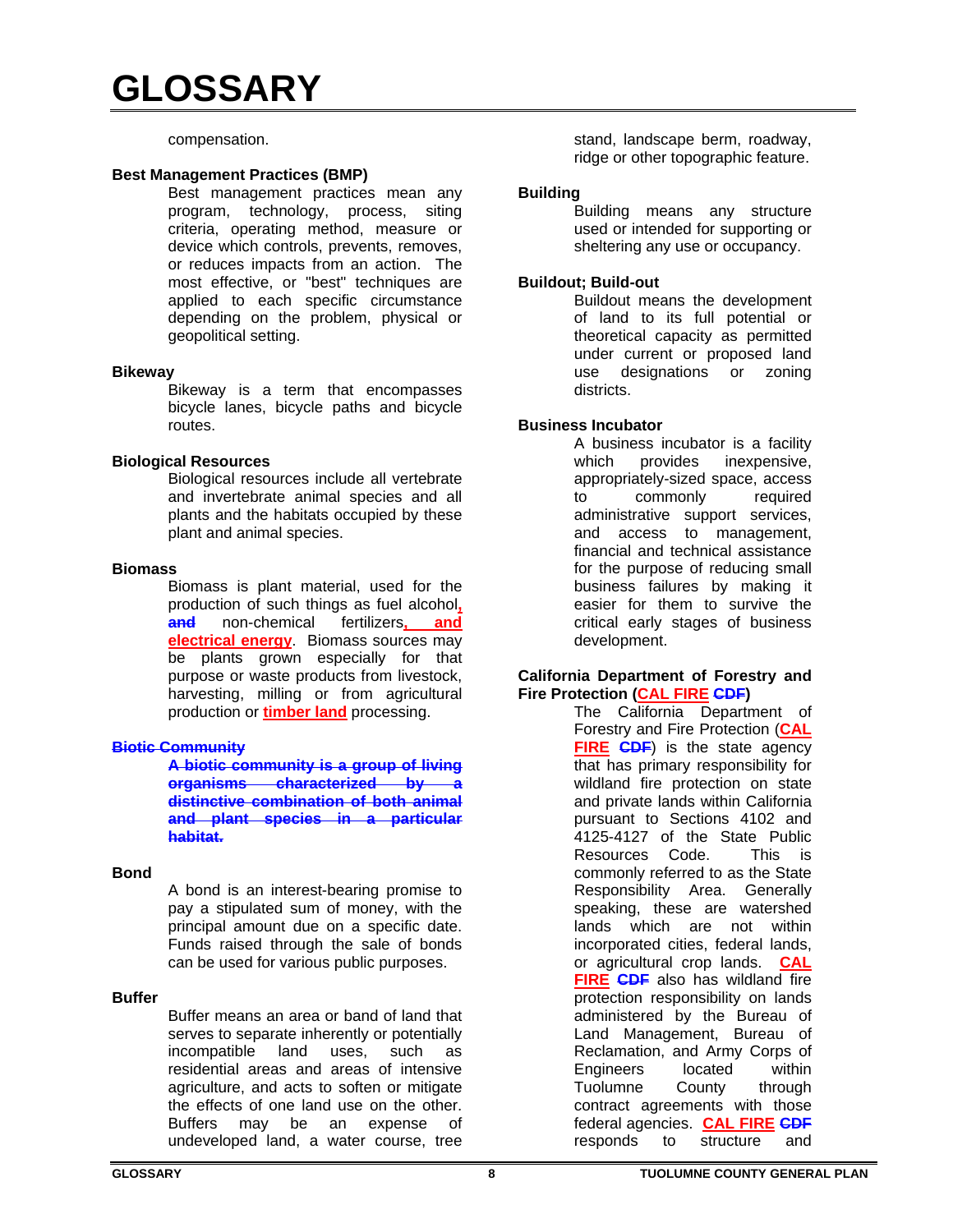improvement fires during the fire season because they are a threat to its responsibilities and will act to extinguish these fires.

#### **California Environmental Quality Act (CEQA)**

The California Environmental Quality Act is a state law requiring state and local agencies to regulate activities with consideration for environmental protection.

#### **California Forest Practice Rules**

The California Forest Protection Rules are rules established under Title 14 of the California Code of Regulations Sections 895-1115.41 which set forth best management practices for timber harvesting activities.

#### **California Forest Stewardship Program-Stewardship Incentive Program**

This voluntary program is implemented through the California Department of Forestry and Fire Protection and encourages and financially assists land owners to manage private forest lands to provide economic and environmental benefits for themselves and future generations.

# **California Register of Historical Resources**

 The California Register of Historical Resources is a comprehensive listing of California's historical resources including those listed in or formally determined eligible for the National Register of Historic Places, California Registered Historical Landmarks No. 770 onward, and CA Points of Historical Interest that have been evaluated by the State Office of Historic Preservation. To be listed, a resources must be associated with events contributing to the broad patterns of the state's history and culture, or with historically important people; or it must embody distinctive characteristics of type, period, region, or construction method, or represent the work of a creative individual; or it must have a potential for yielding important information in California's history or prehistory.

#### **Caltrans**

Caltrans means the California Department of Transportation.

 A Capital Improvement Program is a plan, adopted by a city or county, that schedules physical improvements, usually for a minimum of five years in the future, to fit the projected fiscal capability of the jurisdiction. The program should be reviewed annually for conformance to and consistency with the General Plan.

#### **Carbon Dioxide**

Carbon dioxide is a colorless, odorless, non-poison gas that is a normal part of the atmosphere.

#### **Carbon Monoxide**

Carbon monoxide is colorless, odorless, highly poisonous gas produced by automobiles and other machines with internal combustion engines that imperfectly burn fossil fuels such as oil and gas.

#### **Census**

Census means the official decennial enumeration of the population conducted by the federal government.

#### **Central Business District (CBD)**

The Central Business District is the major commercial downtown center of a community.

#### **Central California Information Center (CCIC)**

The Central California Information Center (CCIC) is the resource inventory maintained by the Central California Information Center at California State University at Stanislaus, in Turlock.

**Central Sierra Planning and Economic Development District (CSEDD) Council (CSPC)**

> **The CSEDD is an Economic Development District formed by a joint powers agreement between the Counties of Alpine, Amador, Calaveras, Mariposa and Tuolumne and the Cities of Angels Camp, Sonora and the**

# **Capital Improvement Program (CIP)**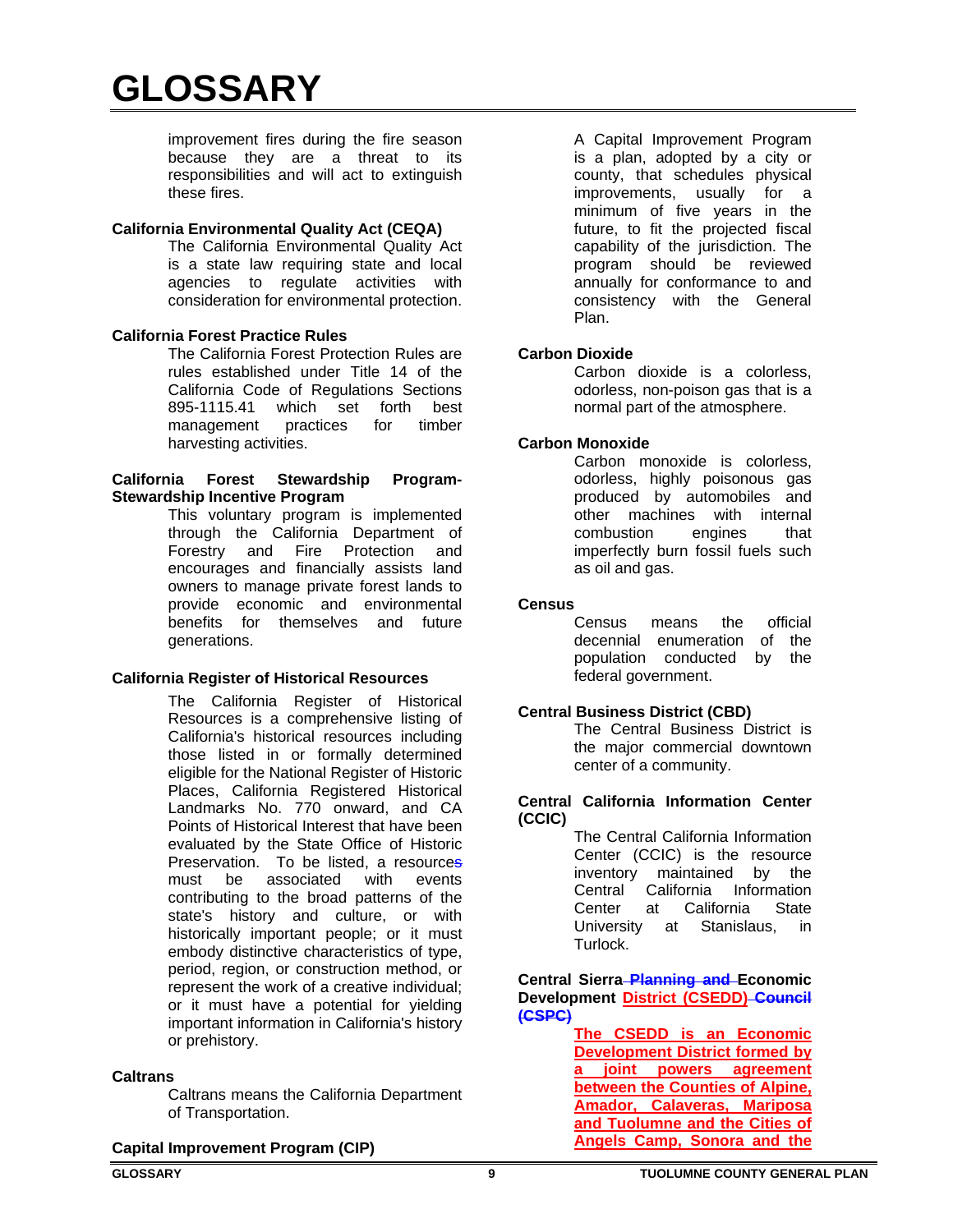**five cities of Amador County. The CSPC is the Council of Governments established by local governments in Alpine, Amador, Calaveras and Tuolumne Counties to facilitate regional planning for this area.** 

# **Certified Local Government Program**

The Certified Local Government Program is a program sponsored by the California Office of Historic Preservation (SHPO) and the United States Department of the Interior that provides funding and technical assistance for local historic preservation programs and requires adoption of a county cultural resources protection ordinance and maintenance of a cultural resource inventory.

# **Channelization**

Channelization means (1) The straightening and/or deepening of a watercourse for purposes of storm-runoff control or ease of navigation. Channelization often includes lining of stream banks with a retaining material such as concrete. (2) At the intersection of roadways, the directional separation of traffic lanes through the use of curbs or raised islands which limit the paths that vehicles may take through the intersection.

#### **Character**

Character means special physical characteristics of a structure or area that set it apart from its surroundings and contribute to its individuality.

# **Circulation Element**

Circulation element is one of seven Statemandated elements of a local general plan, it contains adopted goals, policies and implementation programs **addressing the circulation of people, goods, energy, water, sewage, storm drainage, and communications, for the planning and management of existing and**  proposed thoroughfares, **transportation routes, and terminals,** all correlated with the land use element of the general plan.

#### **City**

City, with a capital "C," generally refers to the government or administration of a city. City, with a lower case "c" may mean any

city, or may refer to the geographical area of the city (e.g., the city's bikeway system.)

#### **Clear Zone**

Clear zone is that section of an approach zone of an airport where the plane defining the glide path is 50 feet or less above the center line of the runway. The clear zone ends where the height of the glide path above ground level is above 50 feet. Land use under the clear zone is restricted.

#### **Clustered Development**

Clustered development means development in which a number of dwelling units are placed in closer proximity than usual, or are attached, with the purpose of retaining an open **space** area.

#### **Code Enforcement**

Code enforcement is the power of the local government to require that all properties meet certain standards of construction. maintenance, health, and safety.

#### **Commercial**

Commercial is a land use classification which permits facilities for the buying and selling of commodities and services.

#### **Commercial Stable**

|      | <b>Commercial Stable means a</b> |         |     |
|------|----------------------------------|---------|-----|
|      | building or enclosed area        |         |     |
|      | where horses are offered for     |         |     |
| rent | or                               | boarded | for |
|      | compensation.                    |         |     |

# **Commercial Strip**

Commercial Strip means commercial development, usually one store deep, that fronts on a major street for a distance of one city block or more. Includes individual buildings on their own lots, with or without on-site parking, and small linear shopping centers with shallow on-site parking in front of the stores.

# **Community Care Facility**

Community Care Facility means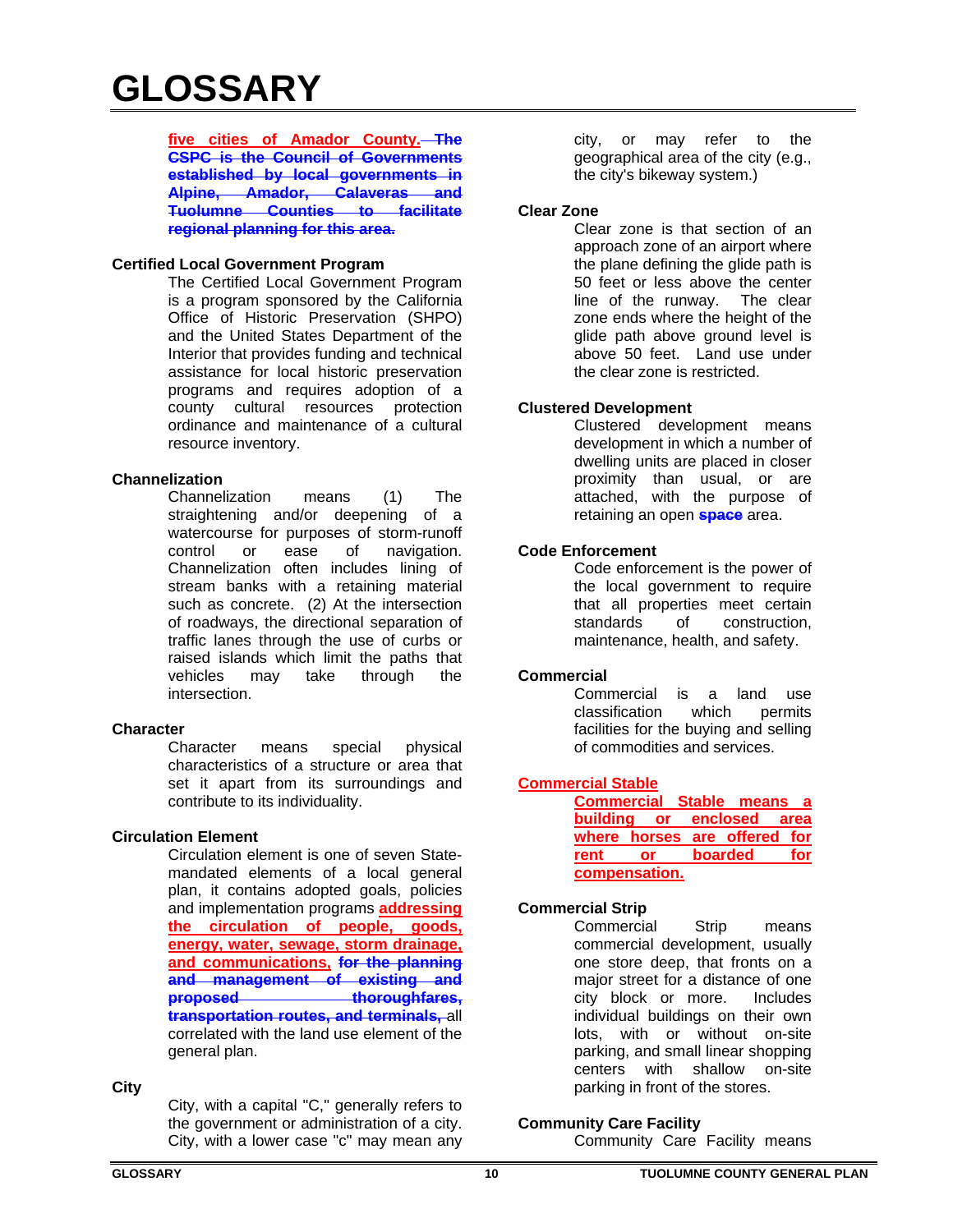elderly housing licensed by the State Health and Welfare Agency, Department of Social Services, typically for residents who are frail and need supervision. Services normally include three meals daily, housekeeping, security and emergency response, a full activities program, supervision in the dispensing of medicine, personal services such as assistance in grooming and bathing, but not nursing care. Sometimes referred to as residential care or personal care. (See "Congregate Care.")

# **Community Development Block Grant (CDBG)**

CDBG is a grant program administered by the U.S. Department of Housing and Urban Development (HUD) on a formula basis for entitlement communities, and by the State Department of Housing and Community Development (HCD) for nonentitled jurisdictions. This grant allots money to cities and counties for housing rehabilitation and community development, including public facilities and economic development.

# **Community Facilities District**

Community Facilities District means, under the Mello-Roos Community Facilities Act of 1982 (Government Code Section 53311 *et seq*), a legislative body may create within its jurisdiction a special district that can issue tax-exempt bonds for the planning, design, acquisition, construction, and/or operation of public facilities, as well as provide public services to district residents. Special tax assessments levied by the district are used to repay the bonds.

# **Community Services District**

**Community Services District means an agency formed for the local performance of governmental or proprietary functions within limited boundaries. A Community Services District may provide services such as water, sewer, fire, recreation and street lighting.** 

# **Community Garden**

**Community Garden means any piece of land (publicly or privately held) that is cultivated by a group of people rather than a single family or individual. Unlike public parks and other green** 

**spaces maintained by local governments, community gardens are generally managed and controlled by a group of unpaid individuals or volunteers.**

#### **Community Noise Equivalent Level (CNEL)**

 Community Noise Equivalent Level means a 24-hour energy equivalent level derived from a variety of single-noise events, with weighing factors of approximately 4.8 and 10 decibels applied to the evening (7:00 PM to 10:00 PM) and nighttime (10:00 PM to 7:00 AM) periods, respectively, to allow for the greater sensitivity to noise during these hours.

# **Community Park**

**A Community Park is land with full public access intended to provide recreation opportunities beyond those supplied by neighborhood parks. Community parks are larger in scale than neighborhood parks but smaller than regional parks.** 

# **Community Plan**

A Community Plan is a geographically-specific element of the Tuolumne County General Plan.

# **Community Water System**

A community water system is a public water system which serves at least 15 service connections used by yearlong residents or regularly serves at least 25 yearlong residents. (Section 64400.10 of the California Code of Regulations)

# **Commute-shed**

A Commute-shed is the area from which people do or might commute from their homes to a specific workplace destination, given specific assumptions about maximum travel time or distance.

# **Compatible**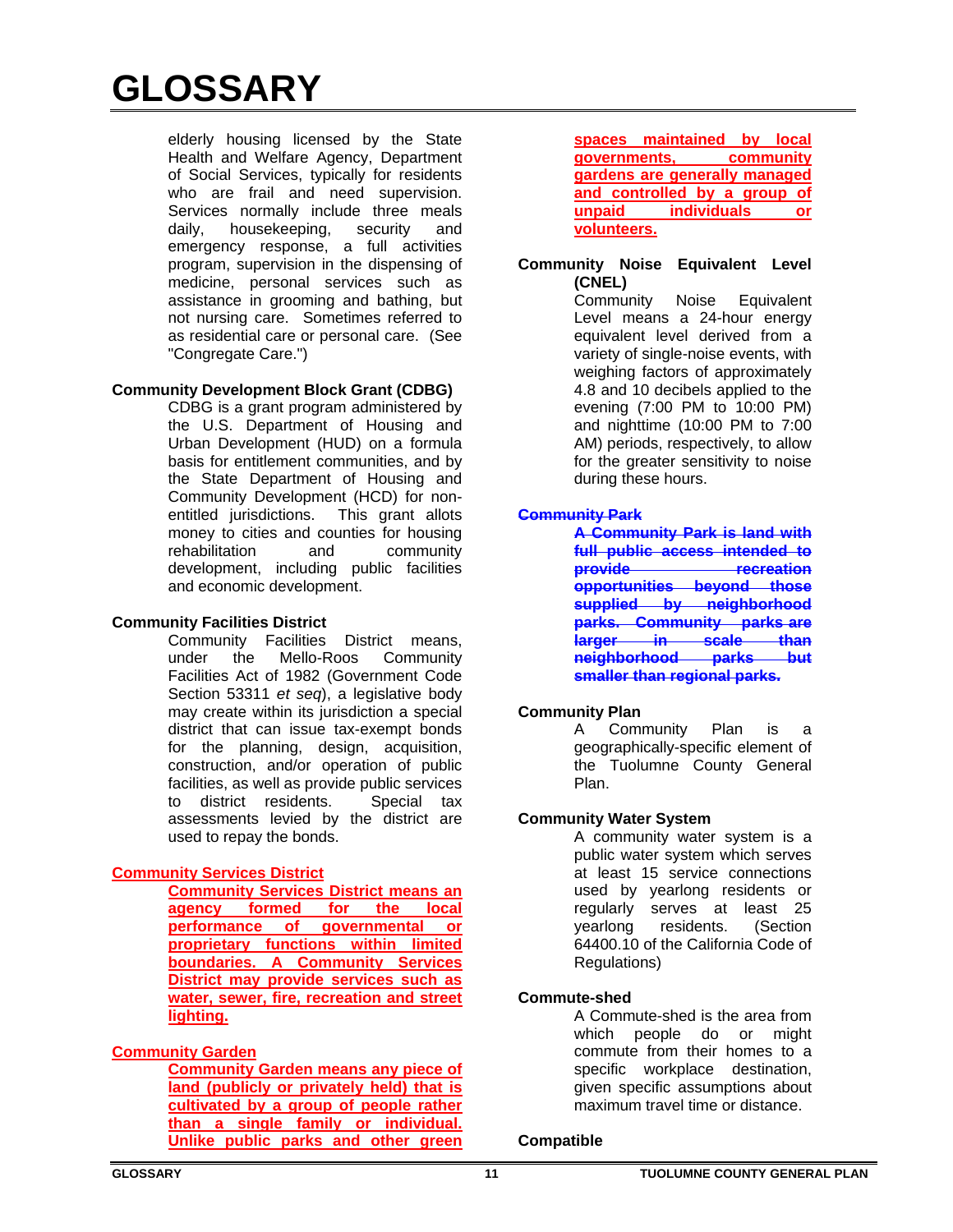Compatible means, capable of existing together without conflict or ill effects.

#### **Comprehensive Hazardous Waste Management Plan**

The Comprehensive Hazardous Waste Management Plan, developed pursuant to Sections 25135 et seq.uitur of the California Health and Safety Code, intended to identify hazardous waste producers within Tuolumne County and the flow of wastes produced; identify means of handling the waste on or off site; and to determine if safe, effective, and economical facilities for the management of hazardous wastes are available when they are needed, and that these facilities are of the type, and operated in a manner, which protect public health and the environment.

#### **Congestion Management Plan (CMP)**

A Congestion Management Plan is a plan, required by law to be adopted by cities and counties, to control and/or reduce the cumulative regional traffic impacts of development. The plan employs growth management techniques, including traffic level of service requirements, standards for public transit, trip reduction programs involving transportation systems management and jobs/housing balance strategies, and capital improvement programming.

# **Congregate Care**

Congregate Care is apartment housing, usually for seniors, in a group setting that includes independent living and sleeping accommodations in conjunction with shared dining and recreational facilities. (See "Community Care Facility.")

# **Conservation**

Conservation means the management of natural and cultural resources to prevent waste, destruction, or neglect.

# **Conservation Element**

Conservation Element is one of the seven State-mandated elements of a local general plan; it contains adopted goals, policies and implementation programs for the conservation, development, and use of natural resources including water and its hydraulic force, forests, soils, rivers and other waters, harbors, fisheries, wildlife,

minerals, and other natural resources.

#### **Conservation value**

The conservation value is the relative value of an area, if managed for the protection of one or several species, to the overall or long-term survival of those species and their habitats.

#### **Conserve**

Conserve means to manage or utilize in order to prevent waste, destruction or neglect.

#### **Consistent**

Consistent means free from variation or contradiction. Programs in the General Plan are to be consistent, not contradictory or preferential. State law requires consistency between a general plan and implementation programs such as the zoning ordinance.

#### **Contact Rent**

**Contact rent is the monthly rent agreed to or contracted for, regardless of any furnishings, utilities, fees, meals, or services that may be included.** 

#### **Cottage Industry**

Cottage industry means any activity conducted for economic gain entirely within a dwelling or private garage, and carried out exclusively by the inhabitants thereof and which is merely incidental to the residential use of the parcel and does not change its residential character or<br>appearance. (See "Home appearance. (See "Home<br>Occupation" and "Micro-Occupation" and **enterprise"**.)

# **Council of Governments (COG)**

The COG is an organization created to undertake planning and whose membership is composed of elected officials of local governments in the planning area; recognized as an areawide planning organization by the U.S.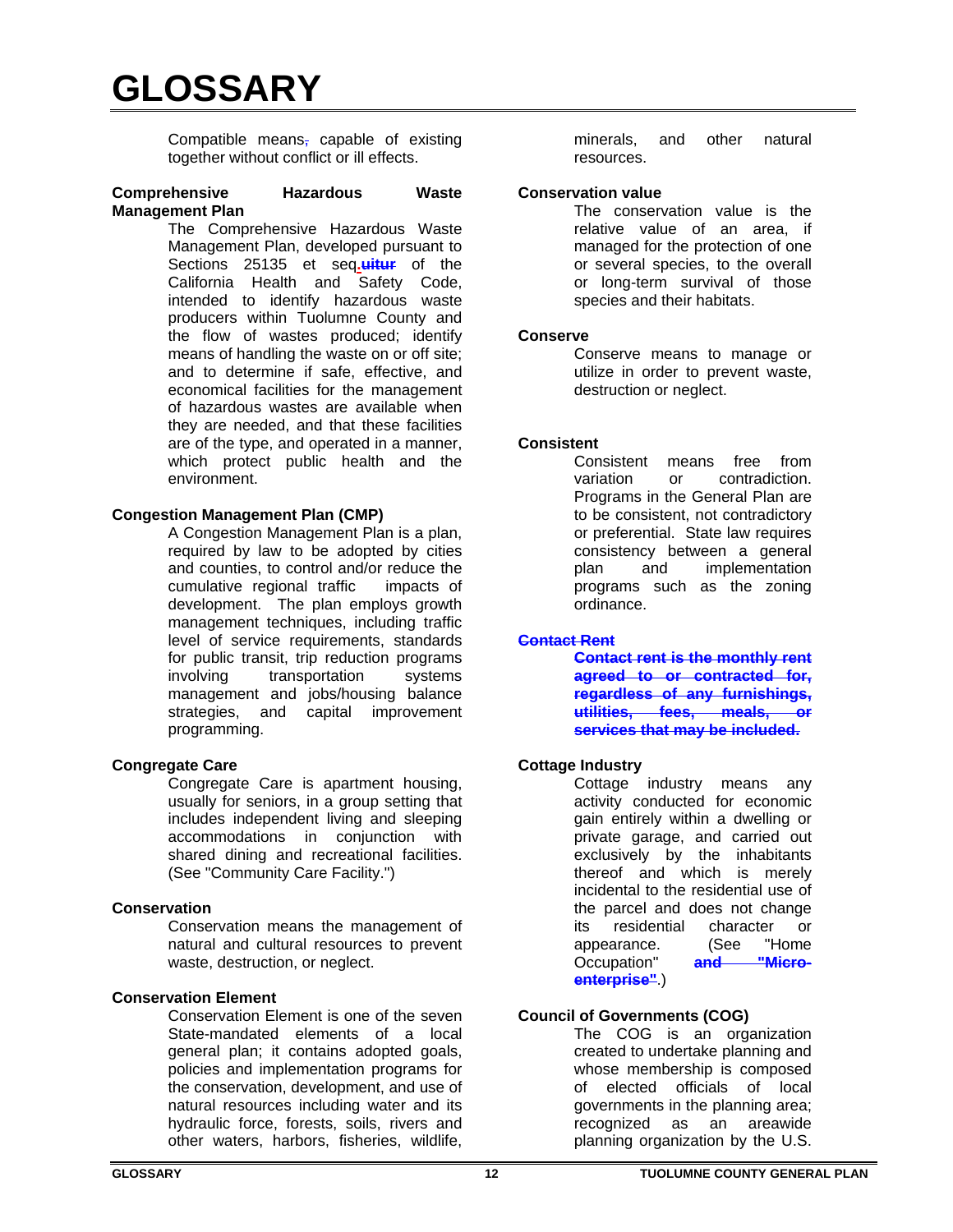Department of Housing and Urban Development and/or state agencies.

#### **County**

County, with a capital "C," generally refers to the government or administration of a county. County, with a lower case "c" may mean any county, or may refer to the geographical area of a county (*e.g.*, the county's road system.)

# **County Integrated Waste Management Plan**

The County Integrated Waste Management Plan is a plan developed pursuant to Section 40000 et seq**.uitur** of Division 30 of the California Public Resources Code to provide for planned management of solid waste within Tuolumne County. The Plan includes provisions for reduction of solid waste, recycling, management of household hazardous waste, and siting of solid waste facilities.

# **County Services Impact Mitigation Fee (CSIMF)**

The County Services Impact Mitigation Fee (CSIMF) is a fee charged by Tuolumne County pursuant to Chapter 3.50 of the Tuolumne County Ordinance Code to mitigate the impact caused by new development and construction projects on public facilities and public services required to serve such new development.

#### **Covenants, Conditions, and Restrictions (CC&Rs)**

CC&Rs is a term used to describe restrictive limitations which may be placed on property and its use, and which usually are made a condition of **a** holding title or a lease.

# **Criterion**

Criterion is a standard upon which a judgment or decision may be based. (See "Standards.")

# **Critical-use structures**

Critical-use structures are buildings or other structures that are critical for use during and immediately after **natural** disasters, particularly seismic-related events. Examples of critical-use buildings are hospitals, fire stations, police stations, and jails or prisons. Examples of criticaluse structures are dams, sewage

treatment plants, and water treatment or storage facilities.

#### **Cul-de-sac**

A **Cc**ul-de-sac is a short street or alley with only a single means of ingress and egress at one end with a large turnaround at its other end.

# **Cultural Resource**

Cultural resources relate only to remains and sites associated with human activities and include the following: prehistoric and ethnohistoric Native American sites, historic archaeological sites, historic buildings and elements or areas of the natural landscape which have traditional cultural significance to the citizens of Tuolumne County, the State of California, the foothill region, or the nation.

#### **Cumulative Impact**

Cumulative limpact is the total impact resulting from the accumulated impacts of individual projects or programs over time and is a term used in the California Environmental Quality Act (CEQA).

# **Day/Night Average Sound Level (Ldn)**

The day/night average sound level  $(L_{dn})$  is the average equivalent sound level during a 24-hour day, obtained after addition of ten (10) decibels to sound levels in the night after 10:00 p.m. and before 7:00 a.m.

# **Decibel (dB)**

Decibel means a unit used to express the relative intensity of a sound as it is heard by the human ear. The decibel scale expresses sound level relative to a reference sound pressure of 20 micronewtons per square meter, which is the threshold of human hearing. Sound levels in decibels (dB) are calculated on a logarithmic basis. An increase of 10 decibels represents a 10-fold increase in acoustic energy, and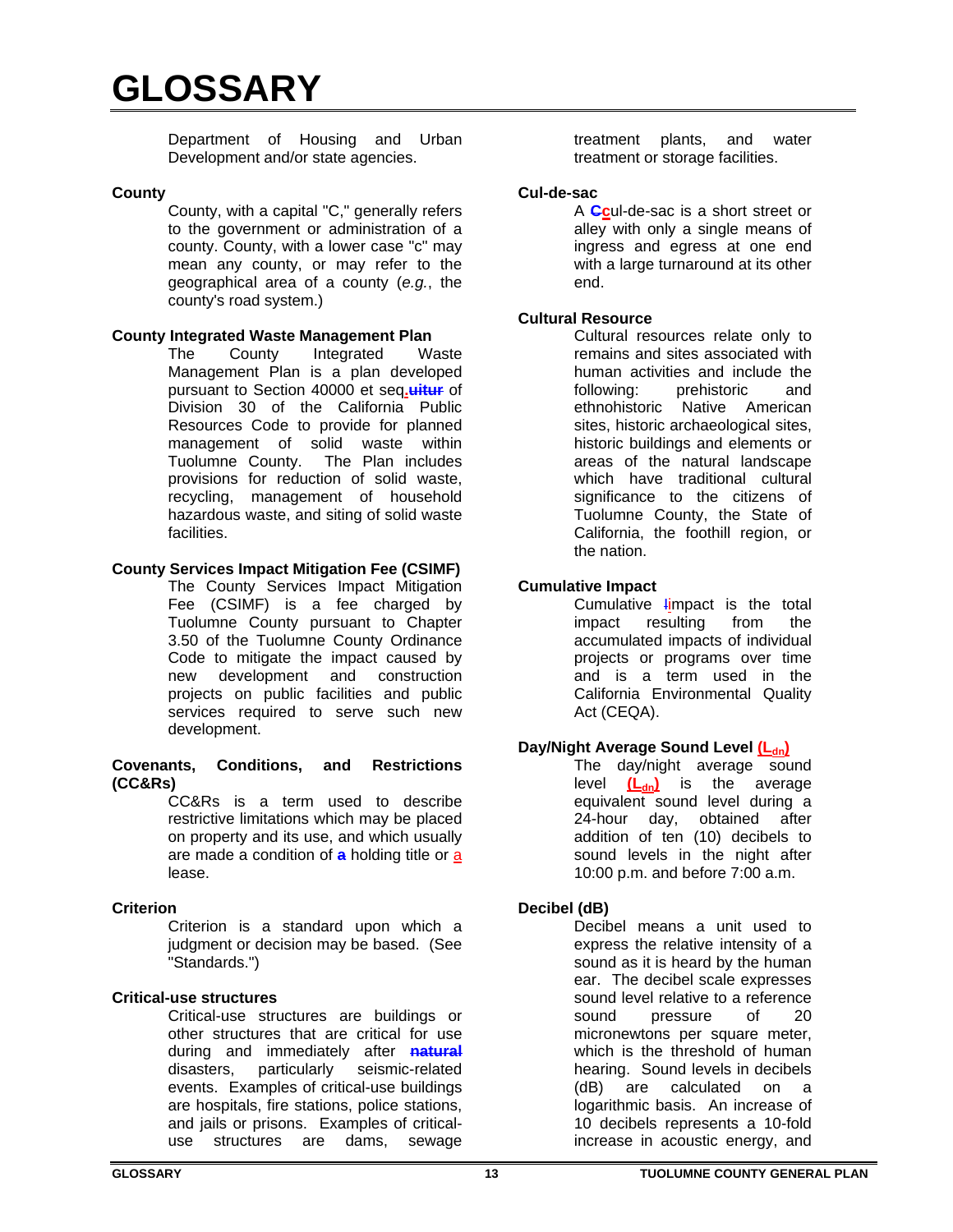an increase of 20 decibels corresponds to **an** 100-fold increase in acoustic energy. An increase of 10 dB is usually perceived as a doubling of noise.

#### **dBA**

dBA is the "A-weighted" scale for measuring sound in decibels; weighs or reduces the effects of low and high frequencies in order to simulate human hearing. Every increase of 10 dBA doubles the perceived loudness though the noise is actually ten times more intense.

#### **Dedication**

Dedication means the turning over by an owner or developer of private land for public use, and the acceptance of land for such use by the governmental agency having jurisdiction over the public function for which it will be used. Dedications for roads, parks, school sites, or other public uses often are made conditions for approval of a development by a city or county.

#### **Dedication, In lieu of**

In lieu of dedication means cash payments which may be required of an owner or developer as a substitute for a dedication of land, usually calculated in dollars per lot, and referred to as in lieu fees or in lieu contributions.

#### **Defensible space**

Defensible space means **the area within the perimeter of a parcel where basic wild-land fire protection practices and measures are to be implemented and maintained, including but not limited to removing brush, flammable vegetation, or combustible growth that is located from 30 feet to 100 feet from a building or structure measured from the eaves, porches, decks and balconies to the property line, to provide the key point of defense from an approaching wildfire or an escaping structure fire, a 30-foot minimum area of noncombustible surfaces separating urban and wildland areas.**

# **Demolition**

Demolition is any act or process that destroys all or part of one or more cultural resources.

#### **Density, Residential**

Residential Density means the number of permanent residential dwelling units per acre of land. Densities specified in the General Plan are expressed in units per gross acre. (See "Acres, Gross," and Acres, Net.")

# **Density Bonus**

Density Bonus is the allocation of development rights that allow a parcel to accommodate additional square footage or additional residential units beyond the maximum for which the parcel is zoned, usually in exchange for the provision or preservation of an amenity at the same site or at another location. **[Resolution 117-06 adopted September 19, 2006]**

# **Density Transfer**

Density transfer is a way of retaining open space by concentrating densities--usually in compact areas adjacent to existing urbanization and utilities- while leaving unchanged historic, sensitive, or hazardous areas.

#### **Department of Housing and Community Development (HCD)**

The HCD is the State of California's department responsible for housing policy and programs. Establishes guidelines for preparation of local housing elements, prepares the statewide housing **plan element**, and offers technical assistance to local jurisdictions.

#### **Department of Housing and Urban Development (HUD)**

HUD is the federal government department responsible for administration of federal housing programs including, FmHA, Section 8 and Community Development Block Grants. Provides annual estimate on median **and other** income levels for Tuolumne County.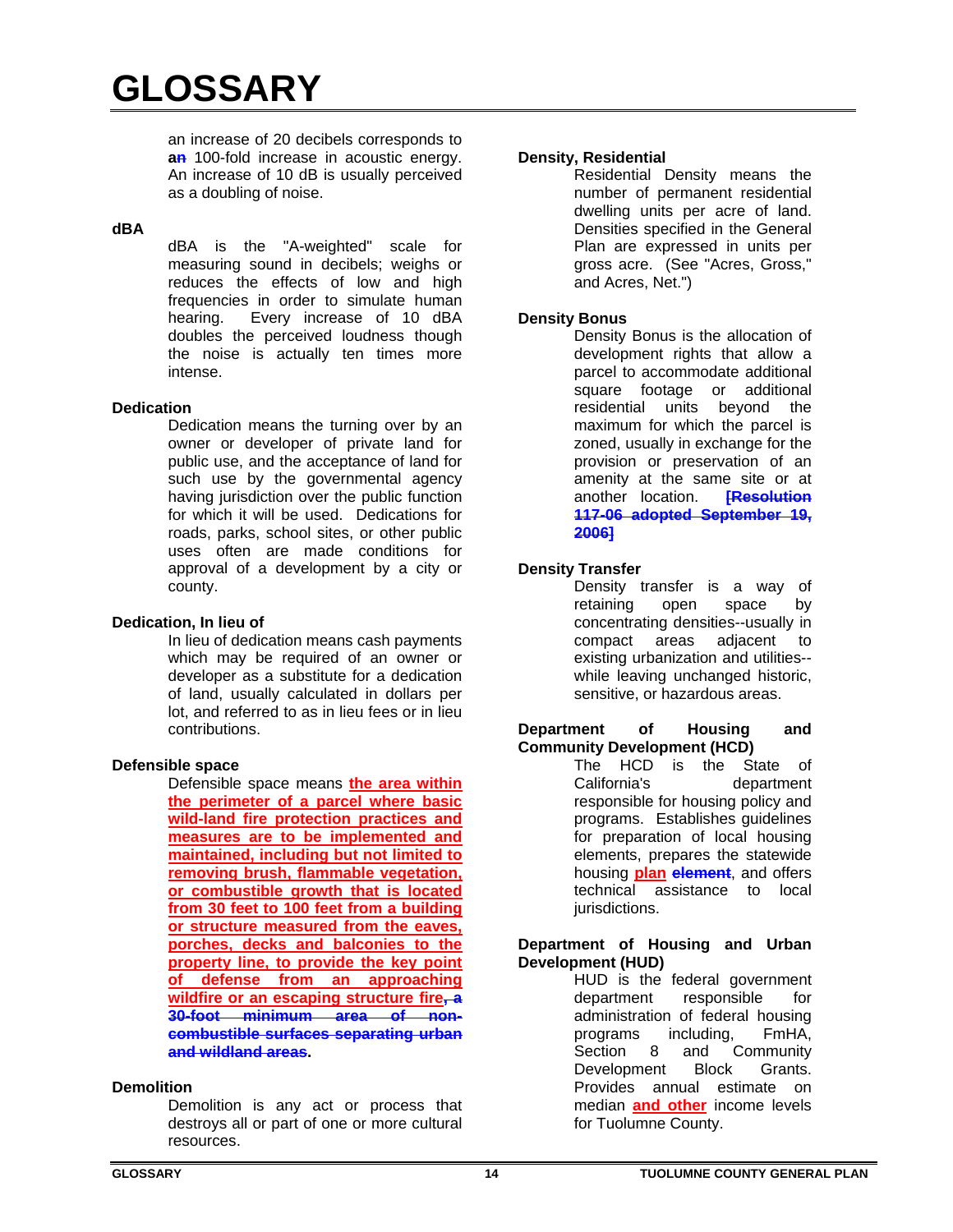#### **Design Review**

Design Review is the comprehensive evaluation of an improvement to a parcel and its impact on neighboring properties and the community as a whole, from the standpoint of site and landscape design, architecture, materials, colors, lighting, and signs, in accordance with a set of guidelines. Under Design Review**,** projects are reviewed against certain **guidelines standards** and criteria **by a specially established design review board or committee**.

#### **Detention Dam/Basin/Pond**

Dams may be classified according to the broad function they serve, such as storage, diversion, or detention. Detention dams are constructed to retard flood runoff and minimize the effect of sudden floods. Detention dams fall into two main types. In one type, the water is temporarily stored, and released through an outlet structure at a rate that will not exceed the carrying capacity of the channel downstream. Often, the basins are planted with grass and used for open space or recreation in periods of dry weather. The other type, most often called a Retention Pond, allows for water to be held as long as possible and may or may not allow for the controlled release of water. In some cases, the water is allowed to seep into the permeable banks of gravel strata in the foundation. This latter type is sometimes called a Water-Spreading Dam or Dike because its main purpose is to recharge the underground water supply. Detention dams are also constructed to trap sediment. These are often called Debris Dams.

# **Deteriorated**

Deteriorated refers to a housing unit which exhibits evidence of exterior wall, foundation, roof, chimney and doorway deficiencies which are physically capable of repair.

#### **Developable Land**

Developable land means land that is suitable as a location for structures and that can be developed without significant impact on natural and/or cultural resource areas.

#### **Developer**

A developer is any person or entity who carries out development.

#### **Development**

Development is defined as the approval of a discretionary permit or entitlement **granted a developer** by the County of Tuolumne, including but not limited to, Variance, Conditional Use Permit, Site Development Permit, Site Review Permit Development Agreement, **Planned Unit Development Permit,** Final Subdivision Map and Parcel Map. Approval of ministerial permits or entitlements, such as a Building Permit, Septic Permit, Well Permit, lot merger, lot line adjustment, or resubdivision resulting in four or fewer parcels, does not constitute development. Development does not include routine repair and maintenance activities. **[Resolution 164-02 adopted December 10, 2002]**

# **Development Fee**

A Development Fee is a fee, also called an impact fee, levied on the developer of a project by a city, county, or other public agency as compensation for otherwiseunmitigated impacts the project will produce. California Government Code Section 66000, et seq, specifies that development fees shall not exceed the estimated reasonable cost of providing the service for which the fee is charged. To lawfully impose a development fee, the public agency must verify its method of calculation and document proper restrictions on use of the fund. (See "Impact Fee.")

# **Development Rights**

Development rights mean the right to develop land by a land owner who maintains fee-simple ownership over the land or by a party other than the owner who has obtained the rights to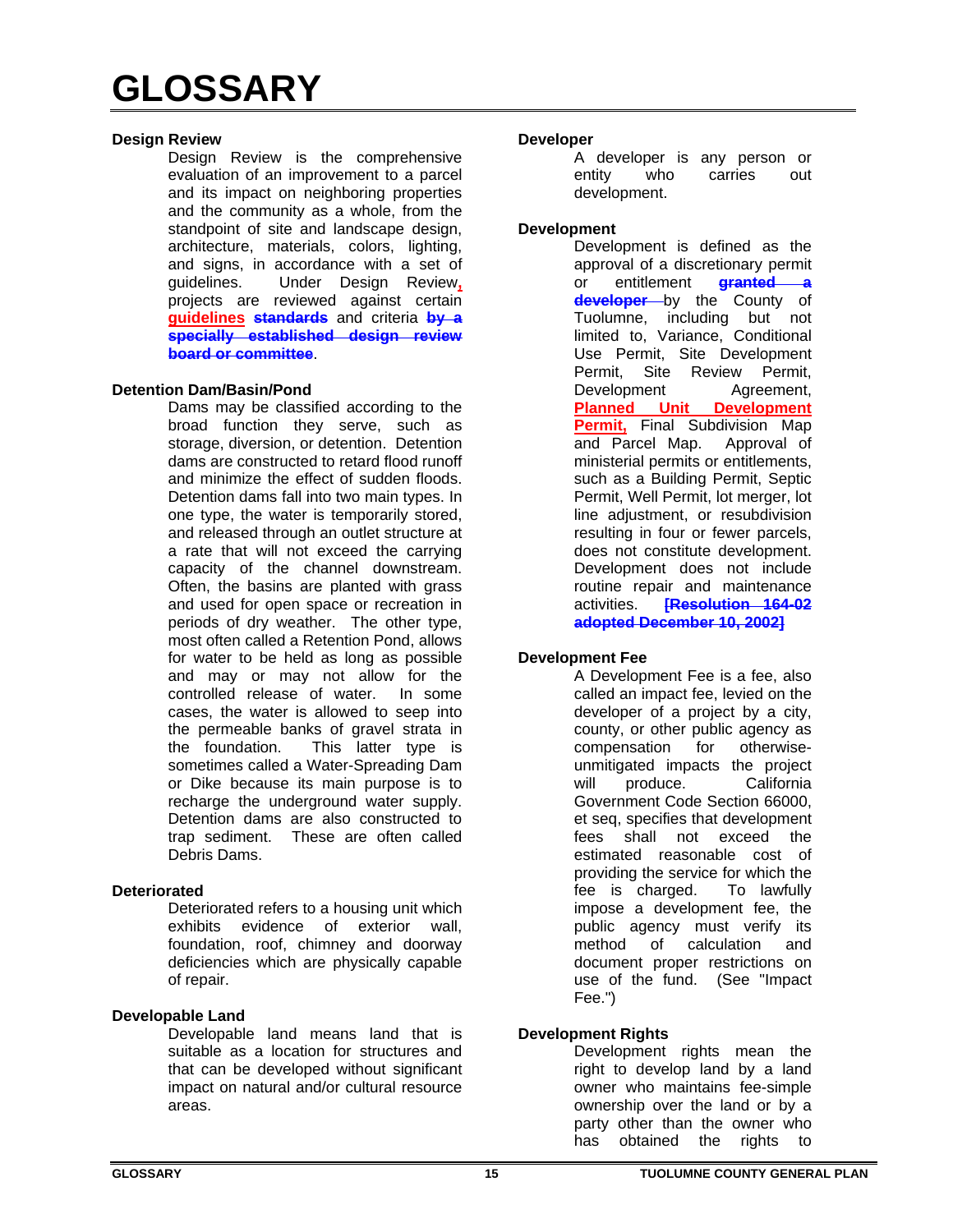develop. Such rights usually are expressed in terms of density allowed under existing zoning. For example, one development right may equal one unit of housing or may equal a specific number of square feet of gross floor area in one or more specified zoning districts.

#### **Development Rights, Transfer of (TDR)**

**TDR, also known as "Transfer of Development Credits," is a program which can relocate potential development from areas where proposed land use or environmental impacts are considered undesirable (the "donor" site) to another ("receiver") site chosen on the basis of its ability to accommodate additional units of development beyond that for which it was zoned. (See "Development Rights.")**

#### **Diameter at Breast Height (dbh)**

Diameter at breast height is a standard measure of tree size equal to the trunk diameter measured in inches at a height of 4 1/2 feet above the **ground level on the uphill side of the tree creek. If a tree splits into multiple trunks below 4 1/2 feet, then the trunk is measured at its smallest diameter beneath the split.**

# **Dilapidated**

Dilapidated refers to a housing unit which exhibits severe defects of exterior wall, foundation, roof, chimney and doorway, and no longer provides safe shelter. Such units may require demolition if cost of rehabilitation exceeds subsequent value of structure.

# **Disadvantaged Legacy Community**

**A Disadvantaged Legacy Community means a community with an annual median household income that is less than 80 percent of the statewide annual median household income that is a geographically isolated community that is inhabited with no less than 10 dwellings adjacent or in close proximity to one another and that has existed for at least 50 years.** 

# **Discontiguous Water Systems**

**Discontiguous water systems are water systems that serve geographically separate areas with no direct** 

**infrastructure connections. (BOSPC)** 

#### **Discourage**

Discourage means to advise or persuade to refrain from.

#### **Distinctive Communities Scenario**

**Distinctive Communities Scenario means communities are separate and distinct with urban development centralized within the urban development boundaries of a community with rural development radiating outward to the defined community boundaries. Surrounding rural development serves as buffers between communities to keep the communities separate and distinct.**

#### **Discretionary Decision**

Discretionary decision is a term used in the California<br>Environmental Quality Act Environmental Quality Act (CEQA), which means an action taken by a governmental agency which calls for the exercise of judgment in deciding whether to approve and/or how to carry out a project.

# **District**

District means (1) An area of a city or county that has a unique character identifiable as different from surrounding areas because of distinctive architecture, streets, geographic features, culture, landmarks, activities, or land uses. (2) A portion of the territory of a city or county within which uniform zoning regulations and requirements apply; a zone. (3) An agency of the state, formed pursuant to general law or special act, for the local performance of governmental or proprietary functions within limited boundaries, and which meet the definitions, limitations and exclusions found in Section 56036 of the California Government Code.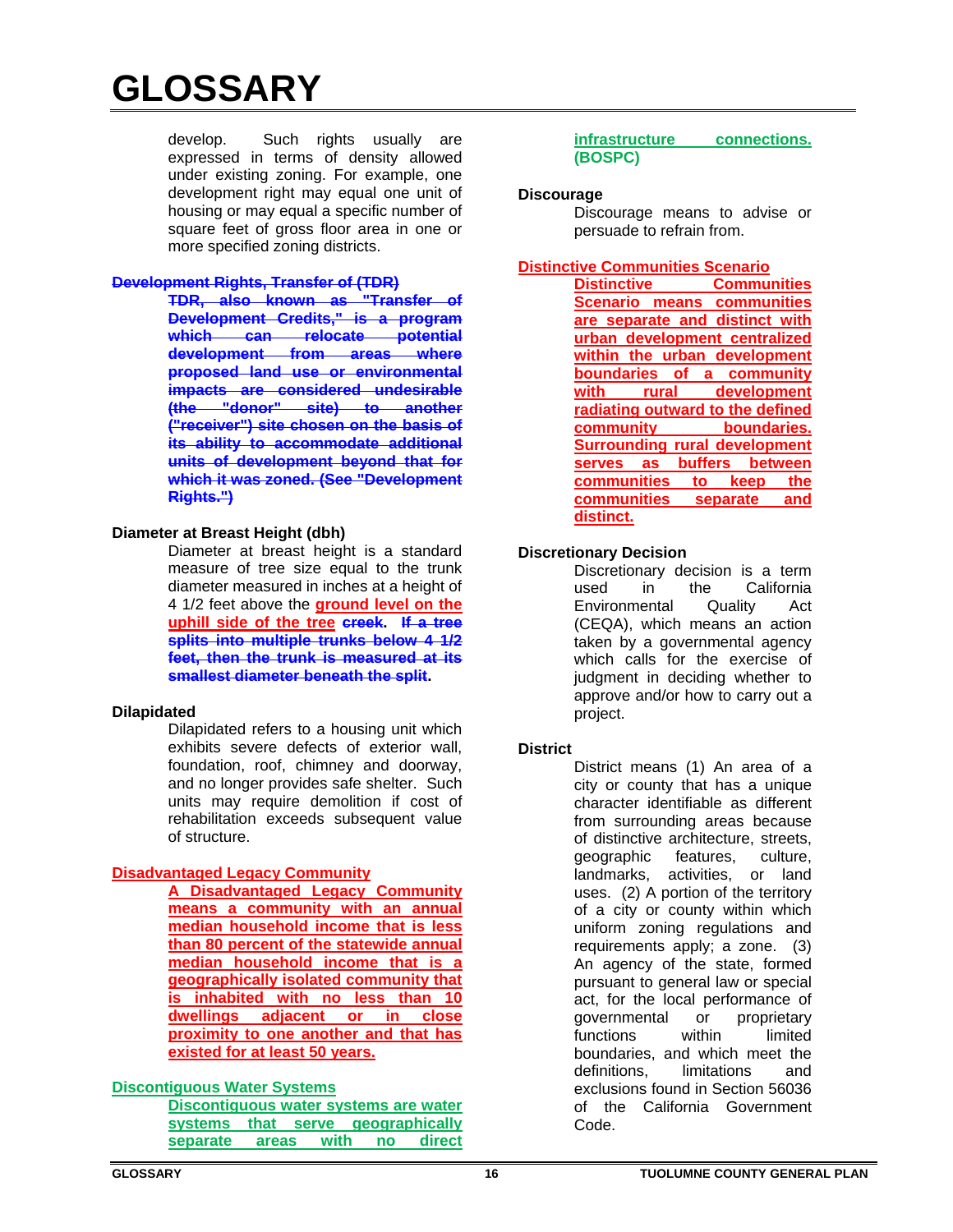#### **Diversion**

Diversion means the direction of water in a stream away from its natural course**. (***i.e.,* **as in For example,** a diversion that removes water from a stream for human use**)**.

# **Diversity**

Diversity means differences among otherwise similar elements that give them unique forms and qualities. For **Ee**xample, housing diversity can be achieved by differences in unit size, or cost.

#### **Dwelling Unit**

Dwelling unit means a room or group of rooms**, (**including sleeping, eating, cooking and sanitation facilities, but not more than one kitchen**)**, which constitutes an independent housekeeping unit, occupied or intended for occupancy by one household. Dwelling unit does not include a recreational vehicle. **[Resolution 58-11 adopted July 19, 2011]**

#### **Earth-tone (color)**

Earth-tone color is a color that is similar to that of the sky, native vegetation or native soils and stones occurring in Tuolumne County. These colors include, but are not limited to various shades of tans and browns, greens, grays, brick red, and sky blue.

#### **Easement**

Easement is usually the right to use property owned by another for specific purposes or to gain access to another property. For example, utility companies often have easements on the private property of individuals to be able to install and maintain utility facilities.

# **Easement, Conservation**

A conservation easement is a tool for acquiring open space with less than fullfee purchase, whereby a public agency buys only certain specific rights from the land owner. These may be positive rights (providing the public with the opportunity to hunt, fish, hike, or ride over the land) or they may be restrictive rights (limiting the uses to which the land owner may devote the land in the future.)

# **Ecology**

Ecology means the interrelationship of

living things to one another and their environment; the study of such interrelationships.

#### **Economic Base**

Economic Base is the theory that essentially holds that the structure of the economy is made up of two broad classes of productive effort- -basic activities which produce and distribute goods and services for export to firms and individuals<br>outside a defined localized defined localized economic area, and nonbasic activities whose goods and services are consumed at home within the boundaries of the local economic area. Viewed another way, basic activity exports goods and services and brings new dollars into the area; non-basic activity recirculates dollars within the area.

# **Economic Development**

Economic development is the process by which human, financial, capital, physical, and natural resources are mobilized to produce marketable goods and services.

#### **Economic Development Authority Company (EDAC)**

The Economic Development **Authority Company** (ED**AC**) is **a Joint Powers Authority (JPA) an independent entity** charged with the responsibility of performing **Ee**conomic **Ddevelopment** functions for the County of Tuolumne and the City of Sonora.

#### **Employment Development Department (EDD)**

The Employment Development Department (EDD) is an agency of the State of California that prepares annual estimates of wage and salary employment by industry from employer reports.

# **Ecosystem**

An ecosystem is an interacting system formed by a biotic community and its physical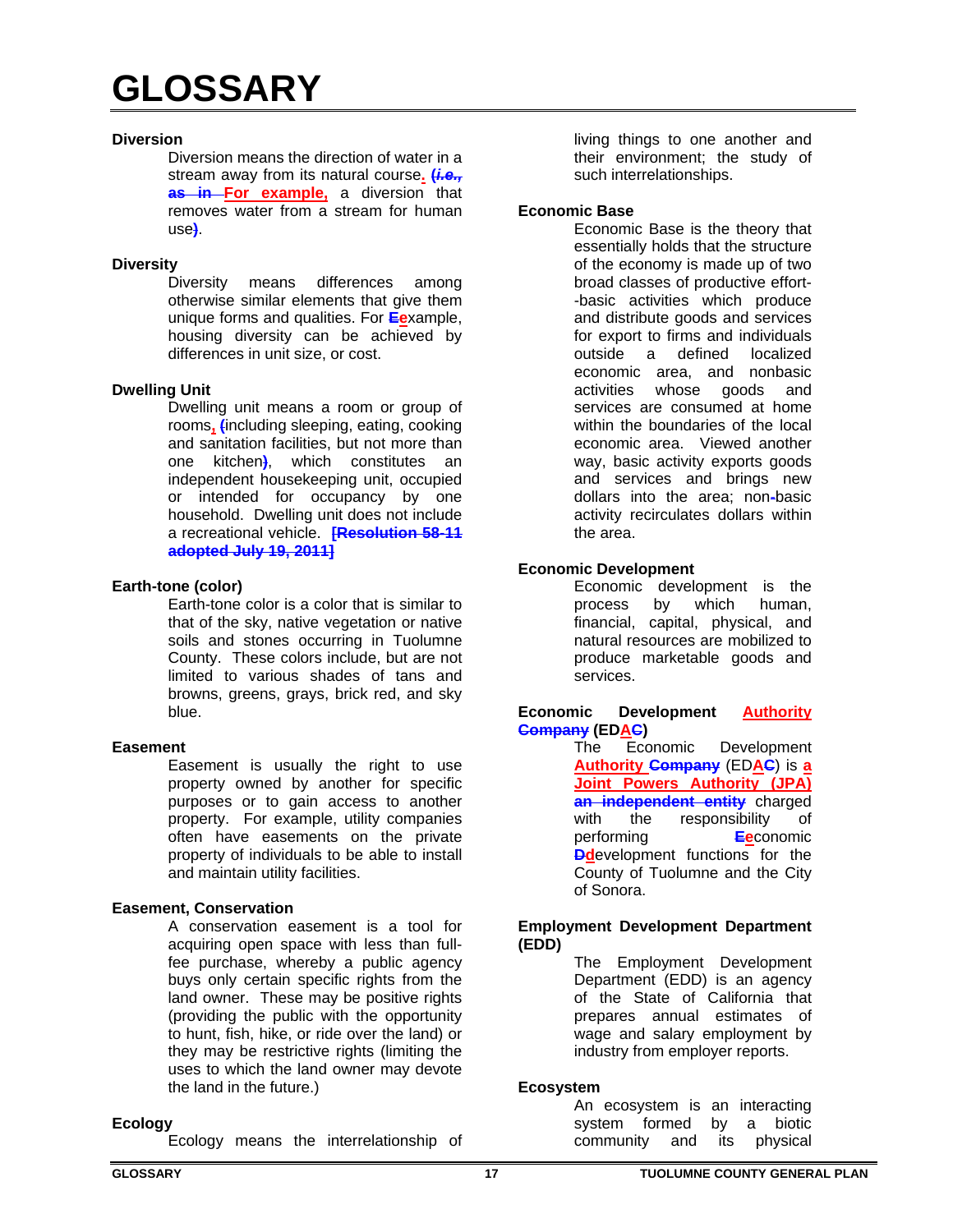#### environment.

#### **Egress**

Egress is a means of exiting a site or area.

#### **Eminent Domain**

Eminent domain is the right of a public entity to acquire private property for public use by condemnation, and the payment of just compensation.

#### **Emission Standard**

Emission standard is the maximum amount of pollutant legally permitted to be discharged from a single source, either mobile or stationary.

#### **Encourage**

Encourage means to stimulate or foster a particular condition through direct or indirect action by the private sector or government agencies.

#### **Endangered Species**

An endangered species is a species of animal or plant that is considered to be endangered when its prospects for survival and reproduction are in immediate jeopardy from one or more causes as defined in **Sections 670.2 or 670.5, Title 14, California Administrative Code relative to the California Endangered Species Act Section 15380 of the California Environmental Quality Act"; Title 14, California Administrative Code, Sections 670.2 or 670.5; or Title 50, Code of Federal Regulations, Sections 17.11 or 17.12, pursuant to the Federal Endangered Species Act**.

# **Engineering Study /of Soils and Geology**

An engineering study is a report prepared by a California Registered Civil Engineer or a California Registered Geologist. This report shall include an adequate description of the soils and geology of the site, conclusions and recommendations regarding the effect of soil or geologic conditions on future development and recommended design criteria if clearly identifiable hazards are noted.

#### **Enhance**

Enhance means to improve existing conditions by increasing the quantity or quality of beneficial uses or features.

#### **Entrepreneur**

An entrepreneur is one who organizes, manages, and assumes the risks of a business or enterprise.

#### **Ephemeral drainage**

Ephemeral drainage is a dry channel throughout most of the year, bearing water only during and immediately after a rain.

#### **Environment**

Environment is defined under the California Environmental Quality Act (CEQA) as "the physical conditions which exist within the area which will be affected by a proposed project, including land, air, water, mineral, flora, fauna, noise, and objects of historic or aesthetic significance."

# **Environmental Impact Report (EIR)**

Environmental Impact Report is a detailed evaluation of the effect upon a jurisdiction of a project (such as a General Plan Amendment or permit for a shopping center) as required by the California **Environmental Quality Act (CEQA) Public Resources Code**. The report, which is circulated among citizens and government agencies for comment, identifies potential significant impacts and their effects, reviews mitigation measures proposed as part of the project to minimize those impacts, and discusses possible alternatives to the proposed project. The EIR is intended to ensure that a proposed project takes into consideration all factors and is implemented in a way that provides the most benefits and creates the least adverse impacts possible.

# **Environmental Impact Statement (EIS)**

An Environmental Impact Statement is a study prepared under the National Environmental Policy Act **(NEPA)** to address the effect of development proposals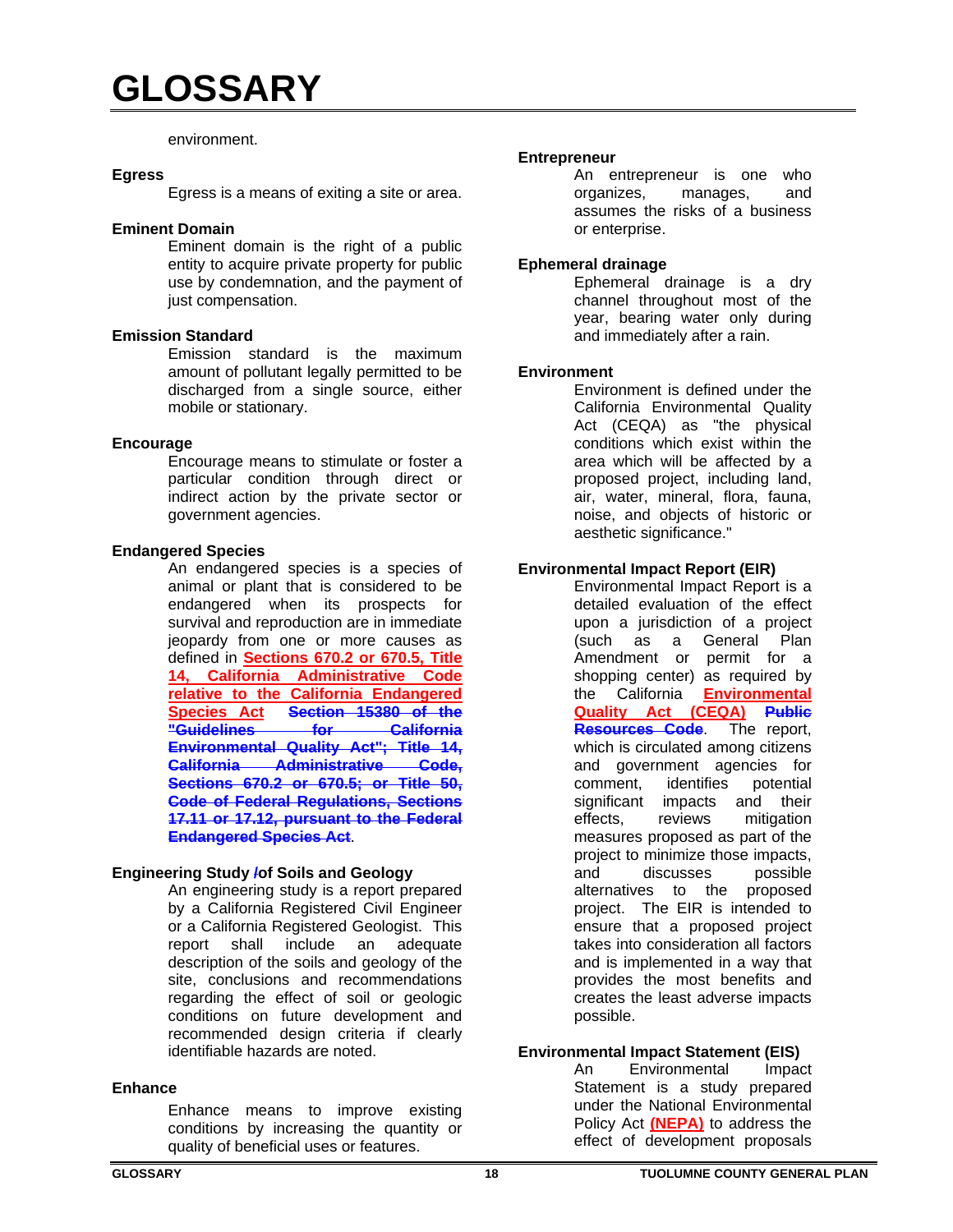and other major actions which significantly affect the environment.

#### **Erosion**

Erosion means (1) The loosening and transportation of rock and soil debris by wind, rain, or running water. (2) The gradual wearing away of the upper layers of the earth.

#### **Equivalent Sound Level (L<sub>dn</sub>):**

**The equivalent sound level is the sound level containing the same total energy as a time varying signal over a given sample period. Leq is typically computed over 1,8 and 24-hour sample periods.**

#### **Evacuation Route**

An evacuation route is a road network provided to allow persons to withdraw from an area threatened by a disaster, such as a flood or wildland fire.

#### **Exaction**

Exaction is a contribution or payment required as an authorized precondition for receiving a development permit; usually refers to mandatory dedication (or fee in lieu of dedication) requirements found in many subdivision regulations.

#### **Expansive Soils**

Expansive soils are soils which swell when they absorb water and shrink as they dry.

# **Extremely Low-Income Household**

**Extremely Low-Income Household means a household with an annual income no greater than 30 percent of the area median family income adjusted by household size, as determined by a survey of incomes conducted by a city or a county, or in the absence of such a survey, based on the latest available eligibility limits established by the U.S. Department of Housing and Urban Development (HUD).** 

#### **Facade Easement**

A facade easement is an agreement between the owner of an historic structure or cultural resource and a government agency or preservation organization pursuant to which the agency or organization is given the right to review

and approve changes to the exterior of the historic structure or resource before such changes may be sought or commenced. In exchange for granting a facade easement, the property owner may receive tax benefits in the form of a charitable contribution for conservation purposes.

# **Farm Stay**

**Farm Stay means a farm or ranch which produces agricultural products as its primary source of income and which provides overnight transient accommodations as an accessory use to the commercial agricultural use so that members of the public may experience a rural lifestyle. Food service is limited to registered guests with the price of food included in the price of the** overnight transient **occupancy accommodation. The establishment can have no more than six guest bedrooms.** 

# **Farmers Home Administration (FmHA)**

Farmers Home Administration is a federal agency providing loans and grants for improvement projects and low-income housing in rural areas.

# **Fast Track Project Review**

The fast track project review is a process of prioritizing development projects which will result in job creation/expansion and business retention.

#### **Fault**

Fault means a fracture in the earth's crust forming a boundary between rock masses that have shifted. Because rock in fault zones is crushed, even under static conditions, fault rupture zones are prone to ground water seepage and settlement problems.

#### **Fault, Active**

Active fault means a fault that has moved recently and which is likely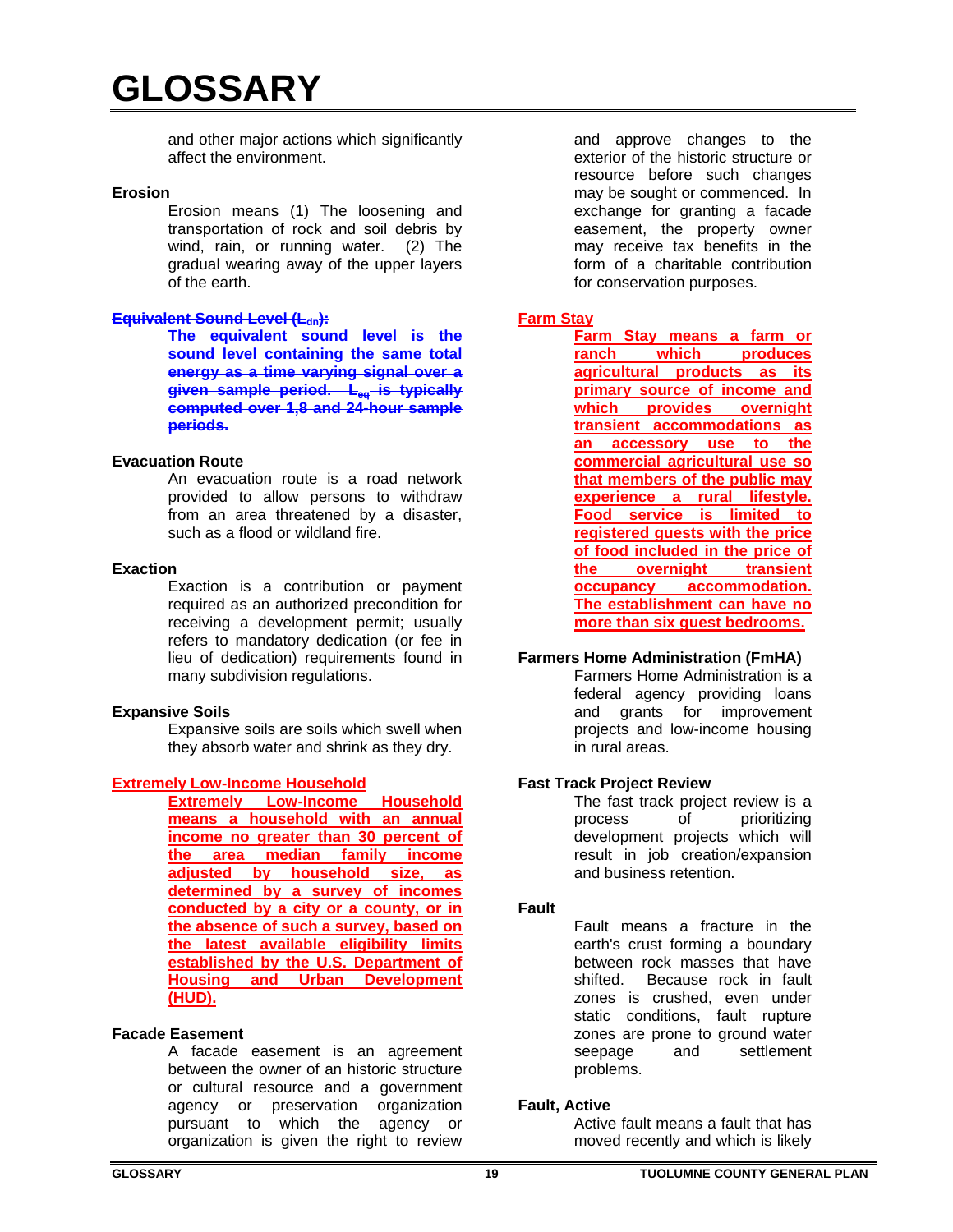to move again. For planning purposes, "active fault" is usually defined as one that shows movement within the last 11,000 years and can be expected to move within the next 100 years.

#### **Fault, Capable**

Capable fault means either an active or potentially active fault which is capable of generating an earthquake which could cause significant damage to structures in proximity to the fault.

#### **Fault, Inactive**

Inactive fault means a fault which shows no evidence of movement in recent geologic time and no potential for movement in the relatively near future.

#### **Fault, Potentially Active**

Potentially active fault means (1) a fault that had its latest movement within the Quaternary Period (the last 2,000,000 years) but before the Holocene Epoch (the last 11,000 years); (2) a fault which, because it is judged to be capable of ground rupture or shaking, poses an unacceptable risk for a proposed structure.

# **Fault Zone**

Fault zone means a band along an existing trace where surface rupture has previously occurred in geologic time, and/or where physical movement of the ground surface from a few inches to a few feet can be anticipated to occur in the future. Many of the faults in Tuolumne County are part of the Foothills fault zone, which are a system with multiple branches and sub-parallel fractures that have been located or mapped in a general sense. Due to the scale of previously existing interpretive mapping and the Geotechnical Interpretive Mapping project itself, the locations identified on the Geotechnical Interpretive Maps should be considered approximate.

#### **Feasible**

Feasible means capable of being done, executed, or managed successfully from the standpoint of the physical and/or financial abilities of the implementer(s).

#### **Feasible, Technically**

Technically feasible means capable of

being implemented because the industrial, mechanical, or application technology exists.

#### **Findings**

Findings are the result(s) of an investigation and the basis upon which decisions are made. Findings are used by government agents and bodies to explain action taken by the entity.

#### **Fire Hazard Area**

A fire hazard area is one where, due to slope, fuel, weather, or other fire-related conditions, the potential loss of life and property from a fire necessitates special fire protection measures and planning before development occurs.

# **Fire Prevention**

Fire prevention is practices designed to eliminate fire starts.

#### **Fire Protection**

Fire protection refers to measures designed to help preserve life and property in the event of a fire.

#### **Fire Protection District**

A fire protection district is a governmental agency established to provide life and property fire protection within their respective jurisdiction.

#### **Fire-resistive**

Fire-resistive means able to withstand specified temperatures for a certain period of time, such as a one-hour fire wall; not fireproof.

# **Fire Suppression**

Fire suppression is planning, operations, and support services utilized to extinguish a wildland or structural fire.

#### **First Responder Medical Aid**

First responder medical aid is a program which allows Tuolumne County Fire Department personnel who have received training in emergency medical aid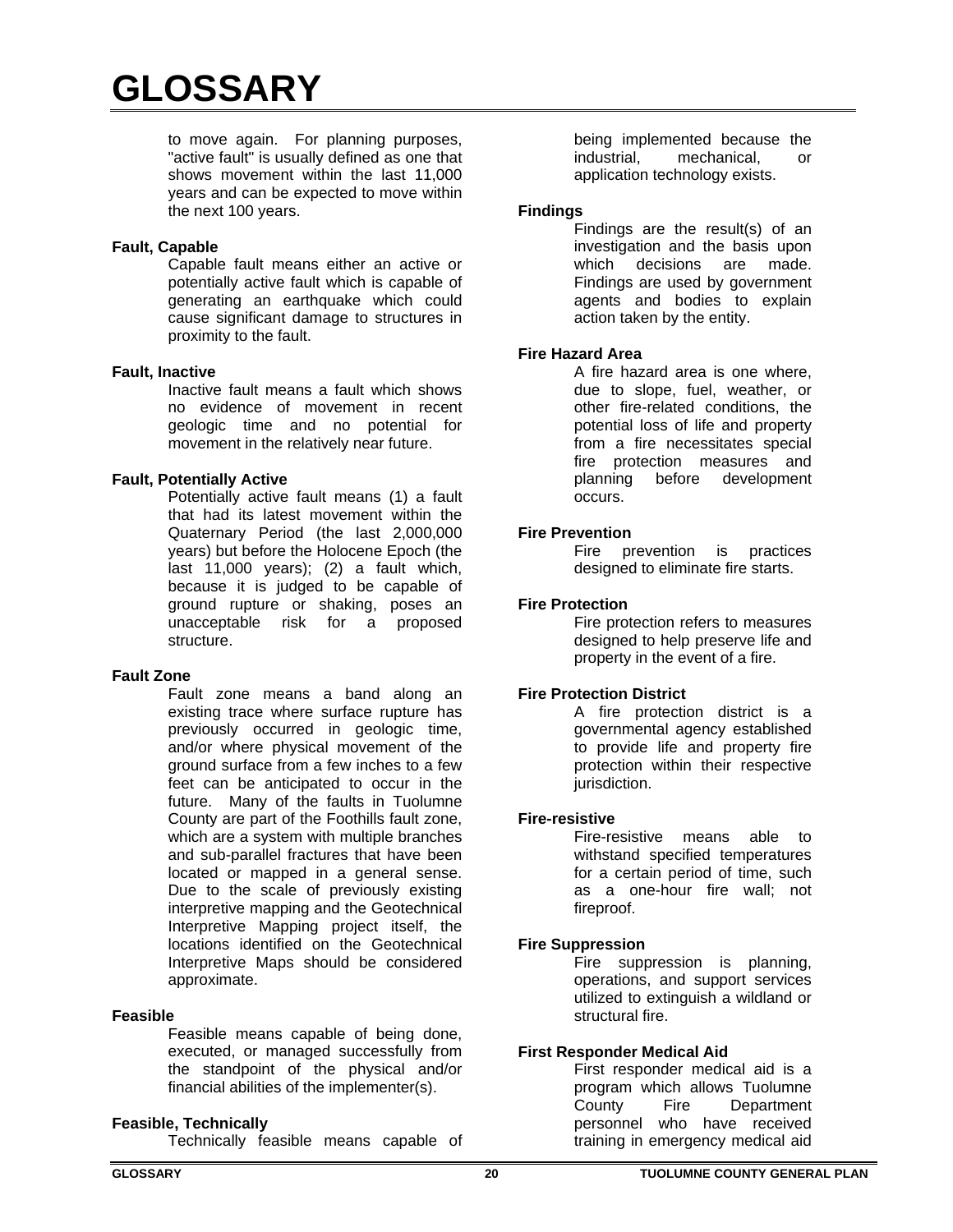to provide care for patients until Emergency Medical Technicians arrive.

#### **Fiscal Impact Analysis**

Fiscal Impact Analysis is a projection of the direct public costs and revenues resulting from population or employment change to the local jurisdiction(s) in which the change is taking place. Enables local governments to evaluate relative fiscal merits of general plans, specific plans, or projects.

#### **Flood, 100 Year**

100 Year Flood means the magnitude of a flood expected to occur on the average every 100 years, based on historical data. The 100-year flood has a 1/100, or one percent, chance of occurring in any given year.

#### **Flood Damage Prevention Ordinance**

The Flood Damage Prevention Ordinance is an ordinance adopted by Tuolumne County to provide regulations regarding the ability to develop property within special flood hazard areas, as delineated on Flood Insurance Rate Maps. Adoption of this Ordinance is a requirement of the Federal Emergency Management Agency to qualify for the National Flood Insurance Program.

#### **Flood, Flooding or Flood Water**

A general and temporary condition of partial or complete inundation of normally dry land areas from the unusual and rapid accumulation or runoff of surface water.

# **Flood Hazard Area, Special**

The special flood hazard area is an area having the probability of being inundated by a one hundred-year flood, and shown on a Flood Insurance Rate Map for Tuolumne County as Zone A or AE.

#### **Flood hazard areas**

Flood hazard areas are those areas subject to inundation.

#### **Flood Insurance Rate Map (FIRM)**

The Flood Insurance Rate Map (FIRM) is the official map on which the Federal Emergency Management Agency or Federal Insurance Administration has delineated both the areas of special flood

hazards and the risk premium zones applicable to Tuolumne County.

#### **Floodplain**

The Floodplain is the relatively level land area on either side of the banks of a stream regularly subject to flooding. That part of the flood plain subject to a one percent chance of flooding in any given year is designated as an "area of special flood hazard" by the Federal Insurance Administration.

#### **Floodplain, 100 Year**

100-year floodplain means an area that has a one percent chance of being flooded in any given year. Over the long term, the area will be covered with flood waters on an average of once every 100 years.

#### **Floodplain management regulation and regulatory method of flood control**

The floodplain management regulation and regulatory method of flood control is the use of zoning ordinances, subdivision regulations, building codes, health regulations, and special purpose ordinances (such as the "Flood Damage Prevention Ordinance").

# **Floodproofing**

Floodproofing is any combination of structural and nonstructural additions, changes, or adjustments to structures which reduce or eliminate flood damage to real estate or improved real property, water and sanitary facilities, structures, and their contents. Wet and dry flood proofing are the two basic types of floodproofing.

# **Floodproofing, dry**

Dry floodproofing is measures (relocation, elevation, barriers) **are** taken to keep the structure dry.

#### **Floodproofing, wet**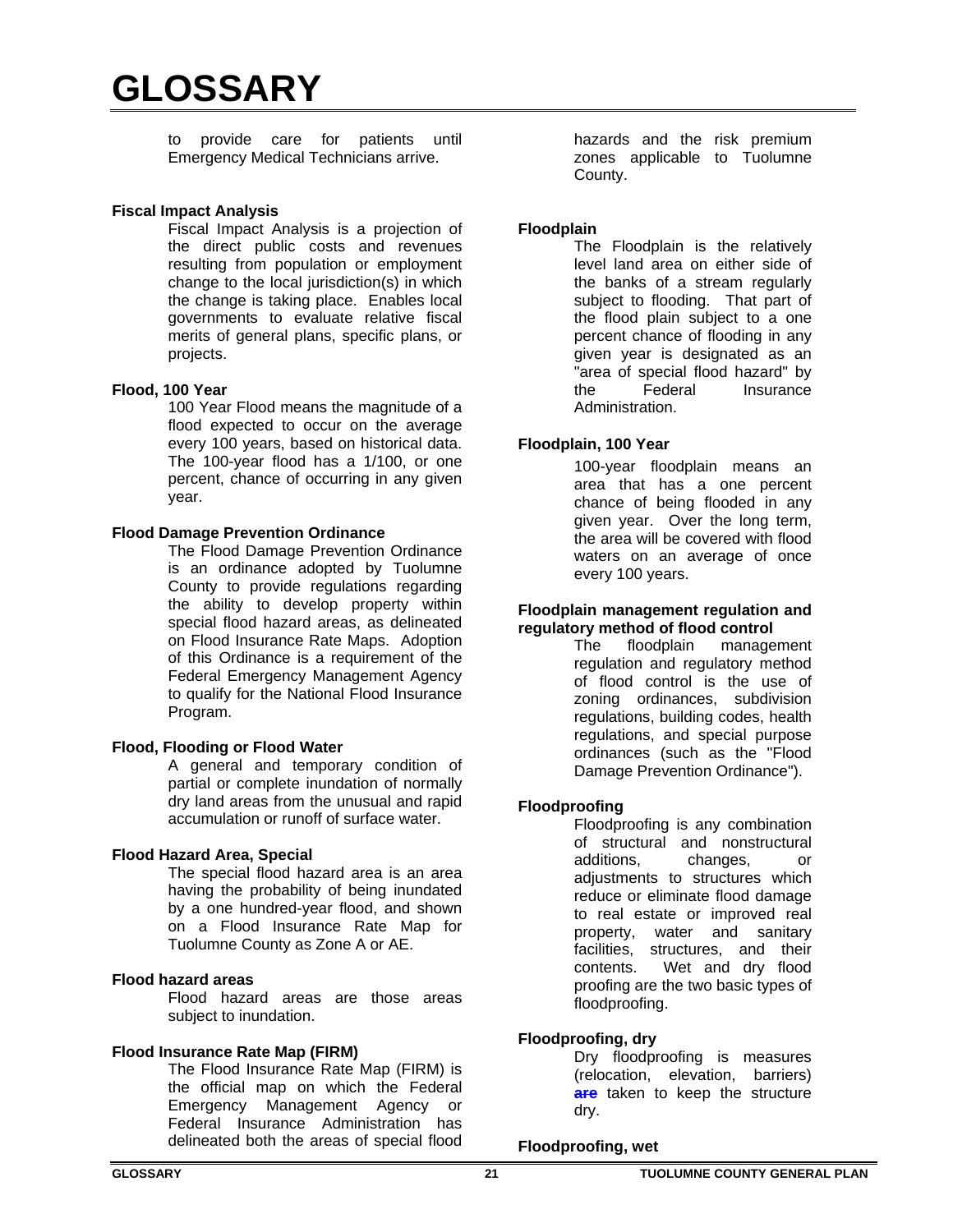Wet floodproofing allows water to enter the structure where changes have been made to minimize any damages due to water. Proper wet floodproofing leaves only cleaning up after the flood waters recede.

# **Floor-Area-Ratio (FAR)**

Floor-area-ratio is the ratio of the gross building square footage permitted on a parcel to the square footage of the parcel. For example, on a parcel with 10,000 square feet of land area, an FAR of 1.00 will allow 10,000 **square feet of** gross square feet of building floor area to be built, regardless of the number of stories in the building, e.g., 5,000 square feet per floor on two floors or 10,000 square feet on one floor. On the same parcel, an FAR of 0.50 would allow 5,000 square feet of floor area and an FAR of 0.25 would allow 2,500 square feet.

# **Forest Practice Rules**

Forest practice rules are the provisions that govern commercial timber production as regulated by the State Board of Forestry and administered by the California Department of Forestry and Fire Protection (**CAL FIRE CDF**). Special forest practice rules may be proposed by Counties to modify the general rules and address local concerns.

# **Freeway**

A freeway is a high-speed, high-capacity, limited-access transportation facility serving regional and county wide travel.

# **Friction Factor**

Friction factor is a constraint applied in a traffic model to introduce an approximation of conditions that exist on streets in the city or county. These conditions reduce the speed of traffic and the desirability of specific links in the network upon which the traffic model distributes trips. Examples are**,** frequency of low-speed curves, frequency of driveways, narrowness of lanes, and lack of turning lanes at intersections.

# **Fuelbreak**

A fuelbreak is an area where vegetation has been manipulated to reduce the rate of wildland fire spread.

# **Fuel Reduction**

Fuel reduction is the reduction of natural vegetation for the purpose of reducing the structure and amount of fuel for wildland fire.

#### **Gateway**

A gateway is a point along a roadway entering a community or county at which a motorist gains a sense of having left the environs and of having entered the community or county.

# **General Plan**

General Plan means a comprehensive, long-term framework for the physical development of a jurisdiction, required by State law, consisting of a statement of development policies and the proposals to implement those policies, together with appropriate diagrams. The General Plan must address at a minimum the following seven issues or elements: land use, circulation, housing, conservation, open space, safety and noise. Optional issues of concern to the County may be included. All development regulations, such as zoning, and physical improvement projects, must be consistent with the policies of the General Plan. The General Plan can be amended and should be reviewed and updated on a regular basis.

# **Geographic Information System (GIS)**

The Geographic Information System (GIS) is an integrated computer system for the collection, storage, manipulation and presentation of geographical data.

**Geographic Information System Biological Resources Database The Geographic Information System Biological Resources Database is the electronic databases maintained by the Tuolumne County Planning Department and containing the Tuolumne County Biological Resources Maps and the**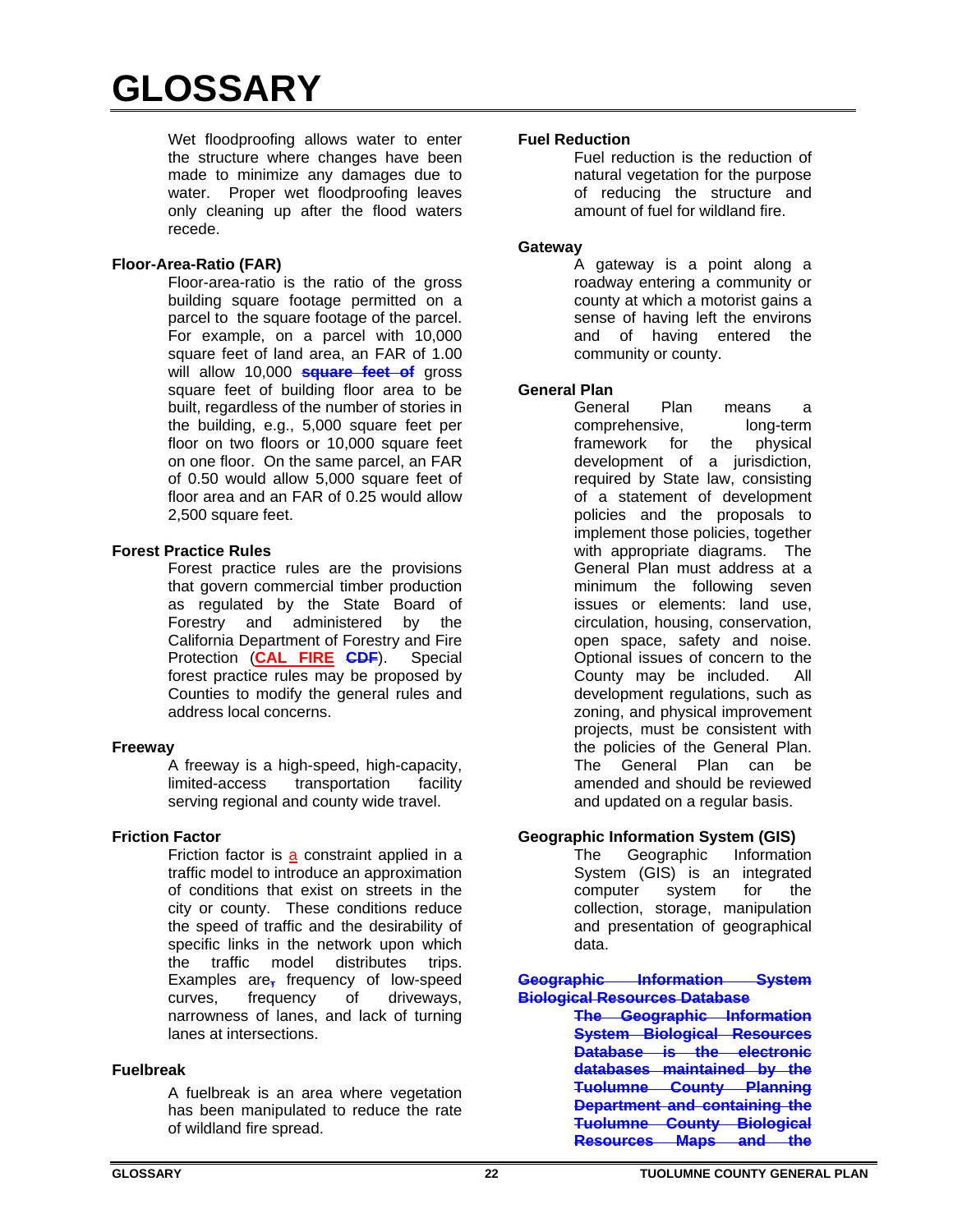#### **specific and general locations of special status species throughout the County.**

#### **Geologic Review**

Geologic review is the analysis of geologic hazards, including all potential seismic hazards, surface ruptures, liquefaction, landsliding, mudsliding, and the potential for erosion and sedimentation.

#### **Geological**

Geological means pertaining to rock or solid matter.

#### **Goal**

Goal means the ultimate purpose of an effort stated in a way that is general in nature and incapable of measurement.

#### **Granny Flat**

A granny flat is a self-contained living unit, in addition to, the primary residential unit on a single lot. (See "Second**ary dwelling unit Unit**.")

#### **Greenhouse Gas**

**Greenhouse Gas means any of various gaseous compounds, including carbon dioxide, methane, nitrous oxide, chlorofluorocarbons, hydro chlorofluorocarbons and halons, that absorb infrared radiation, trap heat in the atmosphere, and contribute to the greenhouse effect.** 

#### **Groundwater**

Groundwater is water under the earth's surface that supplies wells, streams and rivers.

# **Groundwater Recharge**

Groundwater recharge is the natural process of infiltration and percolation of rainwater from land areas or streams through permeable soils into water-holding rocks which provide underground storage ("aquifers").

# **Group Quarters**

Group quarters include all persons not living in households. Two general categories of group quarters are recognized: (1) institutionalized persons and (2) other persons in group quarters which includes all persons who live in

group quarters other than institutions or persons who live in living quarters when there are 10 or more unrelated persons living in the unit. Also included are persons residing in certain other types of living arrangements regardless of the number of people sharing the unit.

# **Guest Ranch**

**Guest ranch means a farm or ranch where the primary use is a commercial agricultural operation and where members of the public may stay for compensation to experience a rural lifestyle as an accessory use to the commercial agricultural use and where the guest facilities, including but not limited to the lodge, bunkhouse or cottages, recreational activities, food and beverage service, and entertainment, are limited to use or consumption by registered overnight guests of the guest ranch.** 

#### **Guidelines**

Guidelines are general statements of policy direction.

#### **Habitat**

Habitat is the physical location or type of environment in which an organism or biological population lives or occurs.

#### **Habitat Conservation Plan**

**A Habitat Conservation Plan is a plan permitting the incidental take of a federally listed species and is defined in Section 10A(1)(b) of the Federal Endangered Species Act.** 

**Habitat Maintenance Assessment District**

> **The Habitat Maintenance**  Assessment **District, established pursuant to the Habitat Maintenance Funding Act (aka SB 445, Craven, 1993) as described in Sections 2900 et. seq. of the California Fish**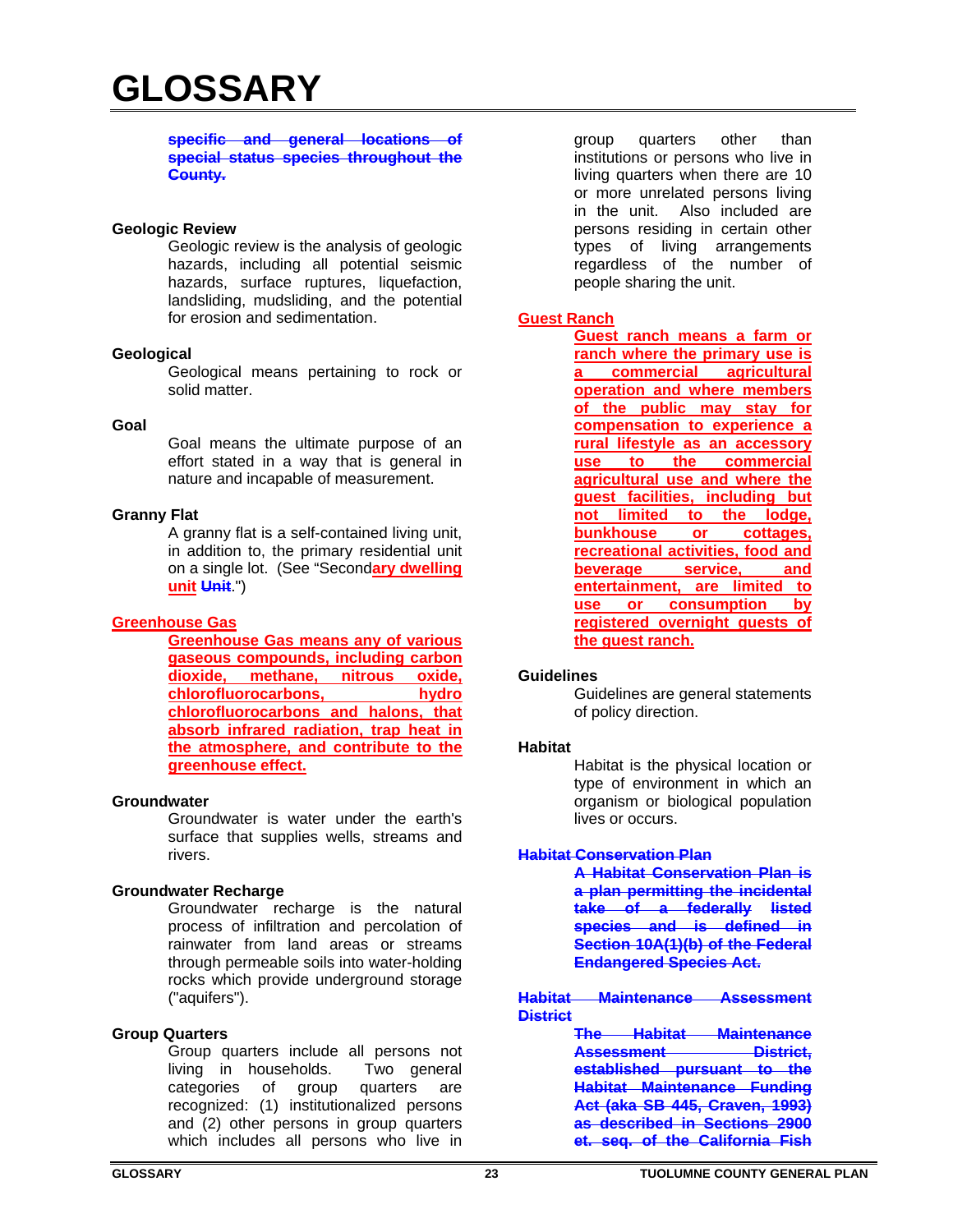**and Game Code and Sections 50060 et. seq. of the California Government Code. The legislation permits these districts for a maximum of 30 years with an amount not to exceed \$25 per parcel plus percentage adjustments based on the California Consumer Price Index.** 

#### **Habitat Management Plan**

**A Habitat Management Plan is the state equivalent of a Habitat Conservation Plan and permits the incidental take of a state-listed species. The plan is defined in Section 2081 of the California Fish and Game Code. The California Department of Fish and Game is converting to the same terminology used by the U.S. Fish and Wildlife Service and the preferred term for both Habitat Management Plans and Habitat Conservation Plans is Habitat Conservation Plan.** 

#### **Hazardous Material**

Hazardous Material is any substance that, because of its quantity, concentration, or physical or chemical characteristics, poses a significant present or potential hazard to human health and safety or to the environment if released into the workplace or the environment. The term includes, but is not limited to, hazardous substances and hazardous wastes.

# **Hazardous Materials Business Plan**

The Hazardous Materials Business Plan is a plan required to be developed by each business which handles hazardous materials in reportable quantities pursuant to Chapter 6.95 (Sections 25500 et sequitur) of the California Health and Safety Code. The Plan generally includes a hazardous material inventory, site sketch, emergency response plans, and training in hazardous material handling.

# **Hazardous Materials Disclosure**

The Hazardous Materials Disclosure is an inventory form for hazardous materials required to be completed by businesses and submitted to the Tuolumne County Environmental Health Division for determination of the need to prepare a Hazardous Materials Business Plan.

Hazardous waste means a waste, or combination of wastes, which because of its quantity, concentration, or physical, chemical, or infectious characteristics may do either of the following: (1) Cause, or significantly contribute to, an increase in mortality or an increase in serious irreversible, or incapacitating reversible, illness. (2) Pose a substantial present or potential hazard to human health or environment when improperly treated, stored, transported, or disposed of, or otherwise managed.

# **Hazardous Waste, Household**

**Household Hazardous Waste are those wastes resulting from products purchased by the general public for household use which, because of their quantity, concentration, or physical, chemical, or infectious characteristics, may pose a substantial known or potential hazard to human health or the environment when improperly treated, disposed, or otherwise managed.** 

**Hazardous Waste Element, Household (HHWE)**

**The Household Hazardous Waste Element (HHWE) is one element of the County Integrated Waste Management Plan prepared pursuant to Section 41510 of the California Public Resources Code which identifies programs for the safe collection, recycling, treatment, and disposal of hazardous washerman households which should be separated from the waste stream.** 

#### **Helittack**

Helittack is a wildland firefighting unit which utilizes helicopter transport or assault, and includes helicopter support services.

# **Hazardous Waste**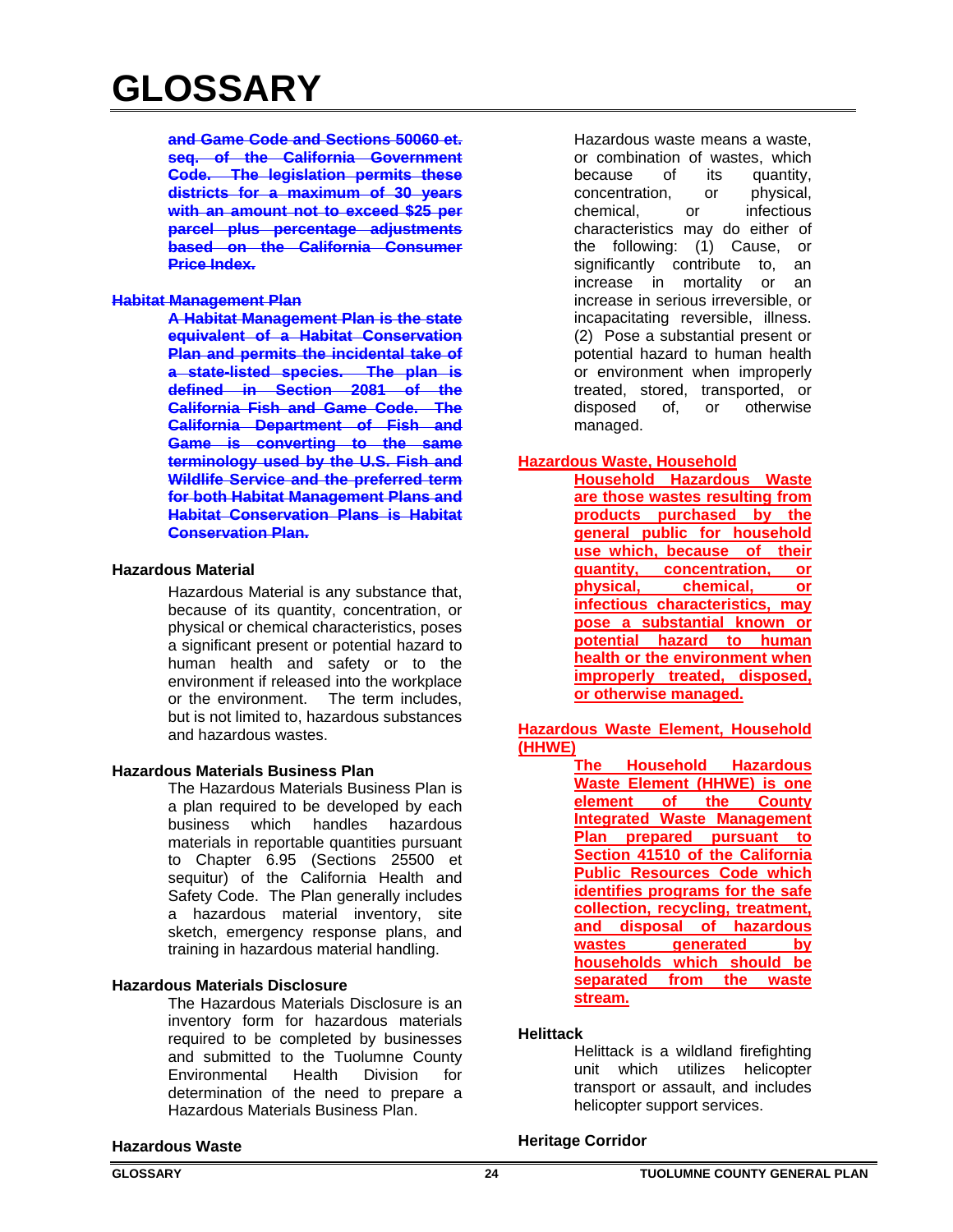Heritage Corridor means a**n** historic trade route, water distribution route, transportation route, conveyance system, or trail, that is lined with visible cultural resources, or passes through historic or design review areas, or is representative of a major period in Tuolumne County or California history.

#### **Heritage tourism**

Heritage tourism is tourism generated by the heritage and cultural resources of the County.

#### **Heritage Tourism Program**

 The Heritage Tourism Program is a National Trust for Historic Preservation initiative that provides technical and monetary support for tourism programs that focus on preserving and utilizing an area's cultural resources to attract tourists and tourist revenues.

#### **High Occupancy Structures**

High occupancy structures are those which are capable of being occupied by a large number of persons at any one time**, and include those structures identified in Table 3-A of Volume 1 of the 1994 Uniform Building Code as Group and Division: A-1 through A-4; all E; all I; M; and R-1**. Examples of high occupancy structures include schools, theaters, large stores, health care facilities, and hotels or apartment houses.

# **High-value Agricultural Lands**

**High-value agricultural lands are agricultural lands which receive a score of 175 or higher as determined by the agricultural rating system matrix.** 

#### **Highway**

A highway is a high-speed, high-capacity transportation facility serving regional and county wide travel.

# **Historic; Historical**

Historical refers to a historic building or site that is noteworthy for its significance in local, state, or national history or culture, its architecture or design, or its works of art, memorabilia, or artifacts dating from and after 1750.

# **Historic Preservation**

Historic Preservation is the preservation of historically significant structures, features and neighborhoods.

#### **Home Occupation**

Home occupation means any activity conducted for economic gain entirely within a dwelling or private garage, and carried out exclusively by the inhabitants thereof and which is merely incidental to the residential use of the parcel and does not change its residential character or appearance. (See "Cottage Industry" and "Micro**enterprise"**.)

#### **Household**

Household means all the persons- -related or unrelated--who occupy a single housing unit. Persons not living in households are classified as living in group quarters.

# **Household, Low-Income**

**A low-income household means a household with an annual income no greater than 80 percent of the area median family income adjusted by household size, as determined by a survey of incomes conducted by a city or a county, or in the absence of such a survey, based on the latest available eligibility limits established by the U.S. Department of Housing and Urban Development (HUD) for the Section 8 housing program.** 

# **Household, Moderate-income**

**A moderate-income household is a household with an annual income between the lower income eligibility limits and 120 percent of the area median family income adjusted by household size, usually as established by the U.S. Department of Housing and Urban Development (HUD) for the Section 8 housing program.**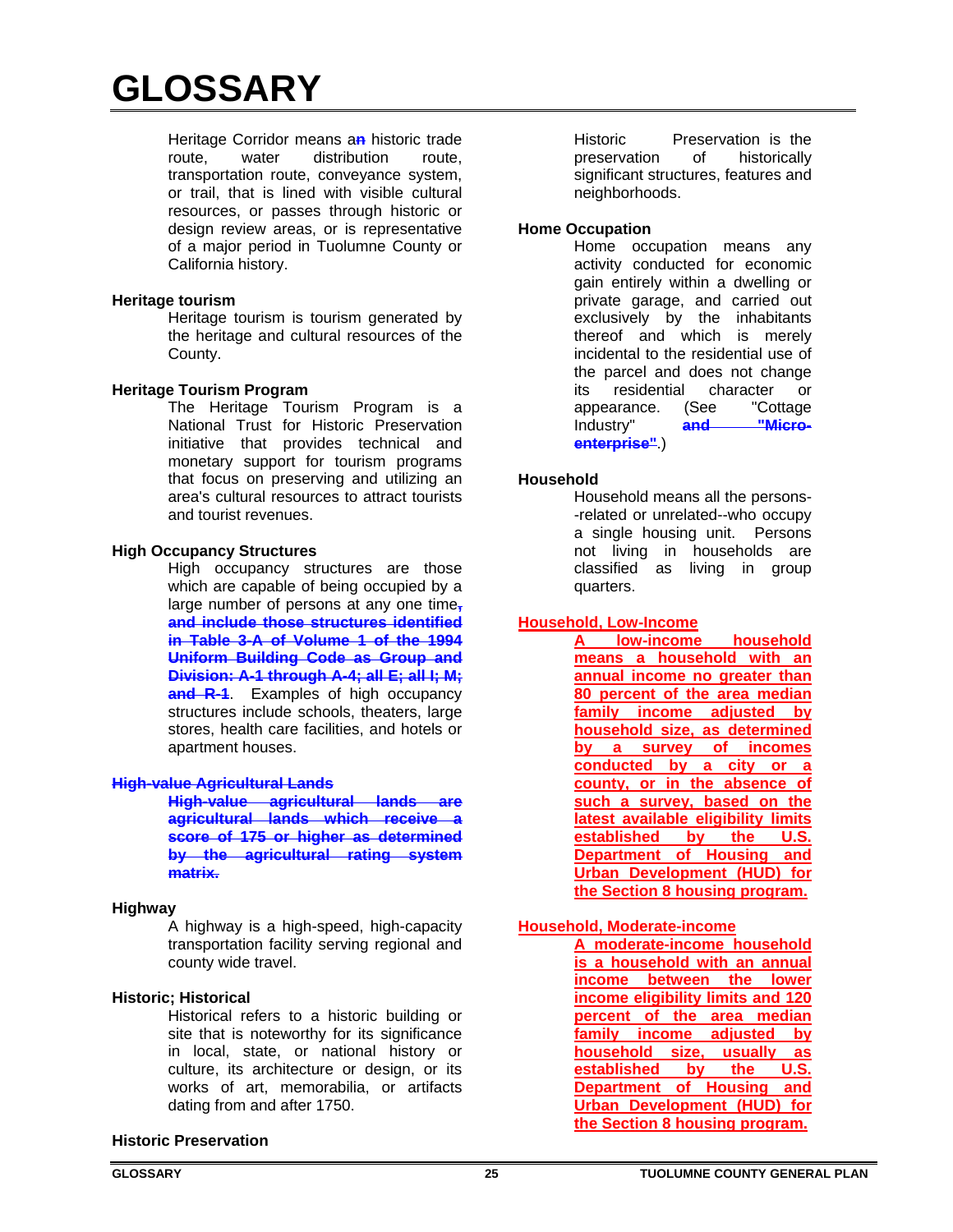#### **Household Hazardous Waste**

**Household Hazardous Waste are those wastes resulting from products purchased by the general public for household use which, because of their quantity, concentration, or physical, chemical, or infectious characteristics, may pose a substantial known or potential hazard to human health or the environment when improperly treated, disposed, or otherwise managed.** 

#### **Household Hazardous Waste Element (HHWE)**

**The Household Hazardous Waste Element (HHWE) is one element of the County Integrated Waste Management Plan prepared pursuant to Section 41510 of the California Public Resources Code which identifies programs for the safe collection, recycling, treatment, and disposal of hazardous wastes generated by households which should be separated from the waste stream.** 

#### **Householder**

Householder is the head of the household.

#### **Households, Family**

**Family households include householder and one or more other persons living in the same household who are related to the householder by birth, marriage, or adoption. The number of family households always equals the number of families; however, a family household may also include nonrelatives living with the family. Families are classified by type as either a married-couple family or other family which is further classified into "male householder" (a family with a male householder and no wife present) or "female householder" (a family with a female householder and no husband present).**

#### **Households, Market-Rate**

Market-rate households are households who, on the basis of their income level, have the financial capability to meet housing needs without sacrificing other essential needs and without governmental assistance.

#### **Households, Nonfamily**

**Nonfamily households are households that include a householder living alone or with nonrelatives only.**

#### **Households, Number of**

Number of households is the count of all year-round housing units occupied by one or more persons. The concept of household is important because the formation of new households generates the demand for housing. Each new household formed creates the need for one additional housing unit or requires that one existing housing unit be shared by two households. Thus, household formation can continue to take place even without an increase in population, thereby increasing the demand for housing.

#### **Households, Overcrowding**

Overcrowding households are households which have more than one person per room; excluding bathrooms.

# **Household, Very Low-income**

**A very low-income household is a household with an annual income no greater than 50 percent of the area median family income adjusted by household size, as determined by survey of incomes conducted by a city or a county, or in the absence of such a survey, based on the last available eligibility limits established by the U.S. Department of Housing and Urban Development (HUD) for the Section 8 housing program.** 

# **Housing Authority**

A housing authority is a local housing agency established in State law, subject to local activation and operation. Originally intended to manage certain federal subsidies, but vested with broad powers to develop and manage other forms of affordable housing.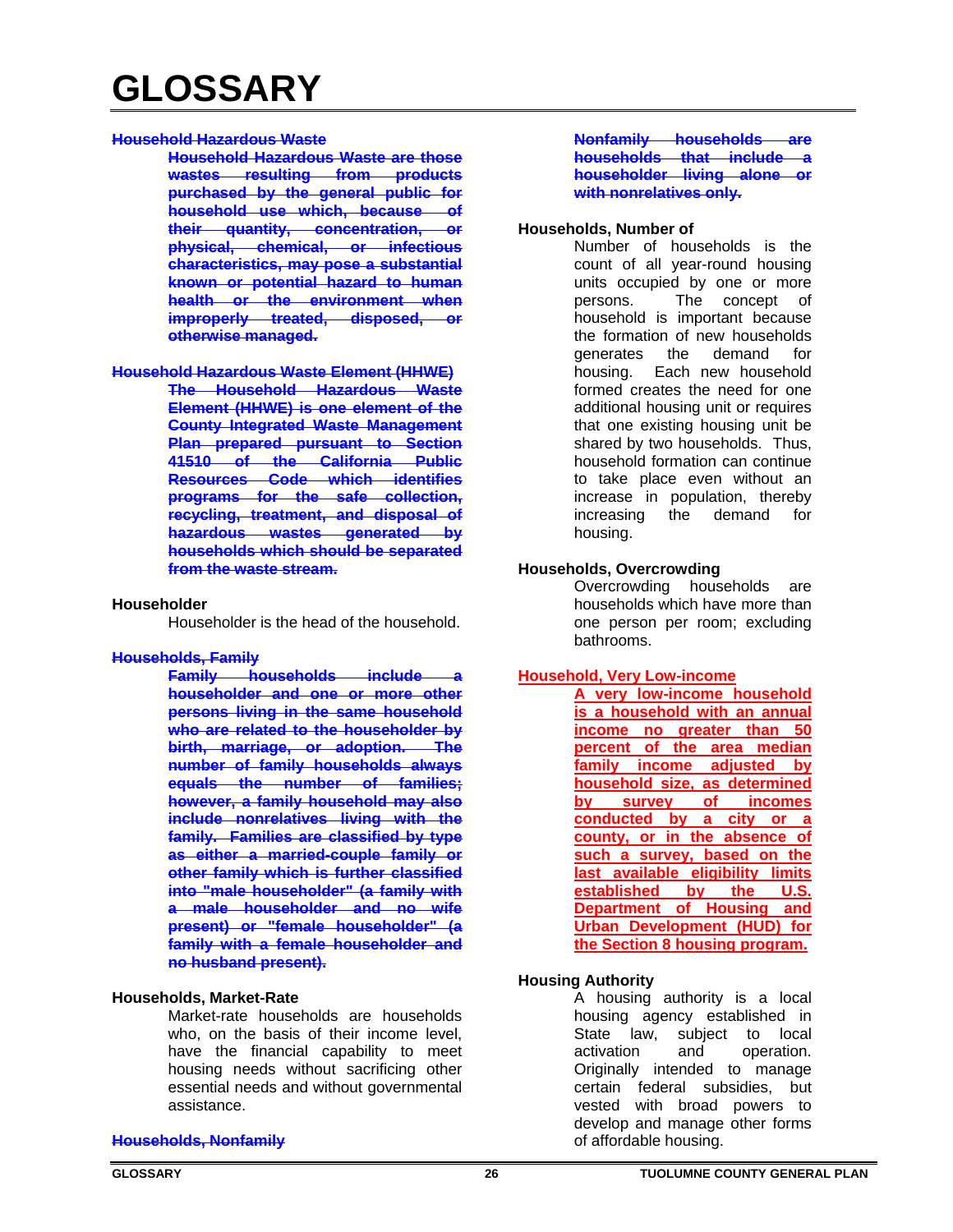#### **Housing and Community Development Department of the State of California (HCD)**

HCD is the State agency that has principal responsibility for assessing, planning for, and assisting communities **with affordable housing to meet the needs of low-and-moderate-income households**.

#### **Housing Element**

Housing Element is one of seven Statemandated elements of a local general plan; it assesses the existing and projected housing needs of all economic segments of the community, identifies potential sites adequate to provide the amount and kind of housing needed, and contains adopted goals, policies, and implementation programs for the preservation, improvement, and development of housing. Under the California Government Code, Housing Elements must be updated every five years.

#### **Housing Units, Seasonal, Recreational, or Occasional Use**

Seasonal, recreational, or occasional use housing units include vacant housing units used or intended for use only in certain seasons or for weekend or other occasional use throughout the year.

# **Housing Units, Vacant**

A vacant housing unit is a housing unit that is vacant if no one is living in it at the time of enumeration, unless its occupants are only temporarily absent. Units temporarily occupied at the time of enumeration entirely by persons who have a usual residence elsewhere are also classified as vacant.

#### **Housing and Urban Development, U.S. Department of (HUD)**

HUD is a cabinet-level department of the federal government which administers housing and community development programs.

# **Housing Unit**

A housing unit is the place of permanent or customary abode of a person or family. A housing unit may be a single family dwelling, a multi-family dwelling, a condominium, a modular home, a

mobilehome, a cooperative, or any other residential unit considered real property under State law. A housing unit has, at least, cooking facilities, a bathroom, and a place to sleep. It also is a dwelling that cannot be moved without substantial damage or unreasonable cost. (See "Dwelling Unit, and "Household.")

# **Hydrocarbons**

Hydrocarbons are a family of compounds containing carbon and hydrogen in various combinations. They are emitted into the atmosphere from manufacturing, storage and handling, or combustion of petroleum products and through natural processes. Certain hydrocarbons interact with nitrogen oxides in the presence of intense sunlight to form photochemical air pollution.

# **Identity**

Identity is a consistent quality that makes a community, place, area, or building unique and gives it a distinguishing character.

# **Image**

Image means the mental picture **by of** impression of a community or place taken from memory and held in common by members of the community.

# **Impact**

Impact is the effect of any direct man-made actions or indirect repercussions of man-made actions on existing physical conditions.

# **Impact Fee**

Impact fee is a fee, also called a development fee, levied on the developer of a project by a city, county, or other public agency as compensation for otherwiseunmitigated impacts the project will produce. California Government Code Section 66000, *et seq,* specifies that the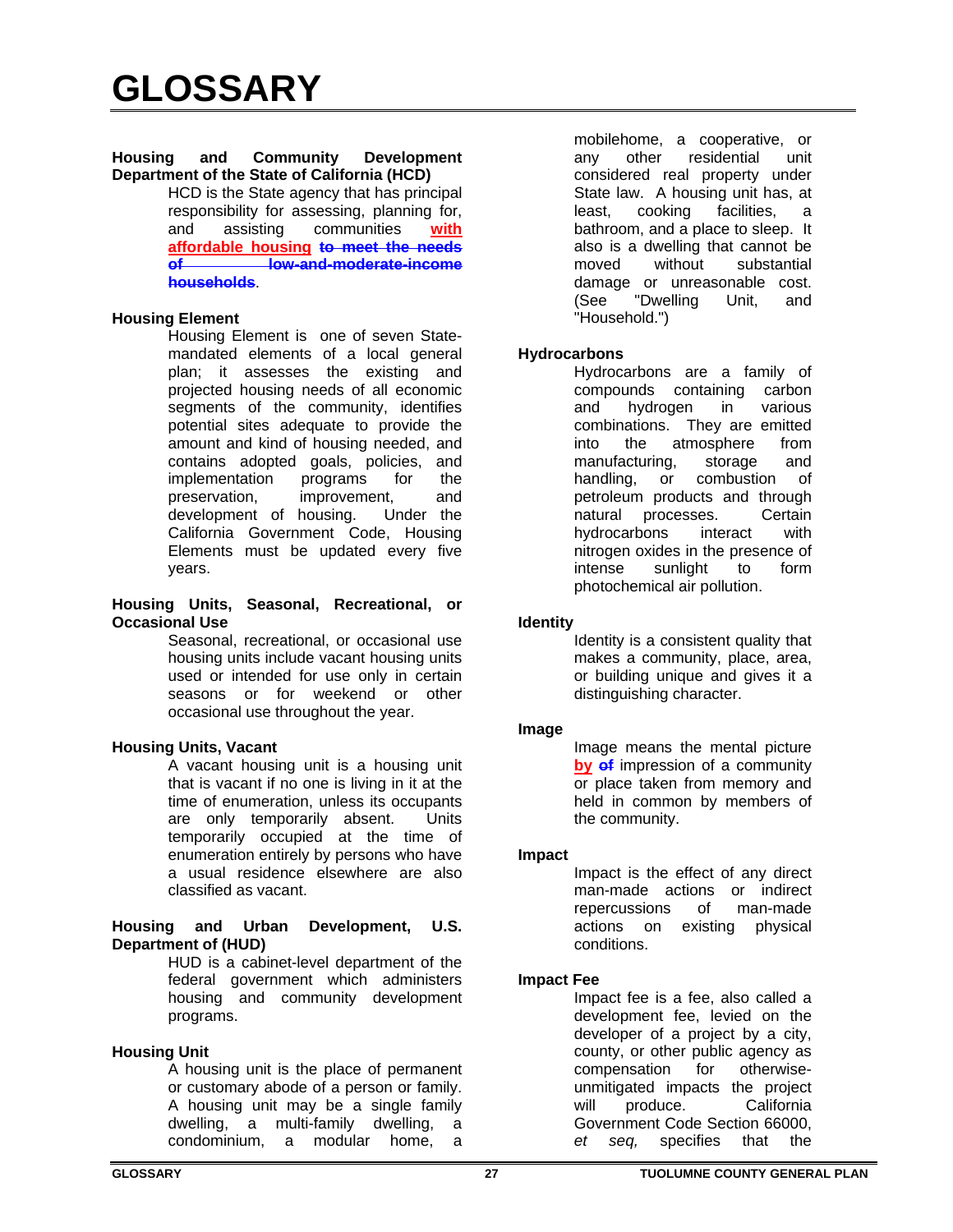development fees shall not exceed the estimated reasonable cost of providing the service for which the fee is charged. To lawfully impose a development fee, the public agency must verify its method of calculation and document proper restrictions on use of the fund.

#### **Impaired Waterway**

An impaired waterway is a body of water listed under Section 303(d) of the Federal Clean Water Act as having environmentally-caused damage, such as high pesticide level, which results in the elimination of a beneficial use, such as fishing.

#### **Impervious Surface**

An impervious surface is a surface through which water cannot penetrate, such as a roof, road, sidewalk, and paved parking lot. The amount of impervious surface increases with development and establishes the need for drainage facilities to carry the increased runoff.

#### **Implementation Program**

Implementation program means an action, procedure, measure or technique that carries out a General Plan policy.

#### **Improvement**

Improvement means a change in a parcel of land that adds value to the real property, such as the addition of a structure, utility or landscaping.

#### **Incidental take**

Incidental take refers to the disturbance or removal of a plant or animal species listed or designated as a candidate for listing under the State or Federal Endangered Species Acts where such take is incidental to, and not the purpose of, the carrying out of an otherwise lawful activity.

#### **Income**

Income is salary and/or wages, interest from assets, tips, pensions, and assistance grants.

# **Income Limits**

Income limits are as defined by the Department of Housing and Community Development:

# **Extremely Low: Income not exceeding**

#### **30% of the median family income of Tuolumne County.**

Very Low: Income not exceeding 50% of the median family income of Tuolumne County.

Other Low: Income between 50% and 80% of the median family income of Tuolumne County

Moderate: Income between 80% and 120% of the median family income of Tuolumne County.

Above Moderate: Income above 120% of the median family income of Tuolumne County.

#### **Incorporation**

Incorporation is the creation of a new city.

# **Incubator Space**

Incubator space means retail or industrial space that is affordable to new, low-margin businesses.

# **Industrial**

Industrial means the manufacture, production, and processing of consumer goods. Industrial is often divided into "heavy industrial" uses, such as construction yards, quarrying, and factories; and "light industrial' uses, such as research and development and less intensive warehousing and manufacturing.

# **Industry, Basic**

Basic industry is the segment of economic activity that brings dollars to a region from other areas. Traditional examples are manufacturing, mining and agriculture. The products of all of these activities are exported (sold) to other regions. The money thus brought into the local economy is used to purchase locally-provided goods and services as well as items that are not available locally and that must be imported from other regions. Other, less traditional examples of basic industry are tourism, higher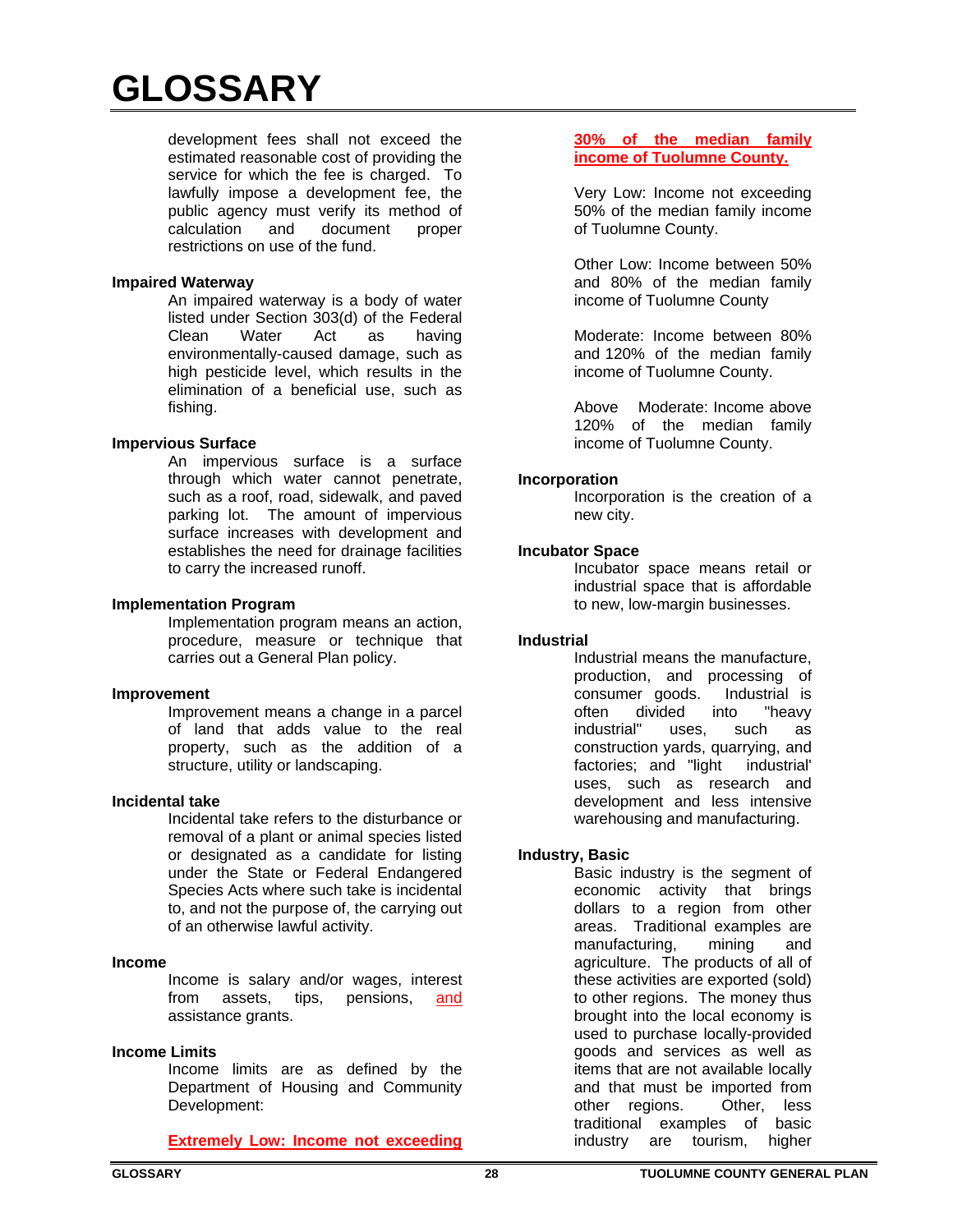education, and retirement activities that also bring new money into a region.

#### **Industry, Non-basic**

Non-basic industry is the segment of economic activity that is supported by the circulation of dollars within a region. Examples are the wholesale, retail, and service functions that supply goods and services to local sources of demand such as businesses, public agencies, and households.

#### **Infill Development**

Infill development means development of vacant land (usually individual lots or leftover properties) within areas that are already largely developed.

#### **Infrastructure**

Infrastructure means public services and facilities, such as sewage disposal systems, water supply systems, other utility systems, and roads.

#### **Ingress**

Ingress is a means of entering a site or area.

# **Insurance Services Office (ISO)**

The Insurance Services Office (ISO) is an organization which provides rating and insurance underwriting information to insurance companies throughout the country. An ISO survey evaluates the fire protection and fire defense systems of a particular jurisdiction. The results of the survey are then used as a basis for the establishment of fire insurance rates in the area.

#### **Inter-agency**

Inter-agency indicates co-operation between or among two or more discrete agencies in regard to a specific program.

#### **Interest, Fee**

Fee interest entitles a land owner to exercise complete control over use of land, subject only to government land use regulations.

#### **Intermittent Stream**

An intermittent stream is a stream channel that carries water for at least thirty (30) days after the last major rain of the season and is dry a large part of the year. This

type of channel receives groundwater flow when it is available.

#### **Inundation**

Inundation means covered or overwhelmed with water.

#### **Issues**

Issues are important unsettled community matters or problems that are identified in a community's general plan and dealt with by the plan's goals, policies, and implementation programs.

#### **Jobs/Housing Balance; Jobs/Housing Ratio**

Jobs/housing balance; and **jobs/housing** ratio mean**s** the availability of affordable housing for employees. The jobs/housing ratio divides the number of jobs in an area by the number of employed residents. A ratio of 1.0 indicates a balance. A ratio greater than 1.0 indicates a net incommute; less than 1.0 indicates a net out-commute.

# **Joint Powers Authority (JPA)**

Joint Powers Authority is a legal arrangement that enables two or more units of government to share authority in order to plan and carry out a specific program or set of programs that serves both units.

# **Jurisdictional Wetlands**

Jurisdictional wetlands are those areas subject to Section 404 of the **clean Clean** Water Act (aka The Federal Water Pollution Control Act, 33USC 1251-1387) and areas subject to Sections 1600-1607 of the California Fish and Game Code. **Examples of these wetlands are detailed in the Tuolumne County Biological Resources Management Handbook.**

# **Land Banking**

Land banking is the purchase of land by a local government for use or resale at a later date.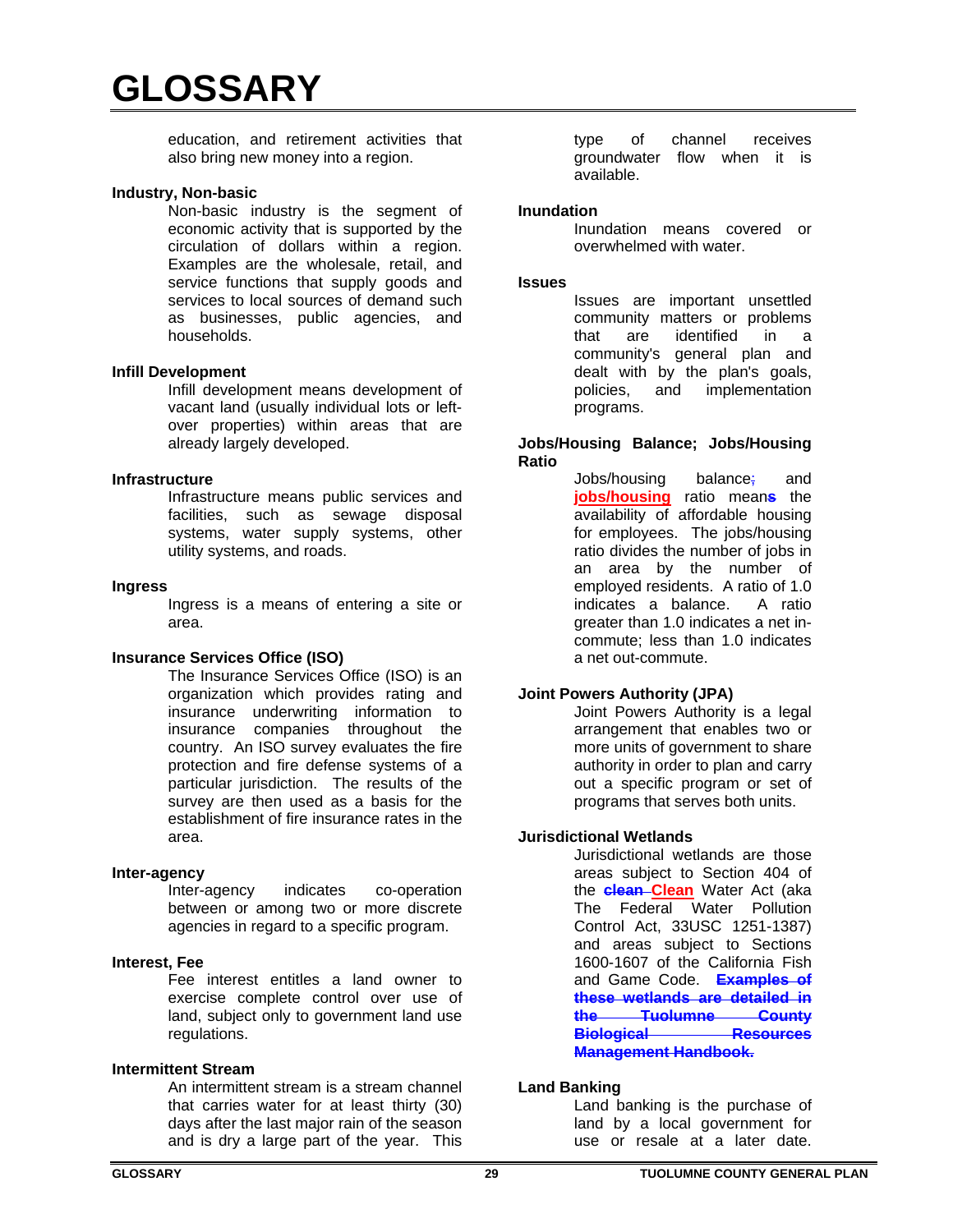"Banked lands" can be used for development of **affordable low-and moderate-income** housing, expansion of parks, and development of industrial and commercial centers. Federal rail-banking law allows railroads to bank unused rail corridors for future rail use while allowing interim use as trails.

#### **Landmark**

Landmark (1) Refers to a building, site, object, structure, or significant tree, having historical, architectural, social, or cultural significance. (2) A visually prominent or outstanding structure or natural feature that functions as a point of orientation or identification.

# **Landscaping**

Landscaping is planting--including trees, shrubs, and ground covers--suitably<br>designed, selected, installed, and installed, and maintained as to enhance a site or roadway permanently.

# **Landslide**

Landslide is a general term for a falling mass of soil or rocks.

# **Land Trusts**

**A land trust is a private, nonprofit organization that, as all or part of its mission, actively works to conserve land by undertaking or assisting in land or conservation easement acquisition, or by its stewardship of such land or easement. Land trusts are existing organizations that will accept lands or provide assistance include: The Land Trust Alliance located in Washington, D.C. (202) 638-4725; The Nature Conservancy located in San Francisco (415) 281-0452; The Trust for Public Land located in San Francisco (415) 495-4014; The Center for Natural Lands Management located in Sacramento (916) 481-6454 and The American Farmland Trust is located in Davis (916) 753-1073.**

# **Land Use**

Land use means the occupation or utilization of land for any human activity or any purpose defined in the General Plan.

# **Land Use Element**

A Land Use Element is a required element

of the General Plan that uses text and diagrams to designate the future use or reuse of land within a given jurisdiction's planning area. The land use element serves as a guide to the structuring of zoning and subdivision controls, urban renewal and capital improvements programs, and to official decisions regarding the distribution and intensity of development and the location of public facilities and open space.

# **Land Use Regulation**

Land use regulation is a **policy, rule or law enacted by the local legislative body for the regulation of any aspect of land use and community resource protection, including, but not limited to zoning, subdivision, and other development requirements, and any other regulation that prescribes the appropriate use of property in the scale, location or intensity of development. term encompassing the regulation of land in general and often used to mean those regulations incorporated in the General Plan, as distinct from zoning regulations which are more specific.**

# **Large Family**

A large family is a family of five or more persons.

# $L_{dn}$

means the energy **equivalent, defined as the average sound level on the basis** 

**of sound energy or sound pressure squared. The L<sub>dn</sub> is a "dosage" type measure and is the basis for the descriptors used in current standards, such as the 24-hour CNEL used by the State of California.**

#### **Lease**

A lease is a contractual agreement by which an owner of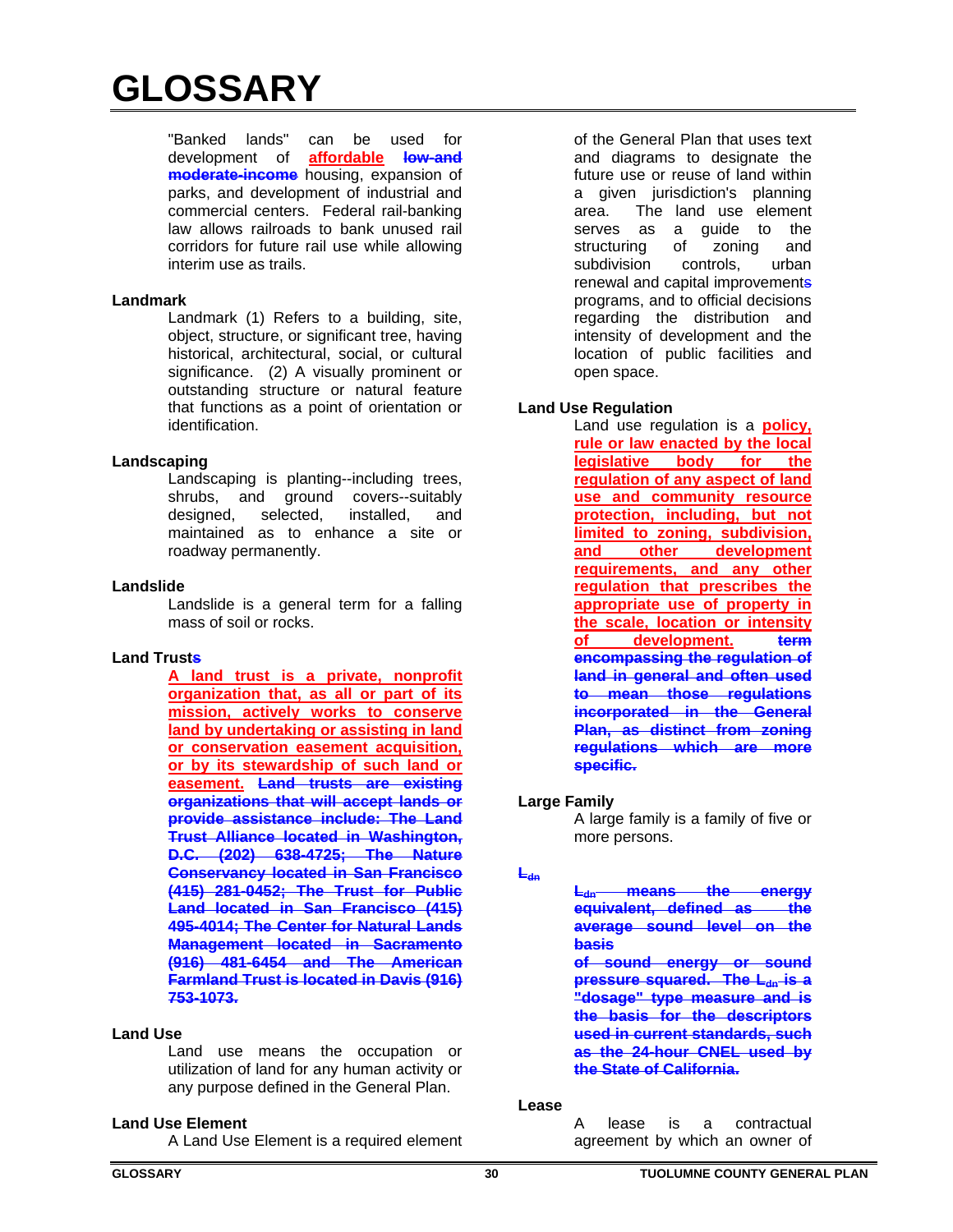real property (the lessor) gives the right of possession to another (a lessee) for a specified period of time (term) and for a specified consideration (rent).

#### **Leasehold Interest**

Leasehold interest means (1) The interest which the lessee has in the value of the lease itself in condemnation award determination. (2) The difference between the total remaining rent under the lease and the rent the lessee would currently pay for similar space for the same period time period.

# **Leq**

**Leta is the energy equivalent level, defined as the average sound level on the basis of sound energy (or sound pressure squared). The Leq is a "dosage" type measure and is the basis for the descriptors used in current standards, such as the 24-hour CNEL used by the State of California.** 

# **Level of Service (LOS) Standard**

Level of service (LOS) is a standard used by governmental agencies to measure the quality or effectiveness of a service or the performance of a facility such as police, fire and library service.

# **Level of Service, Traffic**

The traffic level of service means a scale that measures the amount of traffic that can be accommodated on a roadway segment or at an intersection. Traffic levels of service range from A to F, with A representing the highest level of service, as follows:

#### *Level of Service A*

Indicates a relatively free flow of traffic, with little or no limitation on vehicle movement or speed.

# *Level of Service B*

Describes a steady flow of traffic, with only slight delays in vehicle movement and speed. All queues clear in a single signal cycle.

# *Level of Service C*

Denotes a reasonably steady, highvolume flow of traffic, with some limitations on movement and speed, and occasional

backups on critical approaches.

*Level of Service D*

Denotes the level where traffic nears an unstable flow. Intersections still function, but short queues develop and vehicles may have to wait through one cycle during short peaks.

# *Level of Service E*

Describes traffic characterized by slow movement and frequent (although momentary) stoppages. This type of congestion is considered severe, but is not uncommon at peak traffic hours, with frequent stopping, longstanding queues, and blocked intersections.

# *Level of Service F*

Describes unsatisfactory stopand-go traffic characterized by "traffic jams" and stoppages of long duration. Vehicles at signalized intersections usually have to wait through one or more signal changes, and "upstream" intersections may be blocked by the long queues.

# **Liquefaction**

Liquefaction is the transformation of loose water-saturated granular materials (such as sand or silt) from a solid into a liquid state. A type of ground failure that can occur during an earthquake.

#### $L_{\text{max}}$

**L**<sub>max</sub> is the energy equivalent **level for the park sound events measured for any period of time no matter how brief, on the basis of maximum sound energy measured during a noise event higher than the background noise.** L<sub>max</sub> is similar to L<sub>eg</sub>, but instead of an *average* **over the period of time, the Lmax is determined by the instantaneous** *peak* **during any sound event that exceeds the background sound level.** 

**Local Agency Formation Commission**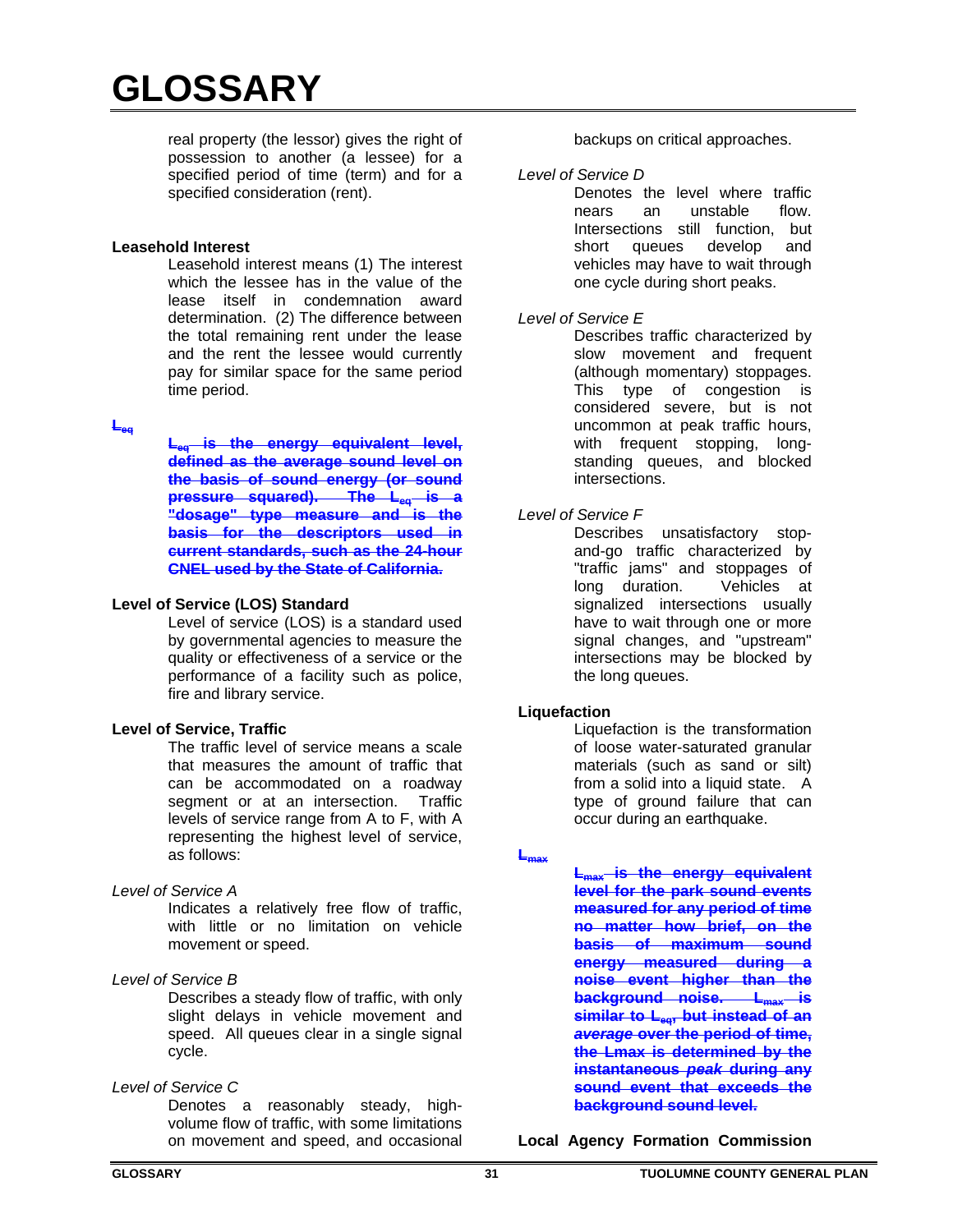# **(LAFCO)**

LAFCO is a statutorily-required fivemember commission in Tuolumne County that reviews and evaluates all proposals for **changes in organization, such as** formation of special districts, incorporation of cities, annexation to special districts or cities, consolidation of districts, and merger of districts with cities.

# **Local Transportation Commission (LTC)**

The Local Transportation Commission (LTC) is also known as the Tuolumne County and Cities Area Planning Council (TC/CAPC) and designated under Section 29532(b) of the California Government Code. The LTC acts as the lead planning and administrative agency for transportation projects and programs in Tuolumne County.

# **Long Term Care Facility**

Long Term Care Facility means any skilled nursing facility, intermediate care facility, or congregate living health facility licensed pursuant to the provisions of the California Health and Safety Code.

#### **Lot**

A lot is a parcel of land used or intended for one use or a group of uses. (See "Site.")

# **Low-Income Household**

**A household with an annual income usually no greater than 80 percent of the area median family income adjusted by household size, as determined by a survey of incomes conducted by a city or a county, or in the absence of such a survey, based on the latest available eligibility limits established by the U.S. Department of Housing and Urban Development (HUD) for the Section 8 housing program.** 

#### **Maintain**

Maintain means to keep in an existing state.

#### **Mandatory Element**

Mandatory Element is a component of the General Plan required by State Law. The California Government Code requires that a General Plan include elements dealing with seven subjects--circulation, conservation, housing, land use, noise,

open space, and safety--and specifies to various degrees the information to be incorporated in each element.

#### **May**

May means that which is permissible.

#### **Medi-flight**

Medi-flight means medical evacuation using a helicopter to transport injured persons from remote locations, which are inaccessible by ground ambulance, or to distant hospital facilities, which would require excessive time by ground ambulance.

#### **Mello-Roos Bonds**

Mello-Roos Bonds are locally issued bonds that are repaid by a special tax imposed on property owners within a "community facilities" district established by a governmental entity. The bond proceeds can be used for public improvements and for a limited number of services. The name Mello-Roos is derived from the program's legislative authors.

# **Mercalli Intensity Scale**

Mercalli Intensity Scale is a subjective measure of the observed effects, such as human reactions, structural damage, geologic effects of an earthquake. Expressed in Roman numerals from I to XII.

# **Micro-enterprise**

**Home occupation means any activity conducted for economic gain entirely within a dwelling or private garage, and carried out exclusively by the inhabitants thereof and which is merely incidental to the residential use of the parcel and does not change its residential character or appearance. (See "Cottage Industry" Occupation".)**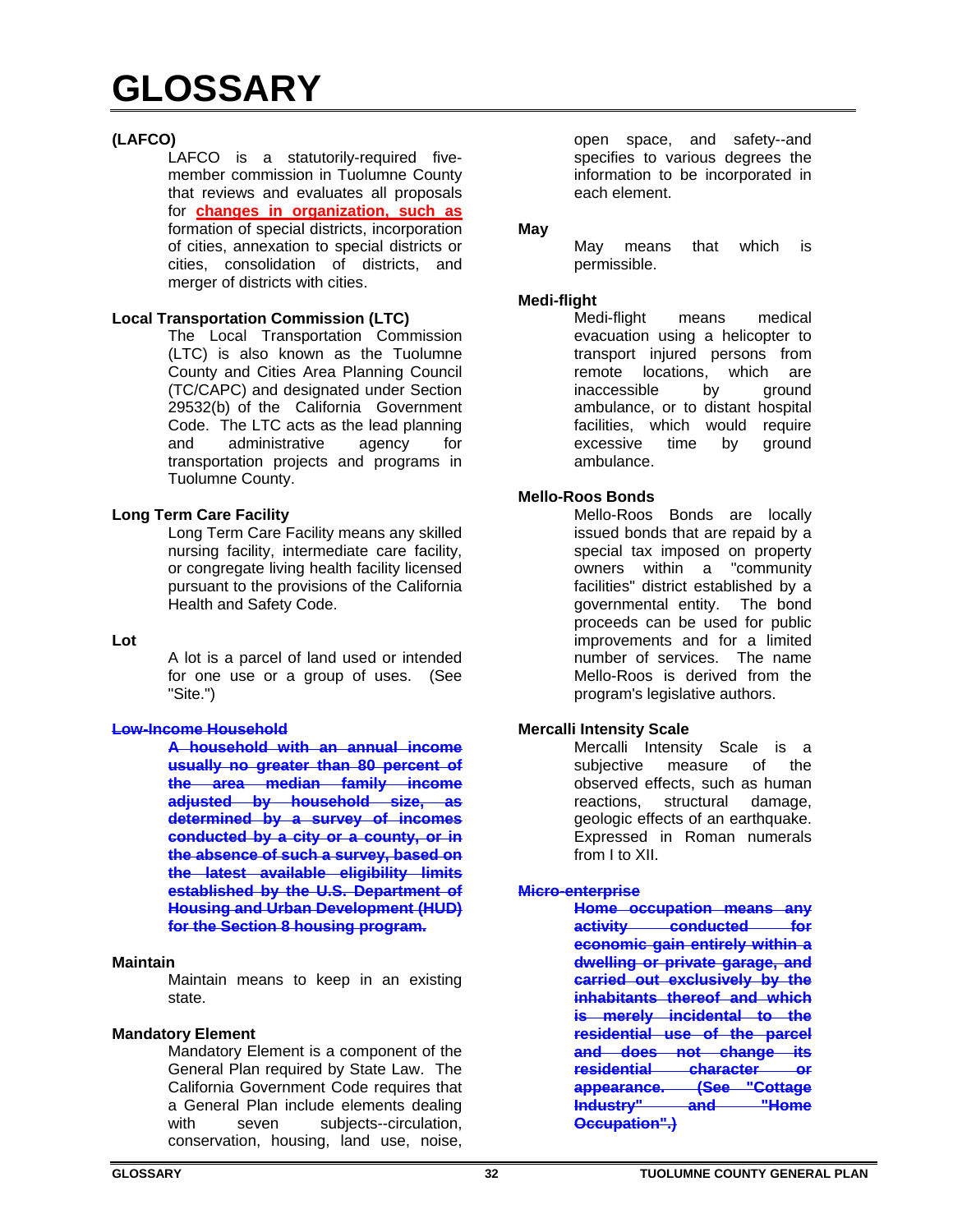#### **Microclimate**

Microclimate is the climate of a small, distinct area, such as a street or a building's courtyard which can be favorably altered through functional landscaping, architecture, or other design features.

#### **Mills Act**

The Mills Act is State legislation that provides an alternative tax formula for assessing and taxing qualified historic properties if the owner is willing to restore and maintain the property.

#### **Mineral Occurrence**

A mineral occurrence means any ore or economic mineral in any concentration found in bedrock or as float; especially a valuable mineral in sufficient concentration to suggest further exploration.

# **Mineral Resource**

A mineral resource is a concentration of naturally occurring solid, liquid, or gaseous material in or on the Earth's crust in such form and amount that economic extraction of a commodity from the concentration is currently or potentially feasible.

# **Mineral Resource Classification**

A mineral resource is land on which known deposits of commercially viable mineral or aggregate deposits exist. This classification is applied to sites determined by the State Division of Mines and Geology as being a resource of regional significance, and is intended to help maintain the quarrying operations and protect them from encroachment of incompatible land uses.

#### **Minimize**

Minimize means to reduce or lessen, but not necessarily to eliminate.

#### **Mining**

Mining is the act or process of extracting resources, such as coal, oil, or minerals, from the earth.

# **Mineral Preserve Zone (-MPZ)**

Mineral Preserve Zone is an overlay applied on other (primary) land use designations, whose purpose is to protect lands best suited for mineral or aggregate extraction from the encroachment of

incompatible land uses and to preserve such land for resource production. **[Resolution 25-99 adopted February 23, 1999]**

#### **Ministerial Decision**

A ministerial decision is an action taken by a governmental agency which follows established procedures and rules and does not call for the exercise of judgment in deciding whether to approve a project.

#### **Mitigate**

Mitigate means to ameliorate, alleviate, or avoid to the extent reasonably feasible.

#### **Mixed-use**

Mixed-use is a land use designation which allows properties to have various uses, such as office, commercial, institutional, and residential, combined in a single building or on a single site in an integrated development project with significant functional interrelationships and a coherent physical design. A "single site" may include contiguous properties.

#### **Moderate-income Household**

**A moderate-income household is a household with an annual income between the lower income eligibility limits and 120 percent of the area median family income adjusted by household size, usually as established by the U.S. Department of Housing and Urban Development (HUD) for the Section 8 housing program.** 

# **MRZ-2a**

MRZ-2a **is a classification for are** areas underlain by mineral deposits where geologic data indicate that significant measured or indicated resources are present. As shown on the California Mineral Land Classification Diagram **(Located located** at the end of the Mineral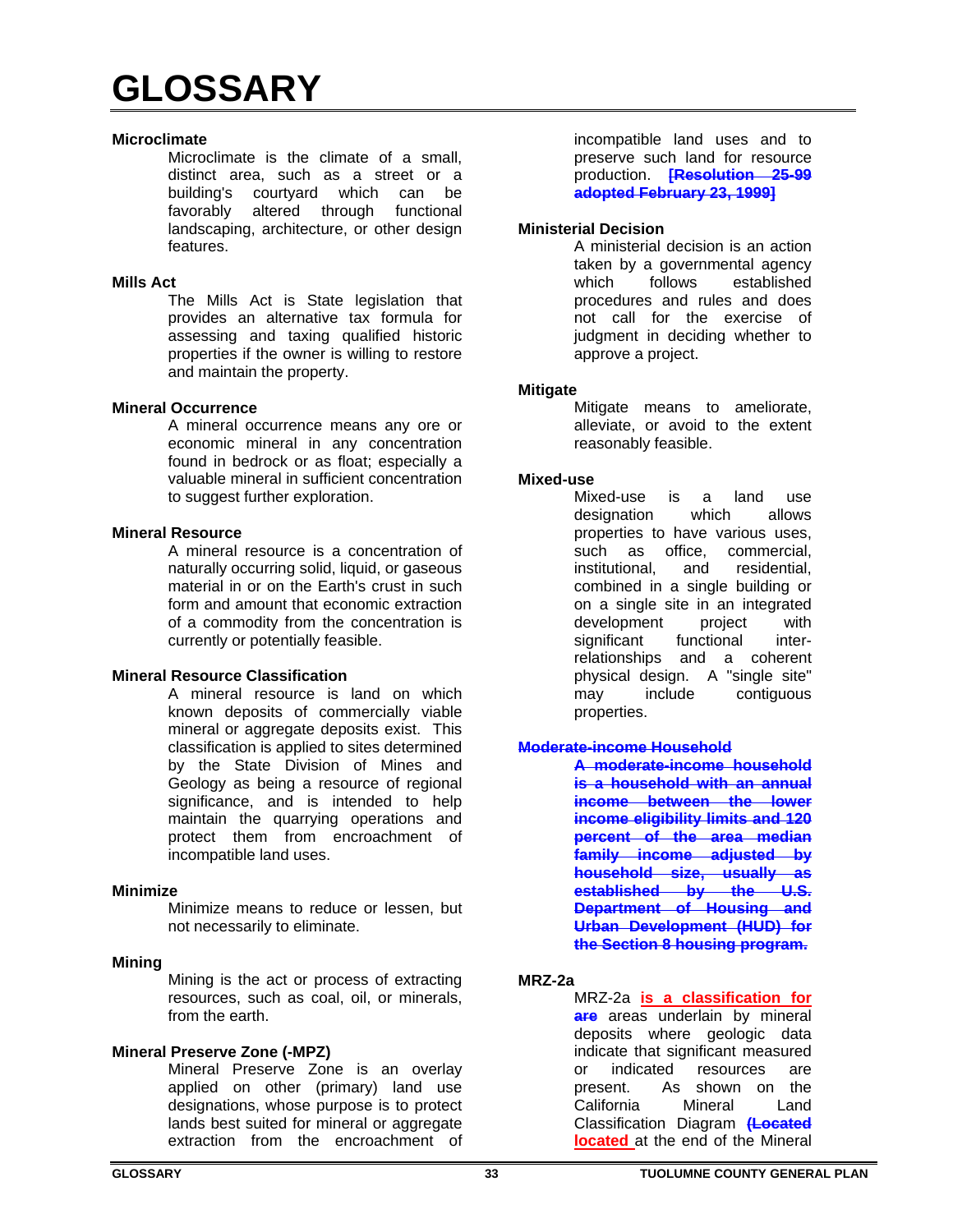Resource Section **of the Natural Resources Element)**, MRZ-2 is divided on the basis of both degree of knowledge and economic factors. Areas classified as MRZ-2a contain discovered mineral deposits that are either measured or indicated reserves as determined by such evidence as drilling records, sample analysis, surface exposure, and mine information. Land included in the MRZ-2a category is of prime importance because it contains known economic mineral deposits.

# **MRZ-2b**

MRZ-2b **is a classification for are** areas underlain by mineral deposits where geologic information indicates that significant inferred resources are present. Areas classifie**ds** as MRZ-2b contain discovered mineral deposits that are either inferred reserves as determined by limited sample analysis, exposure, and past mining history or are deposits that presently are sub-economic. Further exploration work and/or changes in technology or economics could result in upgrading areas classified MRZ-2b to MRZ-2a.

# **MRZ-3a**

MRZ-3a **is a classification for are** areas containing known mineral occurrences of undetermined mineral resource significance. Further exploration work within these areas could result in the reclassification of specific localities into MRZ-2a or MRZ-2b categories. As shown on the California Mineral Land Classification Diagram located in the **Natural Resources Element Conservation and Open Space Element**, MRZ-3 is divided on the basis of knowledge of economic characteristics of the resources.

# **Multiplier Effect**

The multiplier effect is the recirculation of money through the economy which multiplies its impact on jobs and income. For example, money paid as salaries to industrial and office workers is spent on housing, food, clothes and other locallyavailable goods and services. This spending creates jobs in housing construction, retail stores (*e.g.,* grocery and drug stores) and professional offices.

The wage paid to workers in those industries is again re-spent, creating still more jobs. Overall, one job in basic industry is estimated to create approximately one more job in non-basic industry.

# **Must**

Must means that which is mandatory.

**National Ambient Air Quality Standards** The National Ambient Air Quality Standards are the prescribed level of pollutants in the outside air that cannot be exceeded legally during a specified time in a specified geographical area.

#### **National Environmental Policy Act (NEPA)**

NEPA is an act passed in **1970 1974** establishing federal legislation for national environmental policy, a council on environmental quality, and the requirements for environmental impact statements.

# **National Fire Protection Association (NFPA)**

The National Fire Protection Association (NFPA) is an organization formed to promote the science and improve the methods of fire protection and prevention, electrical safety, and other related safety goals; to obtain and circulate information on these subjects; and to secure the cooperation of its members and the public in establishing proper safeguards against loss of life and property. Compliance with NFPA documents is required in the Tuolumne County Fire Safety Standards (Tuolumne County Ordinance Code, Chapter 15.20).

# **National Flood Insurance Program**

The National Flood Insurance Program is a federal program which authorizes the sale of federally subsidized flood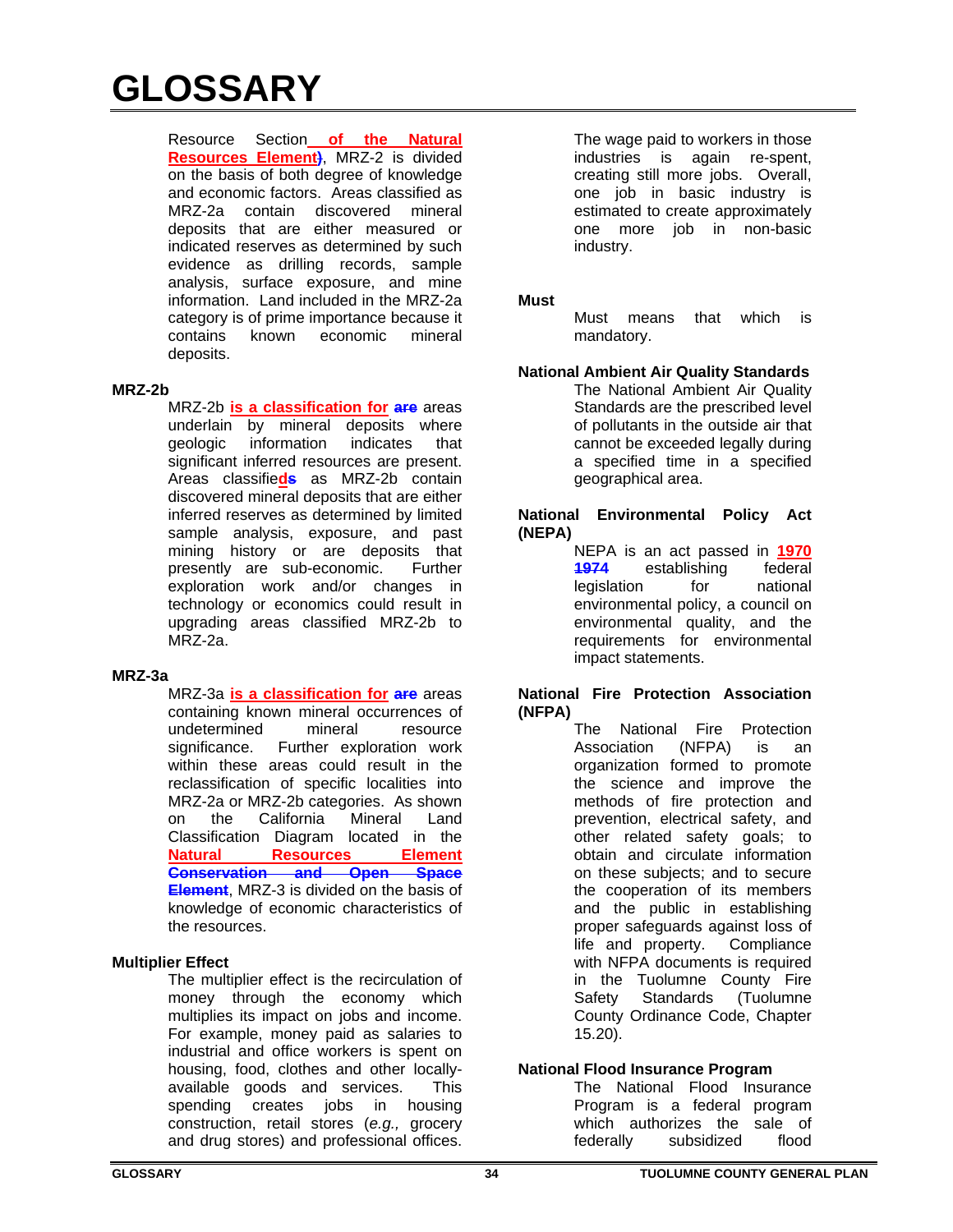insurance in communities where such flood insurance is not available privately.

#### **National Historic Preservation Act**

The National Historic Preservation Act is a 1966 federal law that established **the a** National Register of Historic Places and the Advisory Council on Historic Preservation, and which authorized grants-in-aid for preserving historic properties.

#### **National Register of Big Trees**

The National Register of Big Trees is a publication by the American Forester's Association which includes the Bennett Juniper and the Douglas Picnic Area's Jeffrey Pine.

#### **National Register of Historic Places**

The National Register of Historic Places is the official list, established by the National Historic Preservation Act, of sites, districts, buildings, structures, and objects significant in the nation's history or whose artistic or architectural value is unique.

**National Register Designation of 1** listed on the National Register

**National Register designation 2** determined eligible for listing by formal process involving federal agencies.

**National Register designation 3**-appears to be eligible for listing in the judgment of the person completing the form

**National Register designation 4**-might become eligible for listing

**National Register designation of 5** ineligible for listing, but of local interest and eligible for the Tuolumne County Register of Cultural Resources.

# **Natural State**

Natural state means the condition existing prior to development.

#### **Necessary**

Necessary means essential or required.

#### **Need**

Need means a condition requiring supply or relief. The County may act upon findings of need within or on behalf of the

community.

#### **Neighborhood Park**

**Neighborhood park means land intended to serve the recreation needs of people living or working within one-half mile radius of the park.**

#### **New Community**

New community means an area designated in the Tuolumne County General Plan for urban development for which a community plan must be prepared and adopted prior to development.

#### **Nitrogen Oxide(s)**

Nitrogen oxide(s) is a reddish brown gas that is a byproduct of combustion and ozone formation processes. Often referred to as NOX, this gas gives smog its "dirty air" appearance.

#### **Noise**

Noise is any sound which is undesirable because it interferes with speech and hearing, or is intense enough to damage hearing, or is otherwise annoying. Noise, simply, is "unwanted sound."

# **Noise Attenuation**

Noise attenuation means the reduction of the level of noise source using a substance, material, or surface, such as earth berms and/or solid concrete walls.

# **Noise Contour**

Noise contour is a line connecting points of equal noise level as measured on the same scale. Noise levels greater than the 60  $L_{dn}$  contour (measured in dBA) require noise attenuation in conjunction with development of noise sensitive land uses.

# **Noise Element**

Noise Element is one of the seven State-mandated elements of a local general plan; it assesses noise levels of highways and freeways, local arterials, railroads,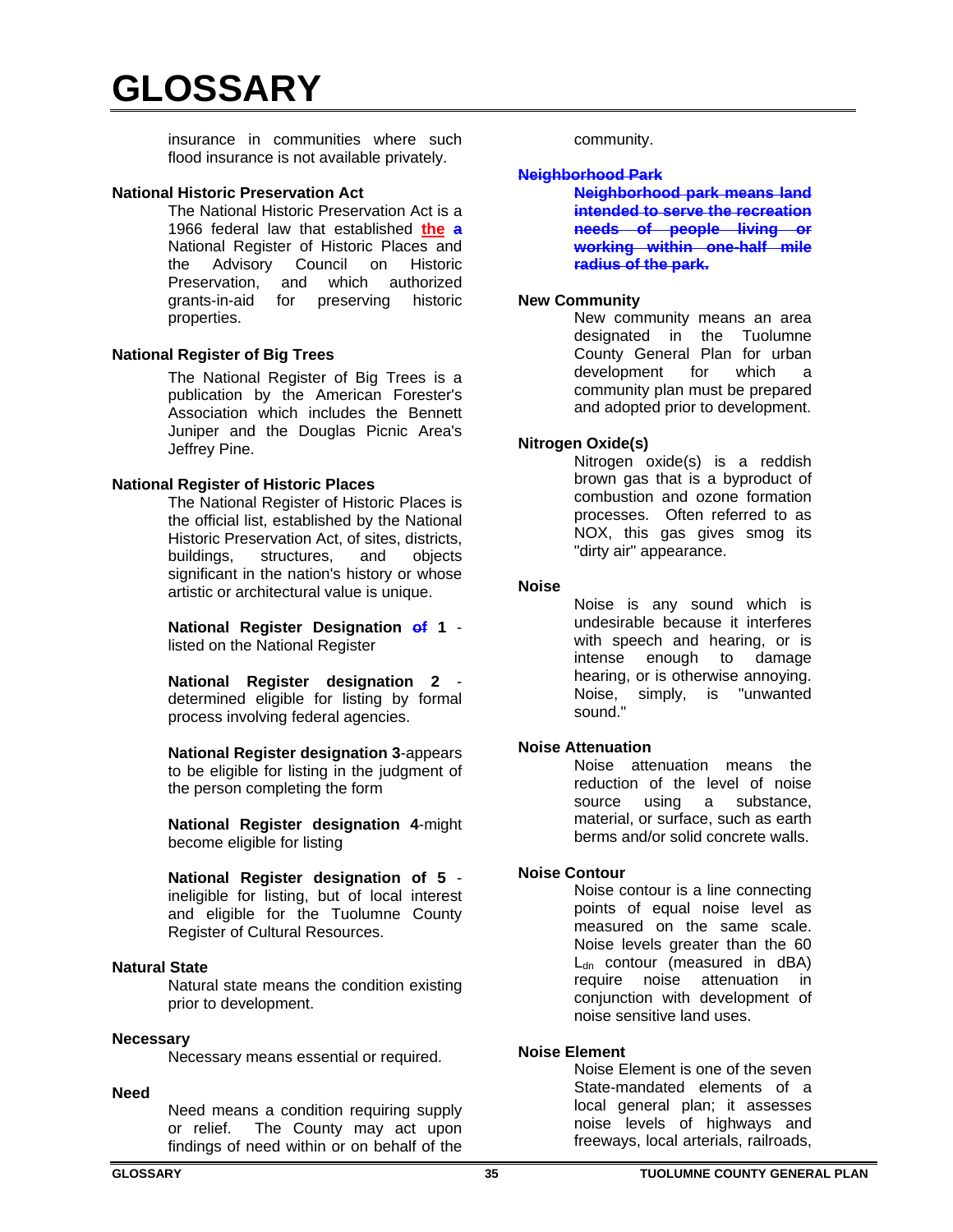airports, local industrial plants, and other ground stationary sources, and adopts goals, policies, and implementation programs to reduce the community's exposure to noise.

# **Noise Sensitive Uses**

Noise sensitive uses are those land uses that involve activities where excessive noise levels could cause adverse health effects or disrupt activity. Noise sensitive uses include urban residential land uses, transient lodging, schools, theaters, churches, hospitals, nursing homes and other similar uses.

# **Noise Source, Stationary**

**A stationary noise source is any fixed or mobile source not preempted from local control by federal or state regulations. Examples of such sources include agricultural, industrial and commercial facilities, and vehicle movements on private property.** 

# **Noise Source, Transportation**

**Transportation noise source refers to traffic on public roadways, railroad line operations and aircraft in flight. Control of noise from these sources is preempted by federal or state regulations. However, the effects of noise from transportation sources may be controlled by regulating the location and design of adjacent land uses.** 

#### **Non-attainment**

Non-attainment means the condition of not achieving a desired or required level of performance. Frequently used in reference to air quality.

# **Non-conforming Use**

Non**-**conforming use is a use which was valid when brought into existence, but by subsequent requiation becomes no longer conforming. "Non**-**conforming use" is a generic term and includes (1) nonconforming structures (by virtue of size, type of construction, location, or proximity to other structures), (2) non**-**conforming use of a conforming building, (3) nonconforming use of a non**-**conforming building, and (4) non**-**conforming use of land. Non**-**conforming uses are permitted

to continue for a designated period of time, subject to certain restrictions.

#### **Nontransient-noncommunity Water System**

**A The** Nontransientnoncommunity Water System is a public water system that is not a community water system and that regularly serves at least the same 25 persons over 6 months of the year. An example would be an office building served by a **well wall** that provides water supply to the same group of people daily during working hours. (Section 64400.80 of the California Code of Regulations)

# **Notice**

A Notice is a legal document announcing the opportunity for the public to present their views to an official representative or board of a public agency concerning an official action pending before the agency.

# **Open Space Element**

An Open Space Element is one of the seven State-mandated elements of a local general plan; it contains an inventory of privately and publicly owned open-space lands, adopted goals, policies, and implementation programs for the conservation and management of open space lands.

# **Open Area Space Land**

Open **area space land** is any parcel or area of land or water which is essentially unimproved and devoted to a use for the purposes of (1) the preservation of natural resources, (2) the managed production of resources, (3) outdoor recreation, or (4) public health and safety.

# **Ordinance**

An ordinance is a law or regulation set forth and adopted by the County of Tuolumne.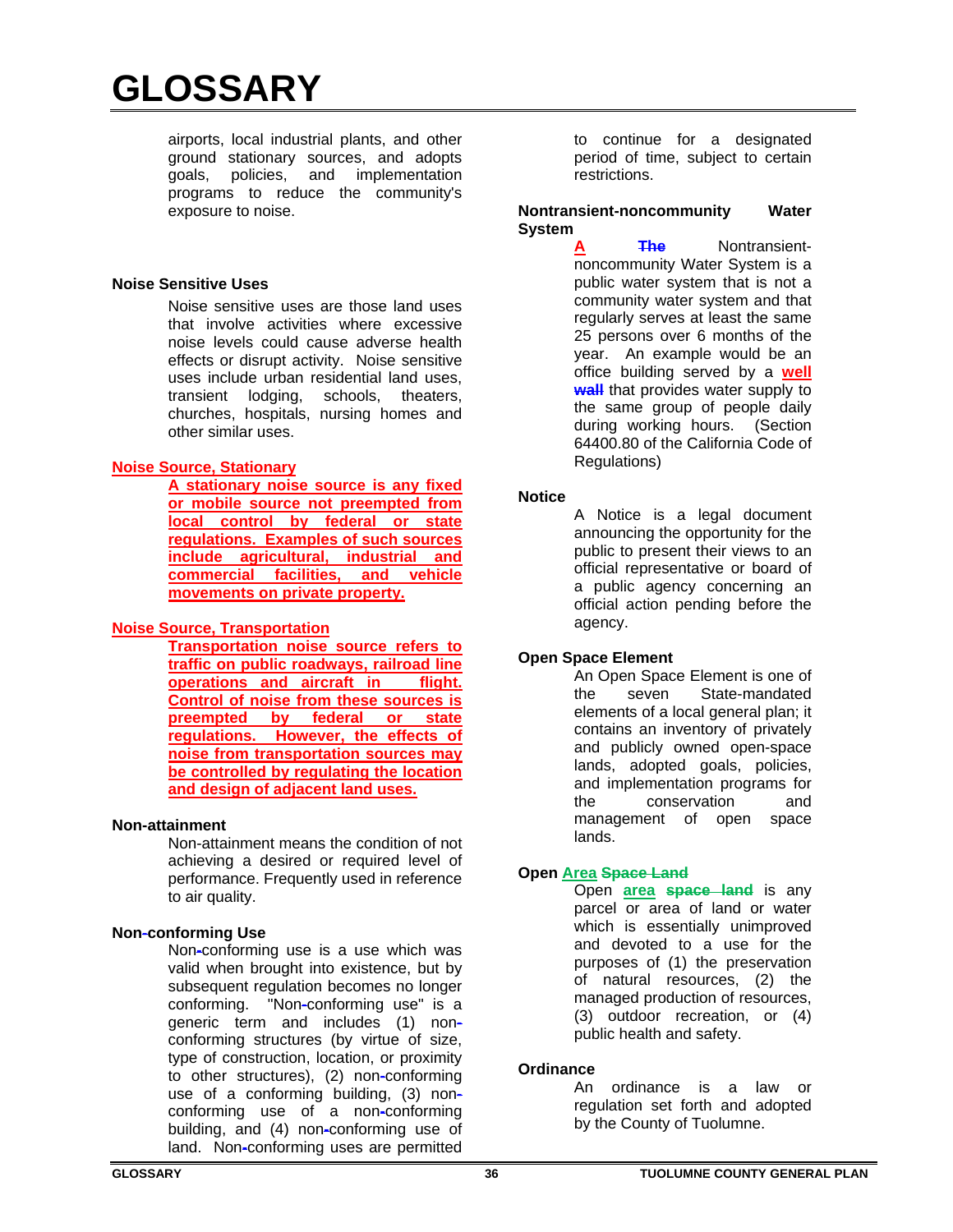# **Outdoor Activity Areas**

Outdoor activity areas are areas such as, patios, decks, balconies, outdoor eating areas, swimming pool areas, yards of dwellings and other areas which have been designated for outdoor activities and recreation.

#### **Outer Approach Zone**

An Outer Approach Zone means airspace in which an air-traffic controller initiates radar monitoring for incoming flights approaching an airport.

#### **Ozone**

Ozone is a tri-atomic form of oxygen  $(O_3)$ created naturally in the upper atmosphere by a photochemical reaction with solar ultraviolet radiation. In the lower atmosphere, ozone is a recognized air pollutant that is not emitted directly into the environment, but is formed by complex chemical reactions between oxides of nitrogen and reactive organic compounds in the presence of sunlight, and becomes a major agent in the formation of smog.

#### **Parcel**

Parcel means a lot, unit or tract of real property which is legally separate from any adjacent property.

#### **Parks**

**Parks are A park is an** open space lands whose primary purpose is recreation.

# **Park, Community**

**A Community Park is land with full public access intended to provide recreation opportunities beyond those supplied by neighborhood parks. Community parks are larger in scale than neighborhood parks but smaller than regional parks.** 

# **Park, Neighborhood**

**Neighborhood park means land intended to serve the recreation needs of people living or working within onehalf mile radius of the park.** 

# **Park, Regional**

**A regional park is a park typically 150- 500 acres in size focusing on activities and natural features not included in most other types of parks and often based on a specific scenic or** 

# **recreational opportunity.**

#### **Patrol Person**

Patrol person is a sworn law enforcement officer of the Tuolumne County Sheriff's Department.

# **Peak Hour/Peak Period**

Peak Hour/Peak Period is for any given roadway, a daily period during which traffic volume is highest, usually occurring in the morning and evening commute periods.

# **Perennial stream**

A perennial stream is a stream channel that carries water the year round, being fed by a fairly stable **ground**water flow. May be small or large, however when large, it may be referred to as a river.

# **Performance Standards**

Performance standards are **zoning** regulations that permit uses based on a particular set of standards of operation rather than one particular type of use. Performance standards typically provide specific criteria such as limiting noise, air pollution, fire hazards, wastes, traffic impacts, and visual impact.

#### **Policy**

Policy means a specific statement in which the legislative body expresses a clear commitment to take a particular course of action.

#### **Pollutant**

Pollutant means any introduced gas, liquid, or solid that makes a resource unfit for its normal or usual purpose.

#### **Pollution**

Pollution means the presence of matter or energy whose nature, location, or quantity produces undesired environmental effects.

#### **Pollution, Non-Point**

Non-point pollution refers to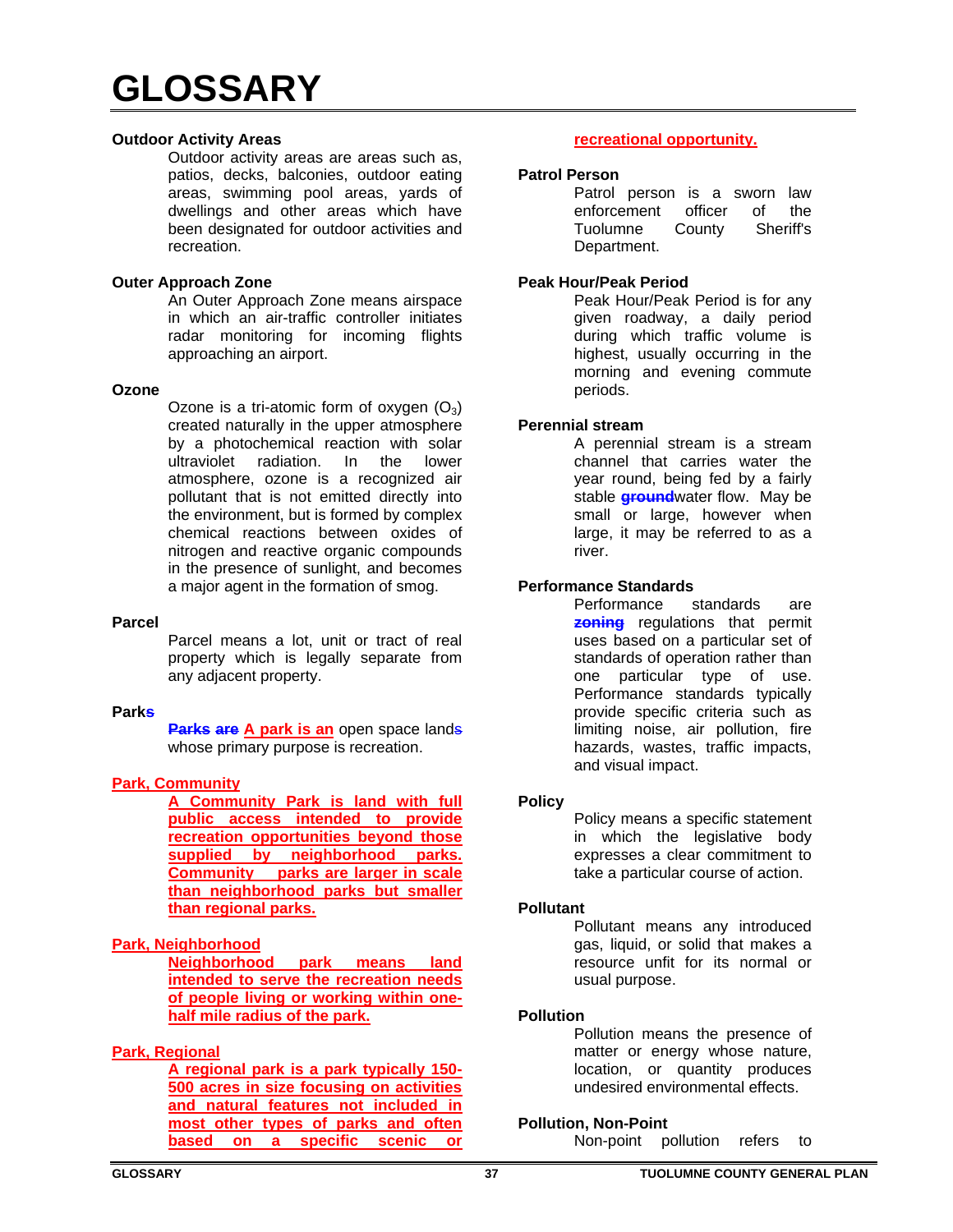sources **of for** pollution which are less definable and usually cover broad areas of land, such as agricultural land with fertilizers which are carried from the land by runoff, or automobiles.

# **Pollution, Point**

Point pollution refers to water quality, a discrete source from which pollution is generated before it enters receiving waters, such as a sewer outfall, or an industrial waste pipe.

#### **Poverty Level**

Poverty level means, as used by the U.S. Census, families and unrelated individuals classified as being above or below the poverty level based on a poverty index which provides a range of income cutoffs or "poverty thresholds" varying by size of family, number of children, and age of householder. The income cutoffs are updated each year to reflect the change in the Consumer Price Index.

#### **Prehistoric**

Prehistoric means pre 1750.

#### **Preserve**

Preserve means (1) An area in which beneficial uses in their present condition are protected; for example, a nature preserve or an agricultural preserve. (See "Agricultural Preserve"), (2) To keep safe from destruction or decay; to maintain or keep intact. (See Maintain)

#### **Principle**

Principle is an assumption, fundamental rule, or doctrine that will guide general plan policies, and implementation programs. "Adjacent land uses should be compatible with one another" is an example of a principle.

#### **Principal Dwelling**

Principal dwelling means a single family detached dwelling that generally is established first and is the largest dwelling on a parcel.

#### **Program**

Program means an action, activity, or strategy carried out in response to adopted policy to achieve a specific goal or objective. Policies and programs establish the "who," "how" and "when" for

carrying out the "what" and "where" of goals and objectives.

#### **Pro Rata**

Pro rata refers to the proportionate distribution of something to some thing or some group, such as the cost of infrastructure improvements associated with new development apportioned to the users of the infrastructure on the basis of projected use.

#### **Protect**

Protect means to maintain and preserve beneficial uses in their present condition as nearly as possible.

# **Public Agency**

Public agency means any city, county, city and county, special district or other political subdivision of the State, including a joint powers entity created pursuant to Chapter 5 (commencing with Section 6500) of Division 7 of Title 1 of the California Government Code.

# **Public and Quasi-public Facilities**

Public and quasi-public facilities mean**s** institutional, academic, governmental and community service uses, either publicly owned or operated by non-profit organizations.

# **Public Sewer System**

A public sewer system is a community or regional system for the collection, treatment and disposal of sewage which meets all applicable State and local laws.

# **Public Utility**

Public utility means any agency that, under public franchise or ownership, or under certificate of convenience and necessity, or by grant of authority by a governmental agency, provides the public with electricity, gas, heat, steam, communication, transportation, water, sewage collection, or other similar service.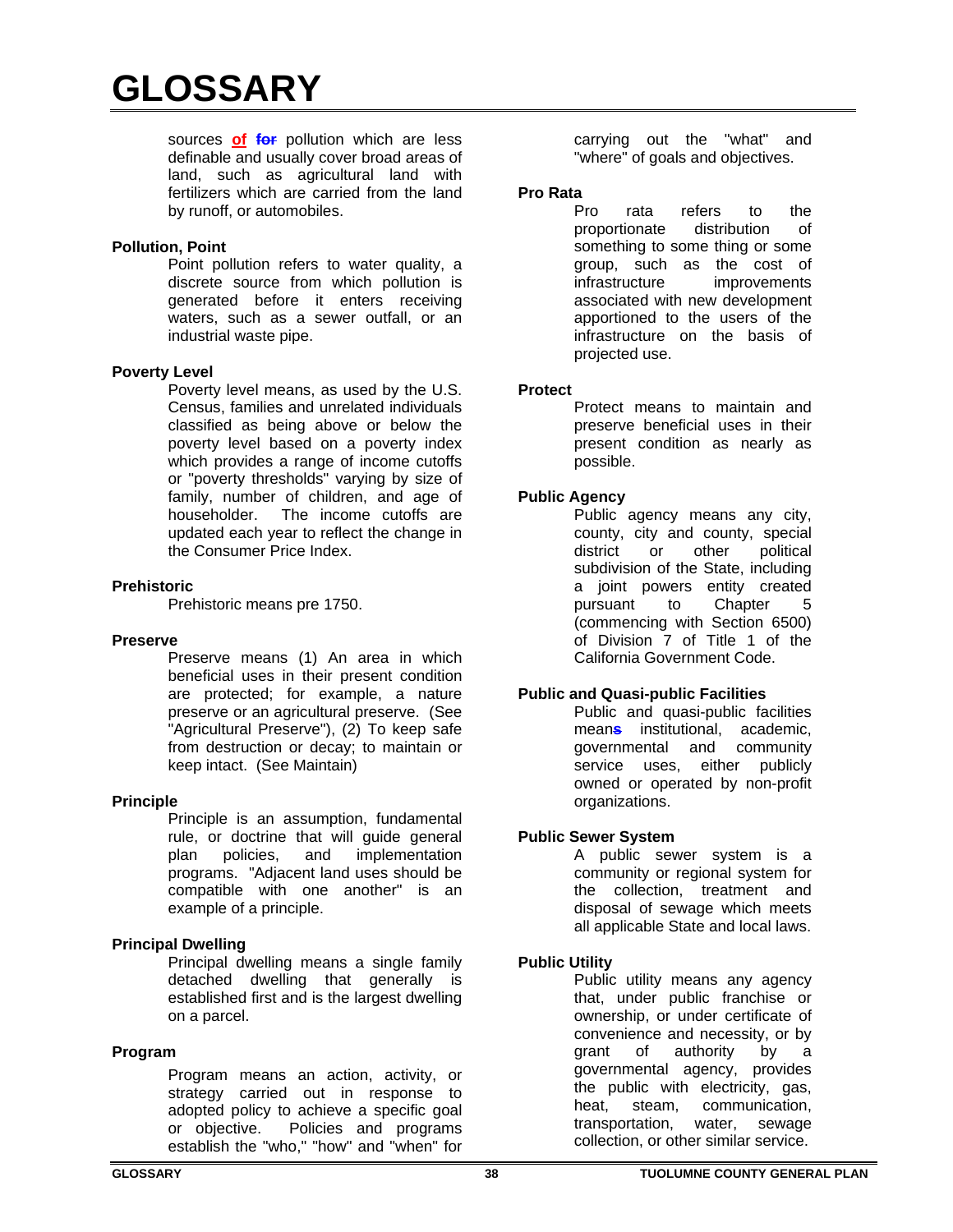#### **Public Water Distribution System**

A Public Water Distribution System is a public water system that is either publicly or privately owned, and distributes water from a common source or sources to multiple residences or facilities. Public water systems which provide water to single or a very small number of facilities, such as transient-noncommunity water systems or nontransient-noncommunity water systems are not considered public water distribution systems. Community water systems, utility districts, private water companies regulated by the Public Utilities Commission (PUC) and similar examples of public water systems are considered public water distribution systems.

#### **Public Water System**

A public water system is a system of obtaining water from a groundwater or surface water source, storing, and distributing the water to customers either paying **-**or non-paying, usually after some sort of treatment to render the water **potable portable**. A system that provides water for a total of four or **less fewer** residential households is not considered a public water system. Systems which distribute water to greater than four residential households, community water systems, transient-noncommunity water systems and nontransient-noncommunity water systems are all examples of public water systems.

# **Qualified Professional**

A qualified professional is a professional qualified to perform cultural resource investigations for Tuolumne County as specified in **Title 14 of the Tuolumne County Ordinance Code the Professional Standards Appendix**.

#### **Rare, Threatened or Endangered Species**

Rare, threatened or endangered species means a species of animal or plant listed in: Sections 670.2 or 670.5, Title 14, California Administrative Code **relative to the California Endangered Species Act**; or Title 50, Code of Federal Regulations, Section 17.11 or Section 17.2, pursuant to the Federal Endangered Species Act designating species as rare, threatened, or endangered.

#### **Reclamation**

Reclamation is the reuse of resources, usually those present in solid wastes or sewage. **In surface mining, reclamation means the combined process of land treatment that minimizes water degradation, air pollution, damage to aquatic or wildlife habitat, flooding, erosion, and other adverse effects from surface mining operations so that mined lands are reclaimed to a usable condition which is readily adaptable for alternate land uses and create no danger to public health or safety. The process may extend to affected lands surrounding mined lands, and may require backfilling, grading, resoiling, revegetation, soil compaction, stabilization or other measures.**

#### **Recognize**

Recognize means to officially (or by official action) identify or perceive a given situation.

# **Recreation, Active**

Active recreation is a type of activity which requires the use of organized play areas including, but not limited to, softball, baseball, football and soccer fields, tennis and basketball courts and various forms of children's play equipment.

#### **Recreation, Passive**

Passive recreation is a type of activity which does not require the use of organized play areas.

#### **Recycle**

Recycle is the process of extraction and reuse of materials from waste products.

# **Recycling Market Development Zone**

The recycling market development zone is an area created by a community for the purposes of attracting industry which manufactures products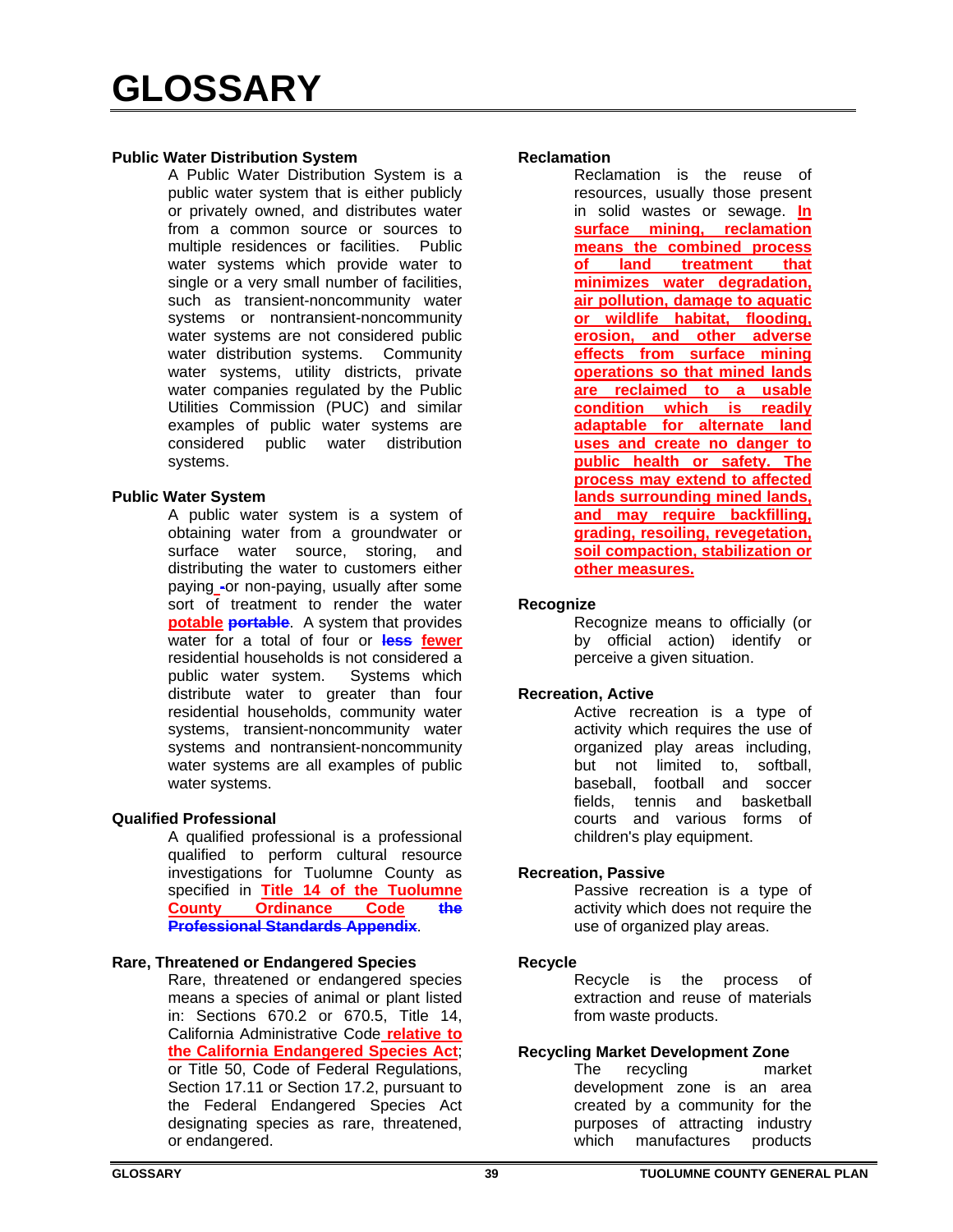from recycled materials.

#### **Redevelop**

Redevelop means to demolish existing buildings; or to increase the overall floor area existing on a property; or both; irrespective of whether a change occurs in land use.

#### **Regional**

Regional pertains to activities or economics at a scale greater than that of a single jurisdiction, and affecting a broad geographic area.

#### **Regional Housing Needs Plan**

The Regional Housing Needs Plan is a qualification by a Council of Government (COG) or by HCD of existing and projected housing need, by household income group, for all localities within a region.

# **Regional Park**

**A regional park is a park typically 150- 500 acres in size focusing on activities and natural features not included in most other types of parks and often based on a specific scenic or recreational opportunity.** 

#### **Regional Transportation Plan (RTP)**

The Regional Transportation Plan (RTP) is prepared pursuant to Chapter 2.5 (Sections 65080 et sequitur) of the California Government Code and serves as the base document for all transportation planning in Tuolumne County. The RTP is updated **periodically biennially** and establishes policy direction for all transportation projects and programs in the County.

#### **Regulation**

Regulation means a rule or order prescribed for managing government.

# **Rehabilitation, Needing**

Needing rehabilitation refers to a housing unit which in its present state endangers the health, safety, or welfare of its occupants; **and** is economically feasible to repair.

#### **Residential, Multiple Family**

Multiple family residential is usually three or more dwelling units on a single site,

which may be in the same or separate buildings.

#### **Residential, Single Family**

Single family residential is a single dwelling unit on a building site.

#### **Response Time**

Response time is the time required for **emergency fire protection** equipment (fire, law enforcement, ambulance) to arrive at the scene of an emergency call (when an emergency dispatcher has obtained sufficient information, such as call back number, location, and symptom(s)/type of incident so that a proper dispatch can be determined and made) to arrive at the scene. The time of arrival is defined as the time at which the responding personnel and equipment is not greater than 200 feet from the location of the incident and/or has checked into a staging area.

#### **Restore**

Restore means to renew, rebuild, or reconstruct to a former state.

#### **Restrict**

Restrict means to check, bound, or decrease the range, scope, or incidence of a particular condition.

#### **Retail Leakage**

Retail leakage **occurs when members of a community spend money outside that community. For example, purchasing goods in another community forgoes the same purchase that could have been**  made inside the community. **is the difference between actual retail sales and the total estimated retail spending of residents, as well as second homeowners and visitors.**

#### **Retrofit**

Retrofit means to add materials and/or devices to an existing building or system to improve its operation or efficiency. Buildings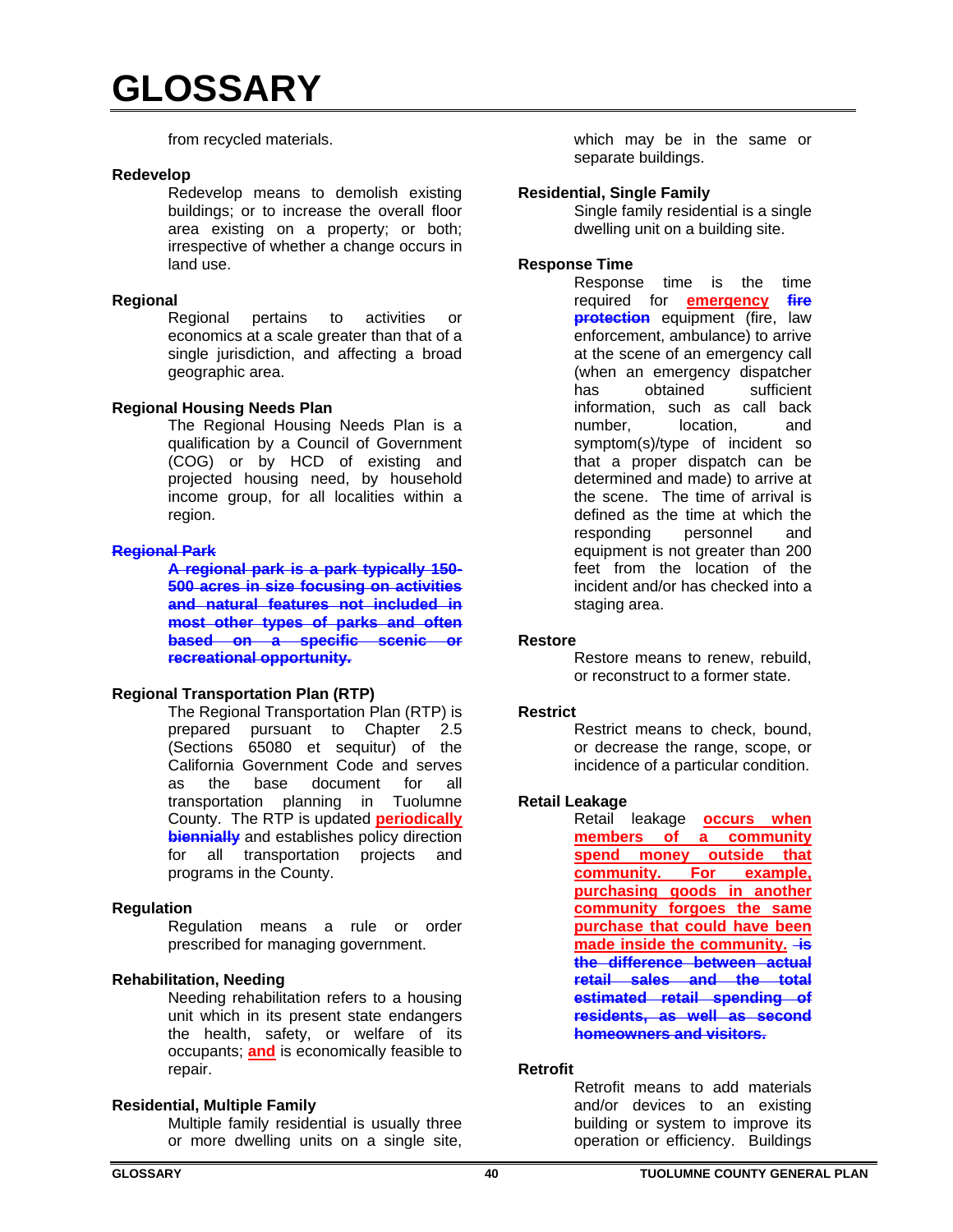have been retrofitted to use solar energy and to strengthen their ability to withstand earthquakes, for example.

# **Revolving Loan Fund**

A revolving loan fund is usually a government sponsored loan program in which specific amount**s** of public funds are set aside to make loans for specific purposes. As loans are repaid, the funds are loaned out again.

#### **Rezoning**

Rezoning means an amendment to the map and/or text of a zoning ordinance to effect a change in the nature, density, or intensity of uses allowed in a zoning district and/or on a designated parcel or land area.

#### **Richter Scale**

The Richter Scale is a measure of the size of energy release of an earthquake **at as** its source. The scale is logarithmic; the wave amplitude of each number on the scale is 10 times greater than that of the previous whole number.

#### **Rideshare**

Rideshare means a travel mode other than driving alone, such as buses, rail transit, carpools, and vanpools.

#### **Ridgeline**

Ridgeline means a line connecting the highest points along a ridge and separating drainage basins or small-scale drainage systems from one another.

#### **Right-of-way**

Right-of-way means a strip of land occupied or intended to be occupied by certain transportation and public use facilities, such as roadways, railroads, and utility lines.

# **Riparian Habitat or Community**

Riparian habitat means the land, plants and animal life bordering a stream, river or lake. **The riparian community is defined as coinciding with the 100-year flood plain of a water body.**

#### **Risk**

Risk means the danger or degree of hazard or potential loss.

#### **River**

A river is a relatively large perennial stream, main stream, or larger branches of a drainage system.

#### **Road, Through**

Through road means an arterial road, a collector road, or any other road or road segment on which it is possible to enter at one end via any route from an arterial or collector road and to depart at the other end and reach an arterial or collector road without retracing any portion of the ingress route, with all portions of the ingress/egress route meeting the minimum design standards for roadways as established by the County of Tuolumne.

# **Roadways, Functional System**

Functional System of Roadways refers to Tuolumne County's network of transportation routes which are classified as follows:

# **Rural Principal Arterial**

Rural principal arterial refers to a network of routes functioning primarily for the movement of through traffic, usually on continuous routes, with trip length and capacities suitable for substantial statewide of interstate travel. The State Department of Transportation is the agency responsible for improving and maintaining these routes.

# **Rural Minor Arterial**

Rural minor arterial functions in conjunction with the principal major arterials to form a network providing high speed, high volume travel corridors for movement between traffic generators such as cities, large towns and resort areas and uninterrupted intercounty travel. Rural minor arterials are spaced consistent with population density to provide a relatively high level of service to all developed areas of the State. **The State Department of Transportation is the agency**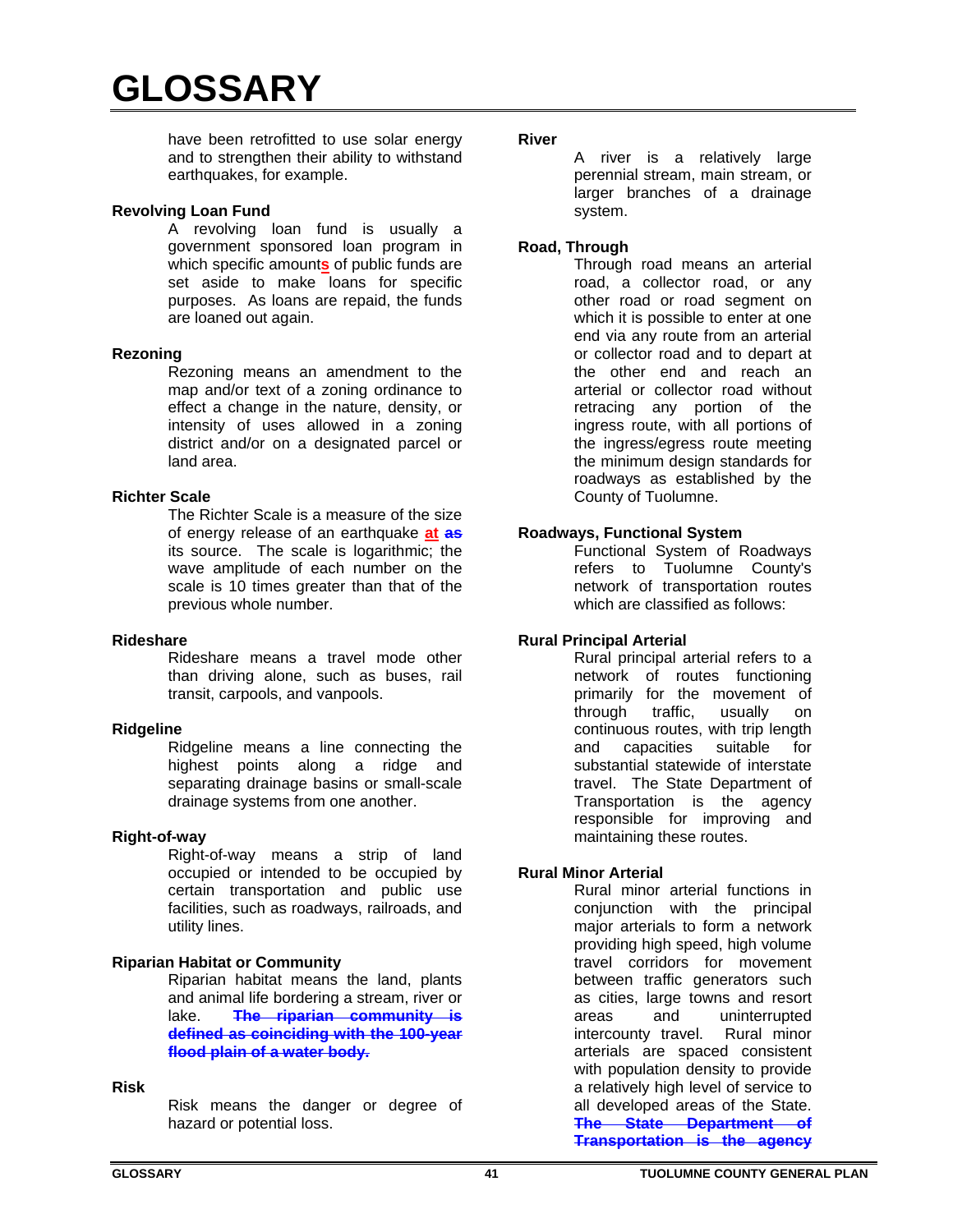#### **responsible for improving and maintaining these routes.**

#### **Rural Collector**

Rural collector routes provide service between local roads and the arterial system and are primarily important for intracounty travel. These routes are subclassified as follows:

#### *Major Collector*

Major collector routes function as corridors for through traffic within local areas providing service to towns and other major traffic generators within the County which are not directly served by the arterial system. They also serve to link minor collectors and local access roads with nearby towns and communities or the arterial system.

#### *Minor Collector*

Minor collector routes generally serve lower density areas and therefore, do not have the traffic volume that major collectors do. Minor collector routes often serve to funnel traffic from groups of local roads onto the major collectors and arterial routes. Minor collectors should be spaced to bring all developing areas of the County within reasonable distance of major collectors or arterial routes.

#### *Rural Local Road*

Rural local roads provide direct access to residential property and other areas which are not directly served by the collector or arterial system. Local roads make up a major portion of the County's functional system of roadways**, accounting for approximately 370 miles**. Rural local roads are all those County roads not classified under the Arterial or Collector categories.

#### **Runoff**

Runoff refers to that portion of rain or snow which does not percolate into the ground and is discharged into streams instead.

#### **Rural**

Rural means areas generally characterized by agricultural, timberland, open areas, and residential development that is less than one dwelling unit per two acres.

#### **Safety Element**

The Safety Element is one of the seven State-mandated elements of a local general plan; it contains adopted goals, policies, and implementation programs for the protection of the community from any unreasonable risks associated with seismic and geologic hazards, flooding, and wildland and urban fires. **Many Safety Elements also incorporate a review of police needs, facilities, and services.**

#### **Sanitary Landfill**

Sanitary landfill means the controlled placement of refuse within a limited area, followed by compaction and covering with a suitable thickness of earth and other containment material.

#### **Sanitary Sewer**

A sanitary sewer is a system of subterranean conduits which carries refuse liquids or waste matter to a plant where the sewage is treated, as contrasted with storm drainage systems (which carry surface water) and septic tanks or leach fields (which hold refuse liquids and waste matter on-site).

#### **Scenic Quality**

Scenic quality is the tangible and intangible elements of a vista which contribute to its appearance. Vegetation (especially large trees), geological formations, rolling hills, old barns, openness, rock walls, canyons and other topographic features are a few of the elements which contribute**d** to scenic quality.

#### **Scenic Route**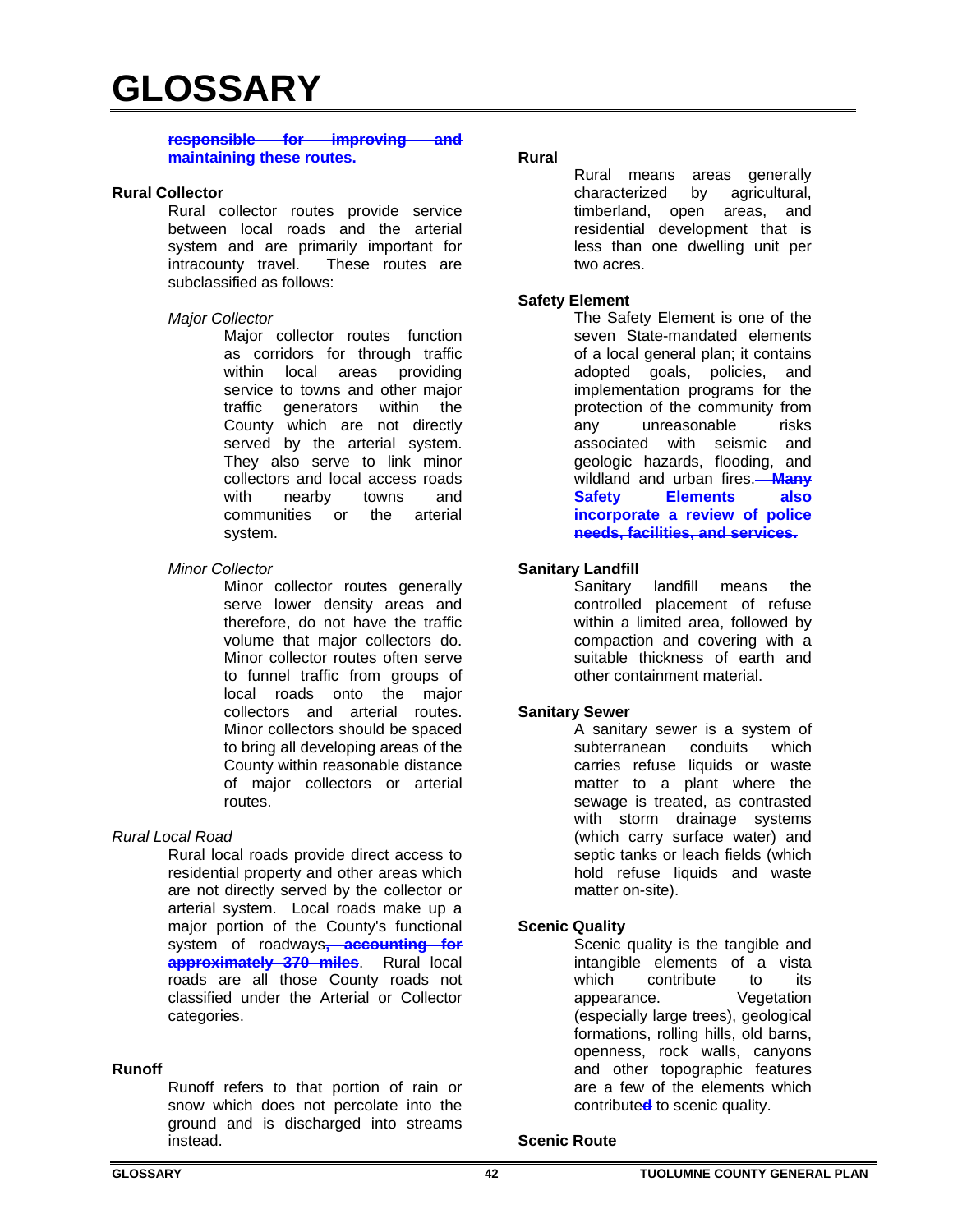Scenic Route means a **road highway** which, in addition to its transportation function, provides opportunities for the enjoyment of natural and man-made scenic resources and access or direct views to areas or scenes of exceptional beauty or historic or cultural interest.

#### **Secondary Dwelling Unit**

Second**ary dwelling** unit means a selfcontained living unit in addition to, the primary residential unit on a single lot.

#### **Secretary of the Interior's Standards and Guidelines**

The Secretary of the Interior's Standards and Guidelines are **the standards and guidelines** prepared by the U.S. Department of the Interior, National Park Service, for rehabilitating, preserving, identifying, evaluating, registering, reviewing and managing cultural resources. **Please refer to the References Appendix for a complete list of the Secretary of the Interior's Standards and Guidelines.**

# **Section 8 Rental Assistance Program**

Section 8 is a federal (HUD) rent-subsidy program that is one of the main sources of federal housing assistance for low-income households. The program operates by providing "housing assistance payments" to owners, developers, and public housing agencies to make up the difference between the "Fair Market Rent" of a unit (set by HUD) and the household's contribution toward the rent, which is calculated at 30 percent of the household's adjusted gross monthly income **(GMI)**. "Section 8" includes programs for new construction, existing housing, and substantial or moderate housing rehabilitation.

# **Sections 8, 23, 202, 502 and 515**

These sections are Federal Housing Programs which serve the following functions:

*Sections 8 & 23* - provides assistance to renters;

- *Section 202* direct loans for elderly or disabled housing;
- *Section 502* rural home ownership assistance

#### program;

*Section 515 -* rural rental assistance program.

#### **Seiche**

Seiche means an earthquakegenerated wave in an enclosed body of water such as a lake, reservoir, or bay.

#### **Seismic**

Seismic means caused by or subject to earthquakes or earth vibrations.

#### **Seismic Ground Response Zone**

Seismic ground response zone is an area in which a uniform level of relatively strong ground shaking can be expected to occur from a given earthquake. The level of ground shaking would vary with the magnitude of the earthquake and its distance from the zone.

#### **Seniors**

Seniors generally means persons age 62 and older, but senior housing developments may use age 55 as the qualifying criterion.

#### **Sensitive Watershed**

A sensitive watershed is one that has been officially designated, subject to a nomination, as sensitive pursuant to Title 14 of the California Code of Regulations (Sections 916.8, 936.8 or 956.8). Sensitive watersheds normally are associated with drinking water resources.

#### **Septic System**

A septic system is a sewagetreatment system that includes a settling tank through which liquid sewage flows and in which solid sewage settles and is decomposed by bacteria in the absence of oxygen. Septic systems are often used for individual home waste disposal where an urban sewer system is not available.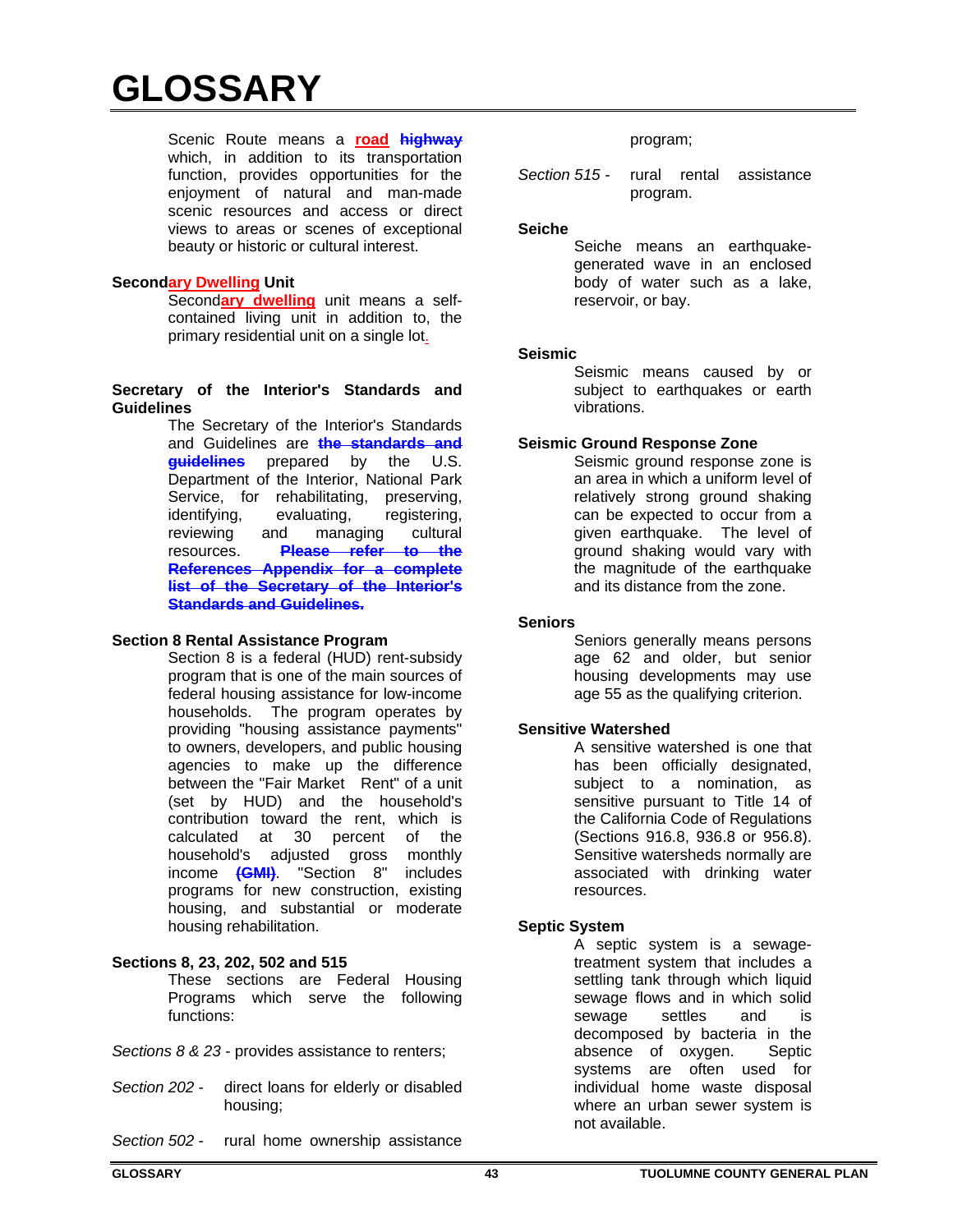# **Service Corps. of Retired Executives (SCORE)**

 The Service Corps. of Retired Executives (SCORE) is management assistance for small businesses provided by retired business people who are identified and registered by the Small Business Administration to provide such services.

#### **Setback**

Setback means the distance from a parcel boundary or property line to the nearest exterior wall of the building.

#### **Settlement**

Settlement means (1) the drop in elevation of a ground surface caused by settling or compacting, (2) the gradual downward movement of an engineered structure due to compaction. Differential settlement is uneven settlement, where one part of a structure settles more or at a different rate than another part.

#### **Shall**

Shall means that which is obligatory or **mandatory necessary**.

# **Shared Living**

Shared living means the occupancy of a dwelling unit by persons of more than one family in order to reduce housing expenses and provide social contact, mutual support, and assistance. Shared living facilities serving six or fewer persons are permitted in all residential districts by Section 1566.3 of the California Health and Safety Code.

# **Shopping Center**

Shopping center means a group of commercial establishments, planned, developed, owned, or managed as a unit, with common off-street parking provided on the site.

#### **Should**

Should signifies a directive to be honored if at all possible.

#### **Sign**

Sign means any representation (written or pictorial) used to convey information, or to identify, announce, or otherwise direct attention to a business, profession, commodity, service, or entertainment, and placed on, suspended from, or in any way

attached to, any structure, vehicle, or feature of the natural or manmade landscape.

#### **Significant Cultural Resource**

A significant cultural resource is a resource which is important in terms of integrity, research potential, and/or public benefit as defined in Appendix **G K** of CEQA or a resource of special interest or value as part of the development, heritage or cultural character of the County, State or Nation.

# **Significant Effect**

Significant effect on the environment means substantial or potentially substantial, adverse change in any of the physical conditions within the area affected by development including land, air, water, minerals, flora, fauna, ambient noise, and objects of historic or aesthetic significance.

#### **Siltation**

Siltation means (1) the accumulating deposition of eroded material, (2) the gradual filling in of streams and other bodies of water with sand, silt, and clay.

# **Single Family Dwelling, Attached**

An attached single family dwelling is a dwelling unit occupied or intended for occupancy by only one household that is structurally connected with at least one other such dwelling unit. (See "Townhouse.")

# **Single Family Dwelling, Detached**

A detached single family dwelling is a dwelling unit occupied or intended for occupancy by only one household that is structurally independent from any other such dwelling unit or structure intended for residential or other use.

#### **Site**

Site means a parcel of land used or intended for one use or a group of uses.

#### **Site Class**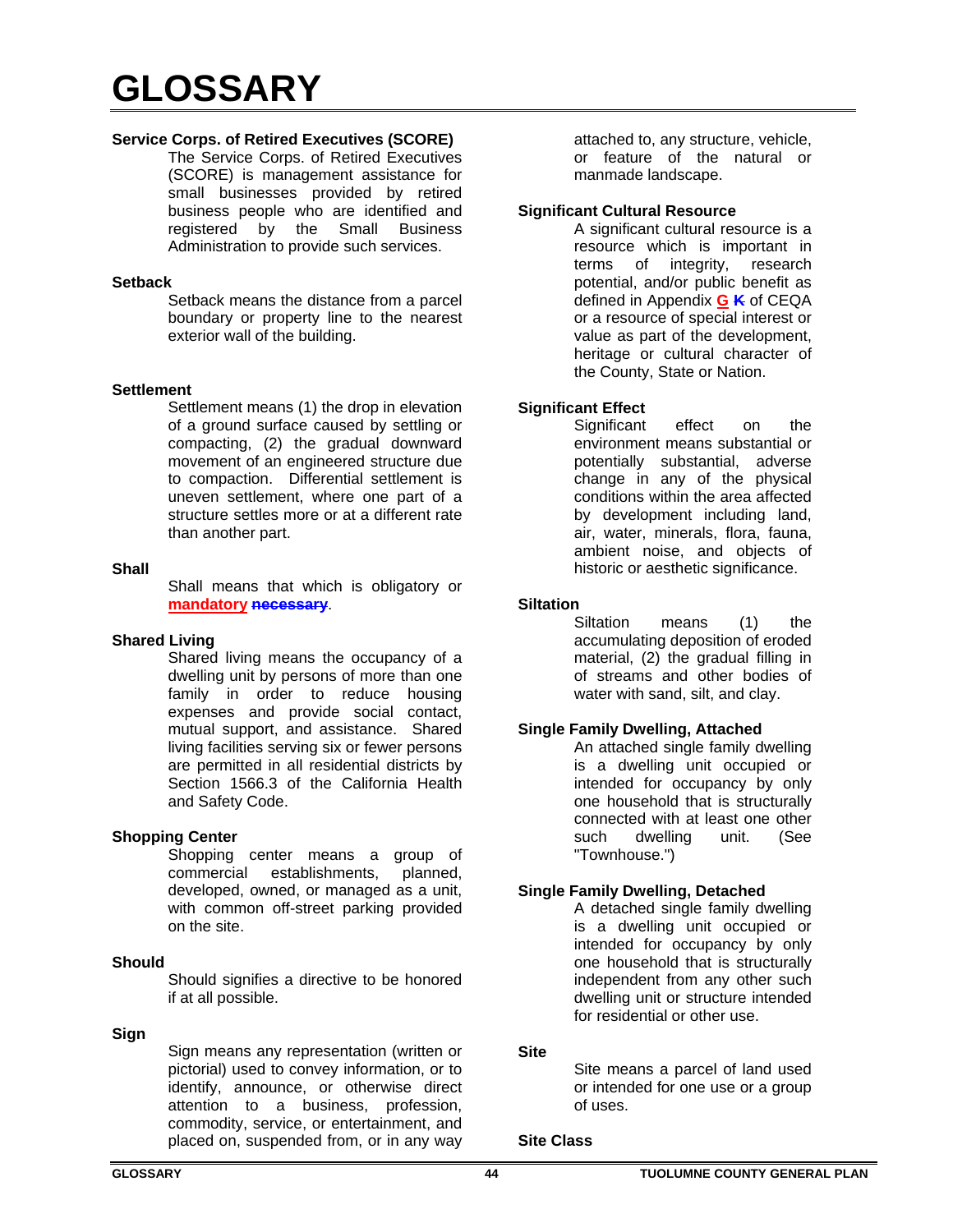Commercial timber **land is species are** graded by two different site class curves, the Dunning scale, developed in 1942, and the Arvanitis scale, developed in 1964. The Dunning scale is based upon the average height the dominant trees reach at 300 years of age measured in 25 foot class intervals. The Arvanitis scale is based on the average height the dominant trees reach at 100 years of age measured in 20-foot class intervals.

# **Skilled Nursing Facility**

Skilled nursing facility means any establishment which provides nonhospital skilled nursing care administered by licensed registered or vocational nurses.

#### **Slope**

Slope is the land gradient described as the vertical rise divided by the horizontal run, and expressed in percent.

#### **Soil**

Soil is the unconsolidated material on the immediate surface of the earth created by natural forces that serves as natural medium for growing land plants.

#### **Solar Access**

Solar access means the provision of direct sunlight to an area specified for solar energy collection when the sun's azimuth is within 45 degrees of true south.

#### **Solar System, Active**

An active solar system is a system using **external sources of energy to power blowers, pumps, and other types of equipment to collet, store and convert solar energy a mechanical device, such as a pump or a fan, and energy in addition to solar energy to transport a conductive medium (air or water) between a solar collector and the interior of a building** for the purpose of heating or cooling **the interior of a building**.

# **Solar System, Passive**

A Passive Solar System is a system that uses direct heat transfer from thermal mass instead of mechanical power to distribute collected heat. Passive systems rely on building design and materials to collect and store heat and to create natural ventilation for cooling.

#### **Solid Waste**

Solid waste is any unwanted or discarded material that is not a liquid or gas. Includes organic wastes, paper products, metals, glass, plastics, cloth, brick, rock, soil, leather, rubber, yard wastes, and wood, but does not include sewage and hazardous materials.

# **Sound Level, Average (L<sub>dn</sub>)**

**The average sound level means the energy equivalent, defined as the average sound level on the basis of sound energy or sound pressure squared. The L**<sub>dn</sub> is a "dosage" type measure **and is the basis for the descriptors used in current standards, such as the 24-hour CNEL used by the State of California.** 

# **Sound Level, Equivalent (Leq)**

**The equivalent sound level is the sound level containing the same total energy as a time varying signal over a given**  sample period. L<sub>eg</sub> is typically **computed over 1,8 and 24-hour sample periods.** 

# **Sound Level, Maximum (L<sub>max</sub>)**

**The maximum sound level is the energy equivalent level for the peak sound events measured for any period of time no matter how brief, on the basis of maximum sound energy measured during a noise event higher than the background noise.** L<sub>max</sub> is similar to L<sub>eq</sub>, but instead of an *average* **over the period of time, the Lmax is determined by the instantaneous** *peak* **during any sound event that exceeds the background sound level.** 

# **Specific Plan**

Specific plan means a Stateauthorized legal tool adopted by cities and counties for detailed design and implementation of a defined portion of the area covered by a general plan. A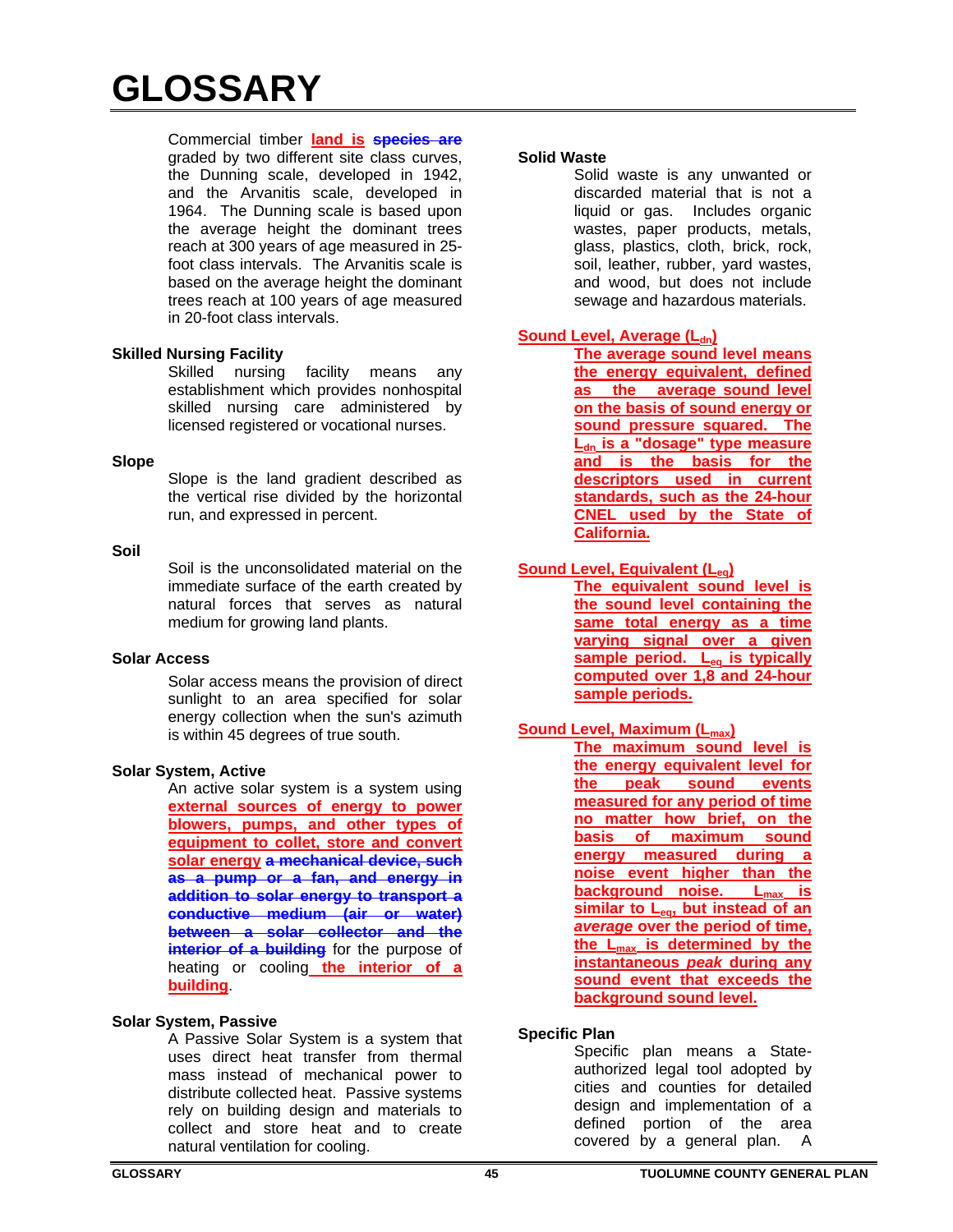specific plan may include all detailed regulations, conditions, programs and/or proposed legislation that may be necessary or convenient for the systematic implementation of any general plan element(s).

#### **Speed, Average**

Average speed means the sum of the speeds of the cars observed divided by the number of cars observed.

#### **Sphere of Influence (SOI)**

Sphere of Influence means the probable ultimate physical boundaries and service area of a local agency (city or district) as determined by the Tuolumne County Local Agency Formation Commission (LAFCO).

#### **Standard**

Standard is a specific, quantified guideline defining the relationship between two or more variables. Standards are often translated into regulatory controls. An example standard is the density limitations of one (1) dwelling unit per two (2) acres for the Estate Residential land use designation.

#### **Standardized Emergency Management System (SEMS)**

Standardized Emergency Management System (SEMS) is a set of regulations, codified as Sections 2400 through 2450 of Title 19 of the California Code of<br>Regulations, which provide for Regulations, which provide for standardized response to emergencies involving multiple jurisdictions or multiple agencies. SEMS is intended to be flexible and adaptable to the needs of all emergency responders in California.

# **State Responsibility Area (SRA)**

State Responsibility Area means an area of the State in which the financial responsibility for preventing and suppressing fires has been determined by the State Board of Forestry to be primarily the responsibility of the State.

#### **Stationary Noise Source**

**A stationary noise source is any fixed or mobile source not preempted from local control by federal or state regulations. Examples of such sources include agricultural, industrial and** 

#### **commercial facilities, and vehicle movements on private property.**

#### **Storm Runoff**

Storm runoff means the surplus surface water generated by rainfall that does not seep into the earth but flows overland to flowing or stagnant bodies of water.

#### **Strategic Fire and Resource Protection Planning**

Strategic Fire and Resource Protection Planning is a broader and more comprehensive approach to fire protection planning than traditionally practiced, the fundamental aim of which is resource protection, whether those be natural resources or private property improvements. The process addresses the total fire environment and describes ways to assure that the planning results in cost-effective fire defense systems.

#### **Structure**

Structure means that which is built or constructed**, on an** edifice or building of any kind, or any piece of work artificially built up or composed of **parts parks** joined together in some definite manner.

#### **Structural Fire**

Structural fire is fire which relies on buildings or structures, or their contents, for fuel.

# **Subdivision**

Subdivision means the division of a tract of land into defined lots, either improved or unimproved, which can be separately conveyed by sale or lease, and which can be altered or developed. "Subdivision" includes a condominium project as defined in Section 1350 of the California Civil Code.

#### **Subdivision Map Act**

The Subdivision Map Act is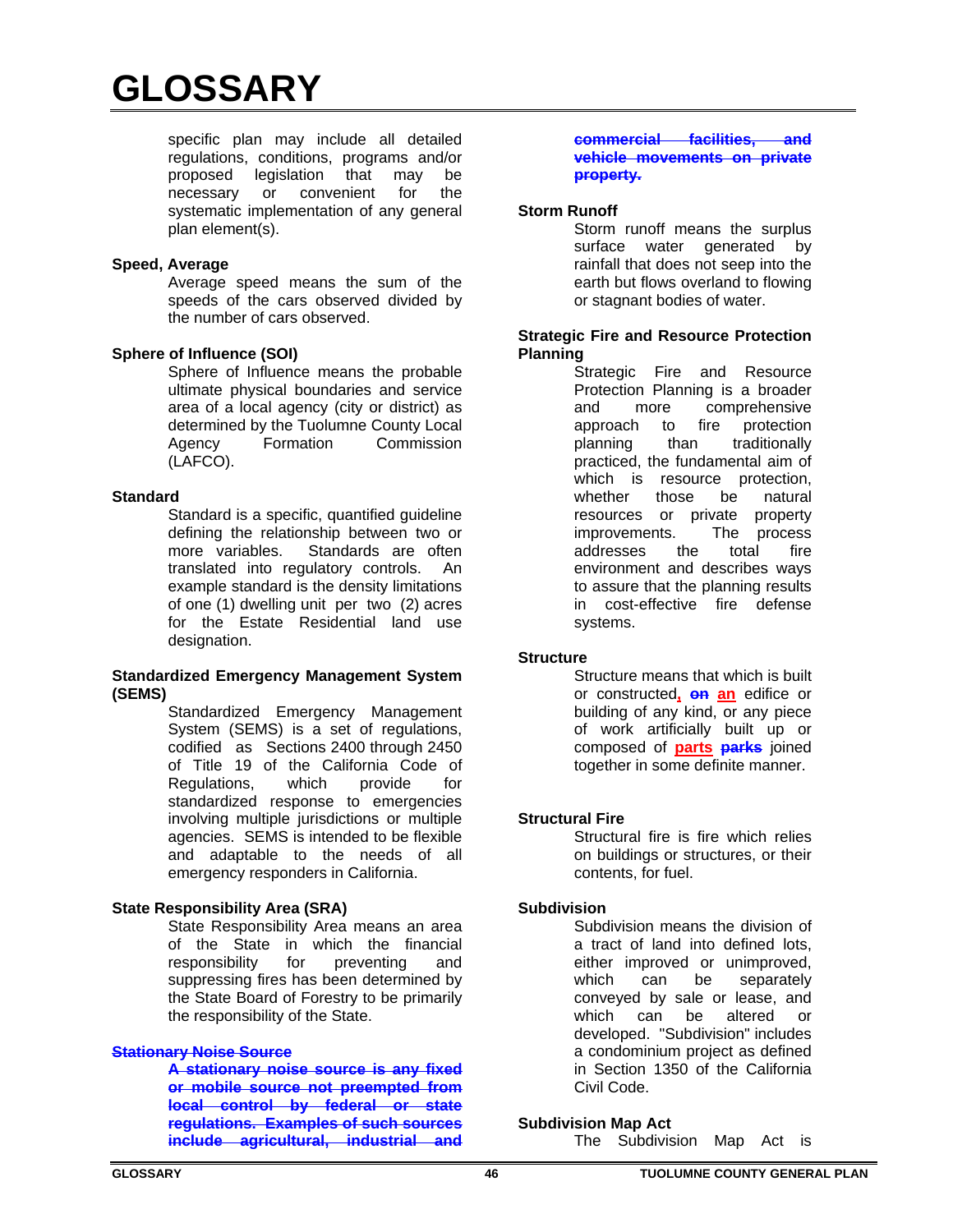Division 2 (Sections 66410 et seq) of the California Government Code. This act vests in local legislative bodies the regulation and control of the design and improvement of subdivisions, including the requirement for tentative and final maps. (See "Subdivision.")

# **Subregional**

Subregional means pertaining to a portion of a region.

#### **Subsidence**

Subsidence means the gradual settling or sinking of an area with little or no horizontal motion. (See "Settlement.")

#### **Subsidize**

Subsidize means to assist by payment of a sum of money or by the granting of terms or favors that reduce the need for monetary expenditures. Housing subsides may take the forms of mortgage interest deductions or tax credits from federal and/or state income taxes, sale or lease at less than market value of land to be used for the construction of housing, payments to supplement a minimum affordable rent, and the like.

# **Substantial**

means considerable in importance, value, degree, or amount.

# **Surface Water**

Surface water means water on the earth's surface, as distinguished from subterranean water, typically found flowing in natural or man-made water courses such as rivers, streams, or canals, or contained in lakes or storage reservoirs.

#### **Tax Increment**

**Tax increment means additional tax revenues that result from increases in property values within a redevelopment area. State law permits the tax increment to be earmarked for redevelopment purposes but requires at least 20 percent to be used to increase and improve the community's supply of very low-and low-income housing.** 

# **Thermal Mass**

Thermal mass means large quantities of heavy or dense material with a high heat

capacity, used in solar buildings to absorb heat, which is then stored and re-radiated as needed for heating and cooling.

#### **Timberland**

Timberland means a commercially viable land producing fiber or forest products or capable of producing a crop of trees with an aggregate growth potential in excess of 20 cubic feet per acre per year.

# **Timberland Production Zone (TPZ)**

Timberland Production Zone is a **land use designation in the general plan classification** that identifies nonfederal timber producing lands for special County tax assessments, as required by the State Forest Taxation Reform Act of 1976. This Act was amended and replaced by the Timberland Productivity Act of 1982.

# **Timberland Use**

Timberland use means commercial use of the land to produce fiber or forest products upon the land and may include the packaging or processing of products originating on the land as well as compatible uses that are capable of co-existing with the current or future timberland use without interfering with timber production.

# **Topography**

Topography means the configuration of a surface, including its relief and the position of natural and man-made features.

#### **Tuolumne County Register of Cultural Resources**

The Tuolumne County Register of Cultural Resources is the list of properties within the County which have been determined, by the Board of Supervisors, after formal review by the Tuolumne County Historic Preservation Review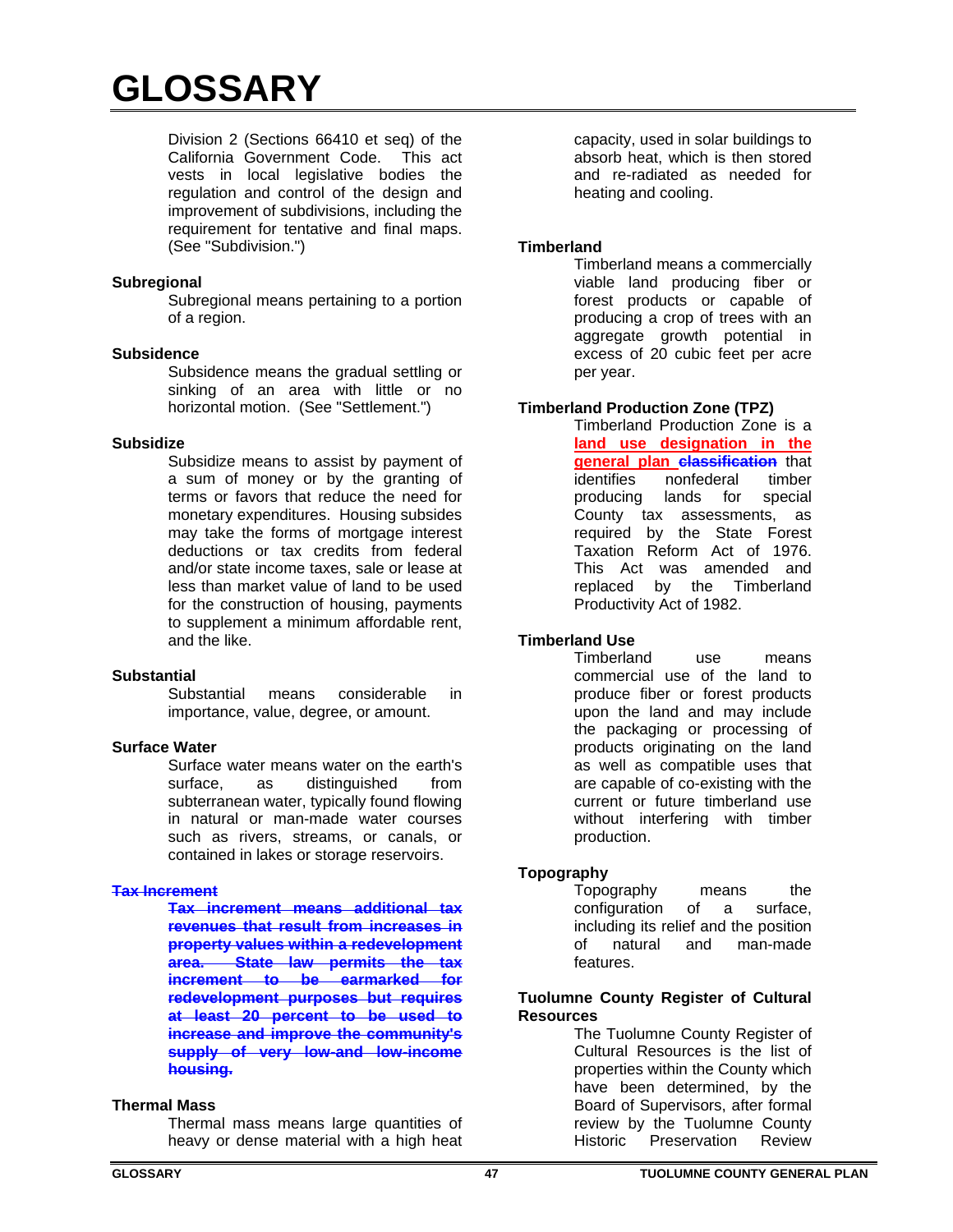Commission, to be worthy of preservation and eligible to participate in cultural resources incentive programs.

#### **Tourism**

Tourism is the business of providing services for persons traveling for pleasure.

#### **Trafficking**

Trafficking is the unlawful and knowing possession, selling, buying or transport or offer to sell, buy or transport any human remains or cultural resources which have been acquired in violation of state law or the County ordinance.

#### **Traffic Model**

A traffic model is a mathematical representation of traffic movement within an area or region based on observed relationships between the kind and intensity of development in specific areas. Many traffic models operate on the theory that trips are produced by persons living in residential areas and are attracted by various non-residential land uses. (See "Trip.")

#### **Transient-noncommunity Water System**

**A Transient-noncommunity Water System is a public water system that is not a community water system or a nontransient-noncommunity water system. An example is a motel served by a well that provides water supply to a population that changes essentially every day. (Section 64401.85 of the California Code of Regulations)**

# **Transient Occupancy Tax (TOT)**

TOT is a tax levied on the occupancy of a room or rooms in a hotel, inn, tourist home or house, or other lodging for a period up to 30 days; also known as a room occupancy tax, hotel/motel tax or bed tax.

#### **Transit**

Transit means the conveyance of persons or goods from one place to another by means of a local, public transportation system.

#### **Transit-dependent**

Transit-dependent refers to persons unable to operate automobiles or other motorized vehicles, or those who do not own motorized vehicles. Transit-dependent citizens must rely on transit, para-transit, or owners of private vehicles for transportation. Transit-dependent citizens include the young, the handicapped, the elderly, the poor, and those with prior violations in motor vehicle laws.

# **Transit, Public**

Public transit means a system of regularly-scheduled buses and/or trains available to the public on a fee-per-ride basis. Also called "Mass Transit."

#### **Transition Zone**

**Transition zone means controlled airspace extending upward from 700 or more feet above the ground wherein procedures for aircraft approach have been designated. The transition zone lies closer to an airport than the outer approach zone and outside of the inner approach zone. (See "Approach Zone" and "Outer Approach Zone.")** 

# **Transitional Housing**

Transitional housing means **housing with supportive services with occupancy not to exceed 24 months that is exclusively designated for recently homeless persons. Transitional housing includes self-sufficiency development services, with the ultimate goal of moving recently homeless persons to permanent housing as quickly as possible. shelter provided to the homeless for an extended period, often as long as 18 months, and generally integrated with other social services and counseling programs to assist in the transition to self-sufficiency through the acquisition of a stable income and permanent housing.**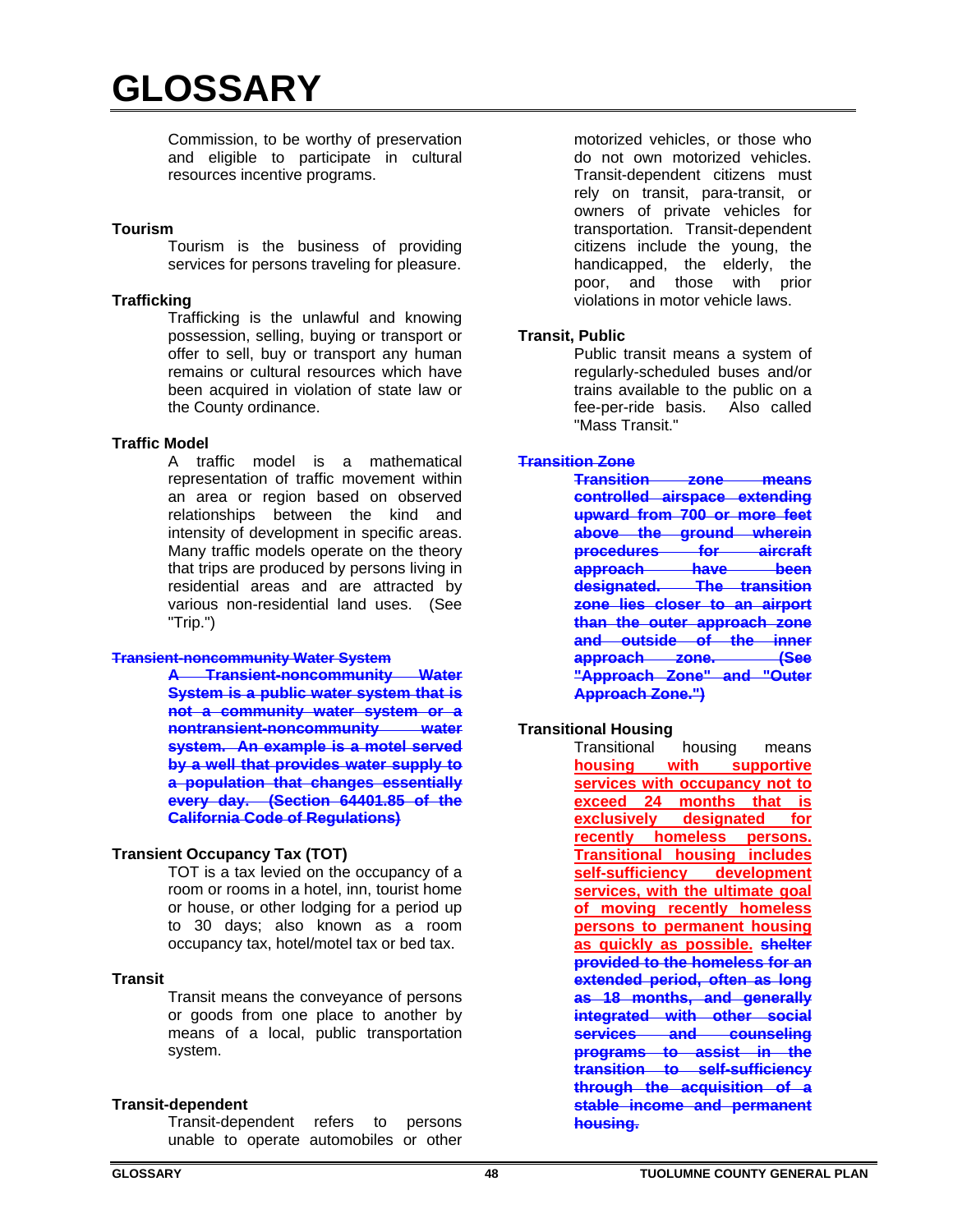# **Transportation Demand Management (TDM)**

TDM is a strategy for reducing demand on the road system by reducing the number of vehicles using the roadways and/or increasing the number of persons per vehicle. TDM attempts to reduce the number of persons who drive alone on the roadway during the commute period and to increase the number in carpools, vanpools, buses and trains, walking, and biking. **TDM can be an element of TSM (see below).**

#### **Transportation Noise Source**

**Transportation noise source refers to traffic on public roadways, railroad line operations and aircraft in flight. Control of noise from these sources is preempted by federal or state regulations. However, the effects of noise from transportation sources may be controlled by regulating the location and design of adjacent land uses.** 

#### **Transportation Systems Management (TSM)**

**TSM is a comprehensive strategy adopted by a city or county to address the problems caused by additional development, increasing trips, and a shortfall in trans-portation capacity. Transportation Systems Management focuses on more efficiently utilizing existing highway and transit systems rather than expanding them. TSM measures are characterized by their low cost and quick implementation time frames, such as computerized traffic signals and one-way streets.** 

#### **Tree**

A tree is a **living, large** woody **perennial** plant**, typically having a single stem or trunk growing to a considerable height and bearing lateral branches at some distance from the ground of any age which originally has at least one central trunk and, at maturity, will exceed a height of 14 feet**.

# **Trees, Heritage**

Heritage trees are individual trees of outstanding scenic, historic or biological value and/or a tree unique in terms of age and/or size when compared to other trees of the same species.

# **Trees, Street**

Street trees are trees strategically planted--usually in parkway strips, medians, or along streets--to enhance the visual quality of a street.

# **Trip**

A trip is a one-way journey that proceeds from an origin to a destination via a single mode of transportation; the smallest unit of movement considered in transportation studies. Each trip has one "production end," (or origin--often from home, but not always), and one "attraction end," (destination). (See "Traffic Model.")

# **Trip Generation**

Trip generation means the dynamics that account for people making trips in automobiles or by means of public transportation. Trip generation is the basis for estimating the level of use for a transportation system and the impact of additional development or transportation facilities on an existing, local transportation system. Trip generations of households are correlated with destinations that attract household members for specific purposes.

# **Truck Route**

A truck route is a path of circulation required for all vehicles exceeding set weight or axle limits, a truck route follows major arterials through commercial or industrial areas and avoids sensitive areas.

| <b>Tuolumne</b>                | Count∨                   |                     | <u>Biological</u> |
|--------------------------------|--------------------------|---------------------|-------------------|
| esources Conservation Handbook |                          |                     |                   |
| The<br><b>TELLE</b>            | <del>Tuolumne</del>      |                     | nu ntu            |
| <mark>Biological</mark>        |                          |                     | Resources         |
|                                | Conservation Handbook is |                     | the               |
| guidebook—                     | for                      | <del>managing</del> | the               |
| <del>County's</del>            | <del>biological</del>    |                     | <b>resources</b>  |
|                                | in compliance with the   |                     | Genei             |
| <del>Plan.</del>               | ⊡ا                       |                     | <b>handbook</b>   |
| <u>establishes</u>             |                          | rritaria            | for               |
| <del>evaluating</del>          |                          | <u>impacts</u>      | өn                |
| <del>biological</del>          |                          | raenurrae           | 9n d              |
| manıtarına                     |                          | etandarde           |                   |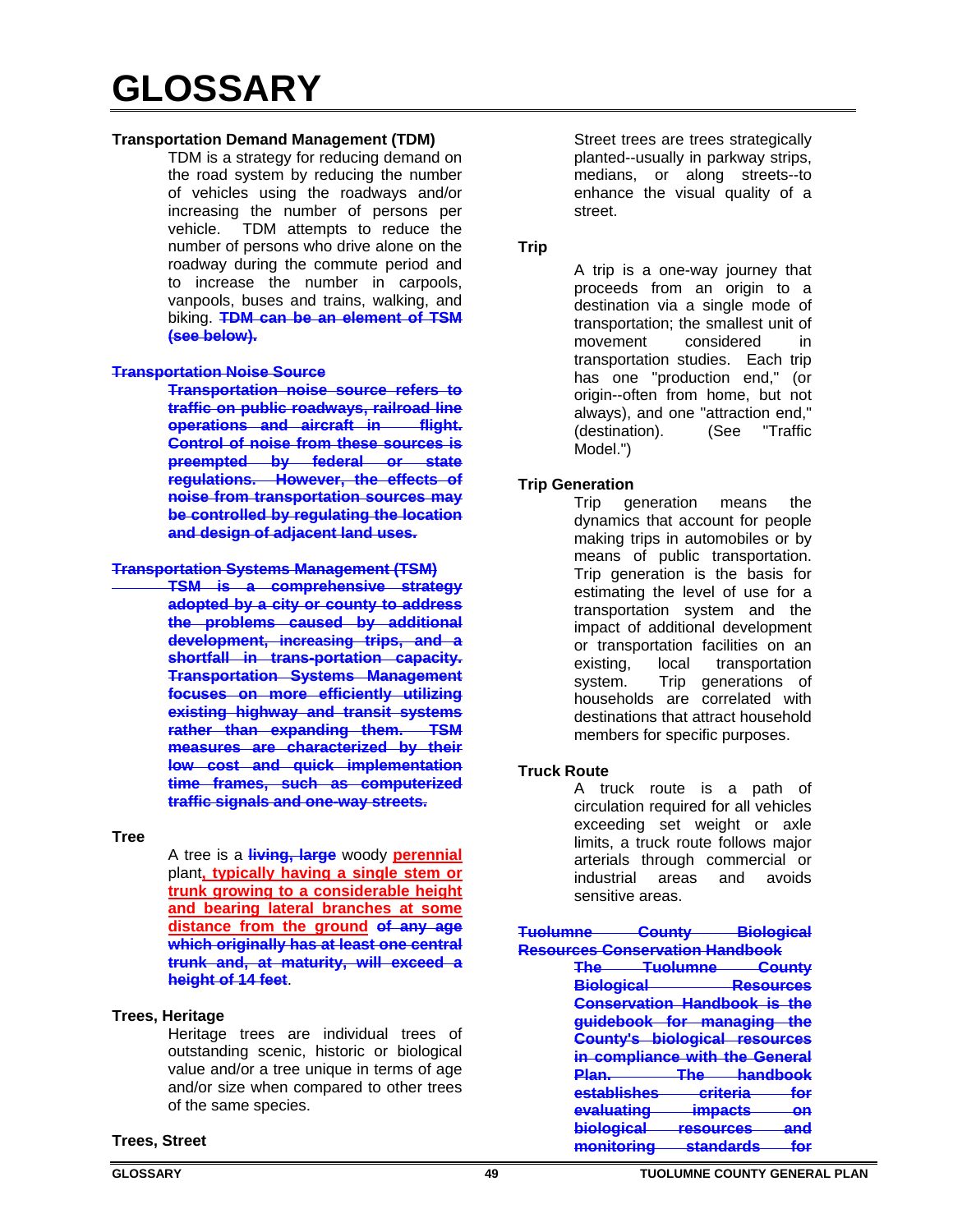**assessing the success of established mitigation methods.** 

#### **Tuolumne County Biological Resources Conservation Program**

**The Tuolumne County Biological Resources Conservation Program is Tuolumne County's broad program for managing the County's biological resources.**

#### **Tuolumne County Biological Resources Maps**

The Tuolumne County Biological Resources Maps are base maps maintained by the Tuolumne County Planning **Division Department**, derived from aerial photographs, indicating the vegetation types over private lands in Tuolumne County. **In addition, species location information is maintained on these maps.**

# **Tuolumne County Emergency Plan**

The Tuolumne County Emergency Plan is a plan developed pursuant to Section 2.40.100 of the Tuolumne County Ordinance Code which provides for the mobilization of all of the resources of Tuolumne County, both public and private, to meet any condition constituting a local emergency, or a state of war emergency; which provides for the organization, powers and duties, services, and staff of the emergency organization.

# **Tuolumne County Fire Department (TCFD)**

The Tuolumne County Fire Department (TCFD) is the fire protection agency responsible for life and property fire protection in all areas of Tuolumne County not within a fire protection district or under jurisdiction of a federal agency. TCFD is administered by the California Department of Forestry and Fire Protection (**CAL FIRE CDF**) through a contract with Tuolumne County.

#### **Tuolumne County Office of Emergency Services (OES)**

The Tuolumne County Office of Emergency Services (OES) is staffed by the Tuolumne County Emergency Services Coordinator and is responsible for the preparation and implementation of plans for the protection of persons and property within Tuolumne County in the event of an emergency; the direction of

the emergency organization; and the coordination of the emergency functions of Tuolumne County with all other public agencies, corporations, organizations, and affected private persons.

#### **Tuolumne County Wildlife Project Brochure**

**The Tuolumne County Wildlife Project Brochure is a handout available at the Tuolumne County Planning Department which summarizes the Tuolumne County Biological Resources Conservation Program.** 

# **Underground Resource**

Underground resource means a naturally occurring substance located below the surface level of the earth that is considered valuable to humans, including but not limited to water, minerals, and soil. **[Resolution 117-06 adopted September 19, 2006]**

#### **Undue**

Undue means improper, or more than necessary.

#### **Unified School District**

A unified school district is a public school district which provides curriculum for elementary and high school grades.

#### **Uniform Building Code (UBC)**

**UBC is a national, standard building code which sets forth minimum standards for construction.** 

# **Uniform Fire Code (UFC)**

**The Uniform Fire Code (UFC) is a national, standard fire code which sets forth minimum standards for fire protection appliances and construction practices.** 

#### **Uniform Housing Code (UHC)**

**UHC is the State housing regulations governing the condition structures with regard to health**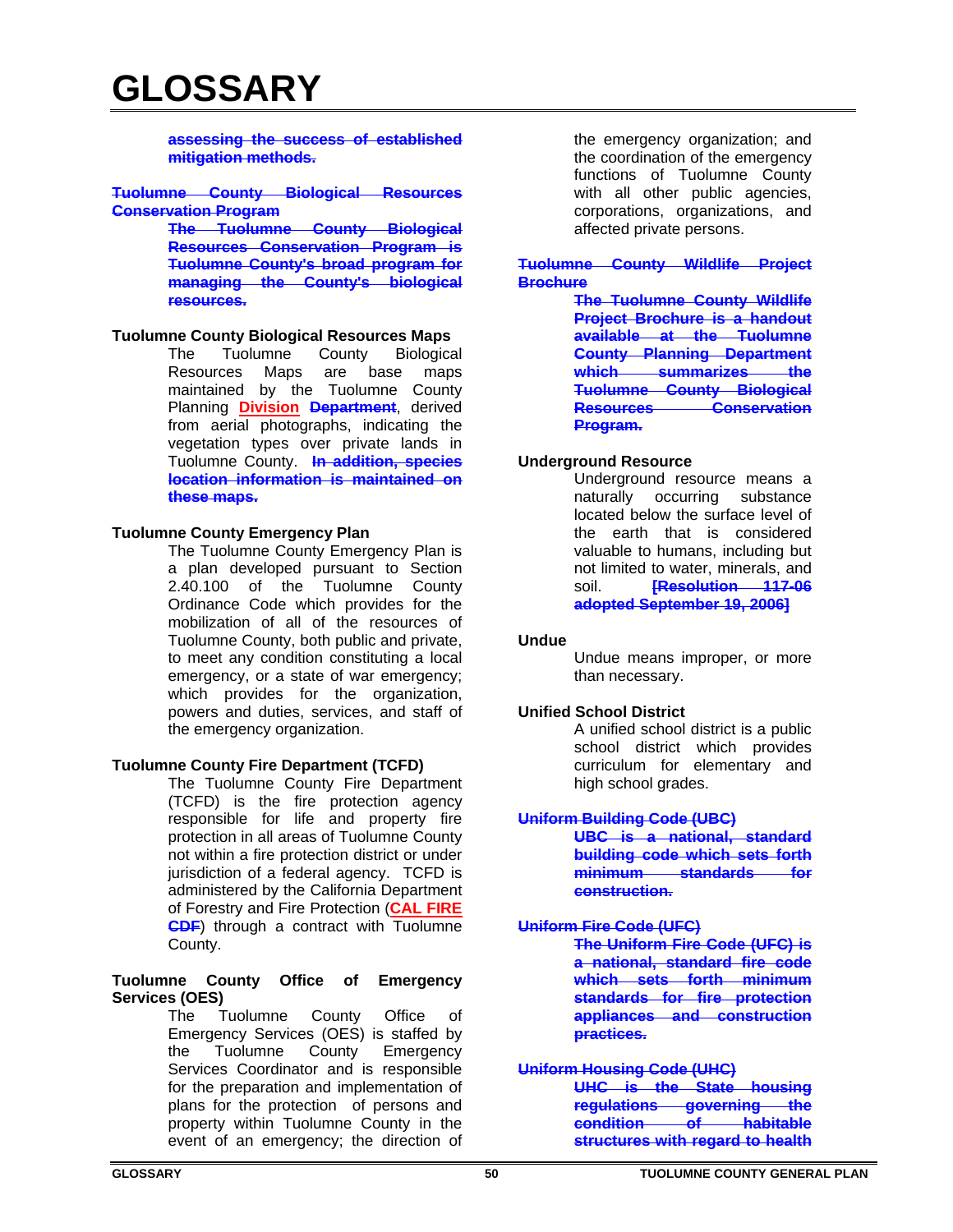# **and safety standards, and which provide for the conservation and rehabilitation of housing in accordance with the Uniform Building Code (UBC).**

#### **Urban**

Urban means areas that are characterized by residential densities exceeding one (1) dwelling unit per two acres and commercial development except on land designated on the General Plan land use diagrams as Special Commercial (SC).

#### **Urban Services**

Urban services are utilities (such as water and sewer) and public services (such as police, fire, schools, parks, and recreation) provided to an urbanized or urbanizing area.

#### **Urban Sprawl**

Urban sprawl means haphazard growth or outward extension of a city resulting from uncontrolled or poorly managed development.

# **Urban Street**

**An urban street provides access for automotive vehicles as well as increased pedestrians and bicyclists to the urbanized areas of the County, such as the City of Sonora. Urban streets are all those portions of County roads within one mile of a traffic signal/stop control and/or have eight (8) or more access points per mile.** 

#### **Use**

Use means the purpose for which a parcel or structure is or may be leased, occupied, maintained, arranged, designed, intended, constructed, erected, moved, altered, and/or enlarged in accordance with the County's zoning ordinance and General Plan land use designations.

#### **Use, Non-conforming**

(See "Non-conforming Use.")

# **Use Permit, Conditional**

Conditional Use Permit means the discretionary and conditional review of an activity or function or operation on a site or in a building or facility.

#### **Utility Corridors**

Utility corridors means rights-of-way or easements for utility lines on either

publicly or privately owned property. (See "Right-of-way" or "Easement.")

#### **Vacant**

Vacant refers to lands or buildings which are not actively used for any purpose.

#### **Variance**

Variance means a departure from any provision of the zoning requirements for a specific parcel, except use, without changing the zoning ordinance or the underlying zoning of the parcel. A variance is granted only upon demonstration of hardship based on the peculiarity of the property in relation to other properties in the same zone district.

# **Vehicle-Miles Traveled (VMT)**

VMT is a key measure of overall street and highway use. Reducing VMT is often a major objective in efforts to reduce vehicular congestion and achieve regional air quality goals.

#### **Vernal Pools**

Vernal pools are basins that form in soils over an impervious rock or clay layer that collect surface runoff from winter storms and gradually dry out by evaporation as the weather becomes warmer in the spring. Vernal pools support diverse and unique plant and wildlife species specifically adapted to these conditions. This habitat supports a number of threatened and endangered species.

# **Very Low-income Household**

**A very low-income household is a household with an annual income usually no greater than 50 percent of the area median family income adjusted by household size, as determined by survey of incomes conducted by a city or a county, or in the absence of such a survey, based on the last available eligibility limits**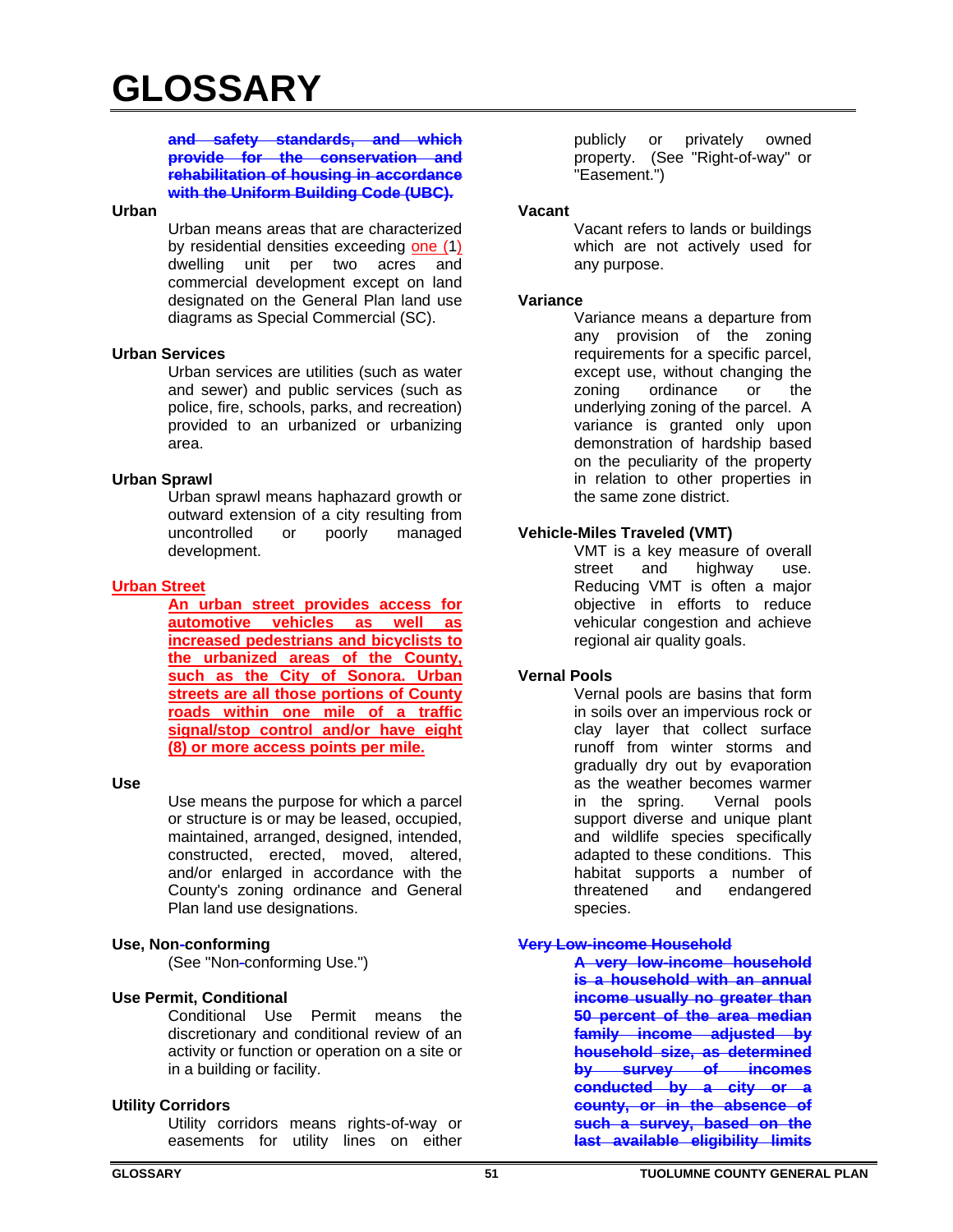#### **established by the U.S. Department of Housing and Urban Development (HUD) for the Section 8 housing program.**

#### **Viewshed**

Viewshed means the area within view from a defined observation point.

#### **Visual Quality**

See Scenic quality

#### **Warehousing**

Warehousing is a use engaged in storage, wholesale, and distribution of manufactured products, supplies, and equipment.

#### **Watercourse**

Watercourse means a natural or once natural flowing (perennially or intermittently) water including rivers, streams, and creeks. Includes natural waterways that have been channelized, but does not include manmade channels, ditches, and underground drainage and sewage systems.

#### **Water Resource**

A water resource includes rivers, lakes, ponds, reservoirs, springs, seeps, marshes, wet meadows, vernal pools and perennial, intermittent or ephemeral drainages and groundwater aquifers.

# **Water System, Transient-noncommunity**

**Transient-noncommunity Water System is a public water system that is not a community water system or a nontransient-noncommunity water system. An example is a motel served by a well that provides water supply to a population that changes essentially every day. (Section 64401.85 of the California Code of Regulations)** 

#### **Watershed**

A watershed is defined to be a region or area bounded peripherally by physical features separating the drainage of a watercourse or body of water from other water course drainages. Watershed means the total area above a given point on a watercourse that contributes water to its flow; the entire region drained by a waterway or watercourse which drains into a lake, or reservoir. For example, the Tuolumne River watershed is all area and

streams contributing flows to the Tuolumne River and the Curtis Creek watershed is all area and streams contributing flow to Curtis Creek.

#### **Waterway**

A Waterway is a natural or once natural channel in which water flows perennially or intermittently, including rivers, streams, and creeks. Includes natural<br>waterwavs that have been that have been channelized, but does not include manmade channels, ditches, and underground drainage and sewage systems.

#### **Wetlands**

Wetlands are transitional areas between terrestrial and aquatic systems where the water table is usually at or near the surface, or the land is covered by shallow water, Under a unified methodology used by all federal agencies, wetlands are defined as "those areas meeting certain criteria for hydrology, vegetation and soils" as defined in US Code 33 USC 1344, Part 328; the "Corps of Engineers Wetland Delineation Manual", Dept. of Army, Technical Report Y-87-1, January, 1987; Section 5902 of the California Public Resources Code; or Section 5812 of the Public Resources Code.

#### **Wetland Mitigation Bank**

Wetland mitigation bank means a program designed to mitigate impacts to wetlands by identifying wetland areas that would be restored or enhanced and preserved as "banks" for which "credits" would be available to compensate for loss of wetlands associated with planned development activities. Wetlands "banks" provide for consolidated and efficient management of wetlands areas to mitigate the loss of numerous incremental wetland losses in areas where avoidance or preservation is infeasible.